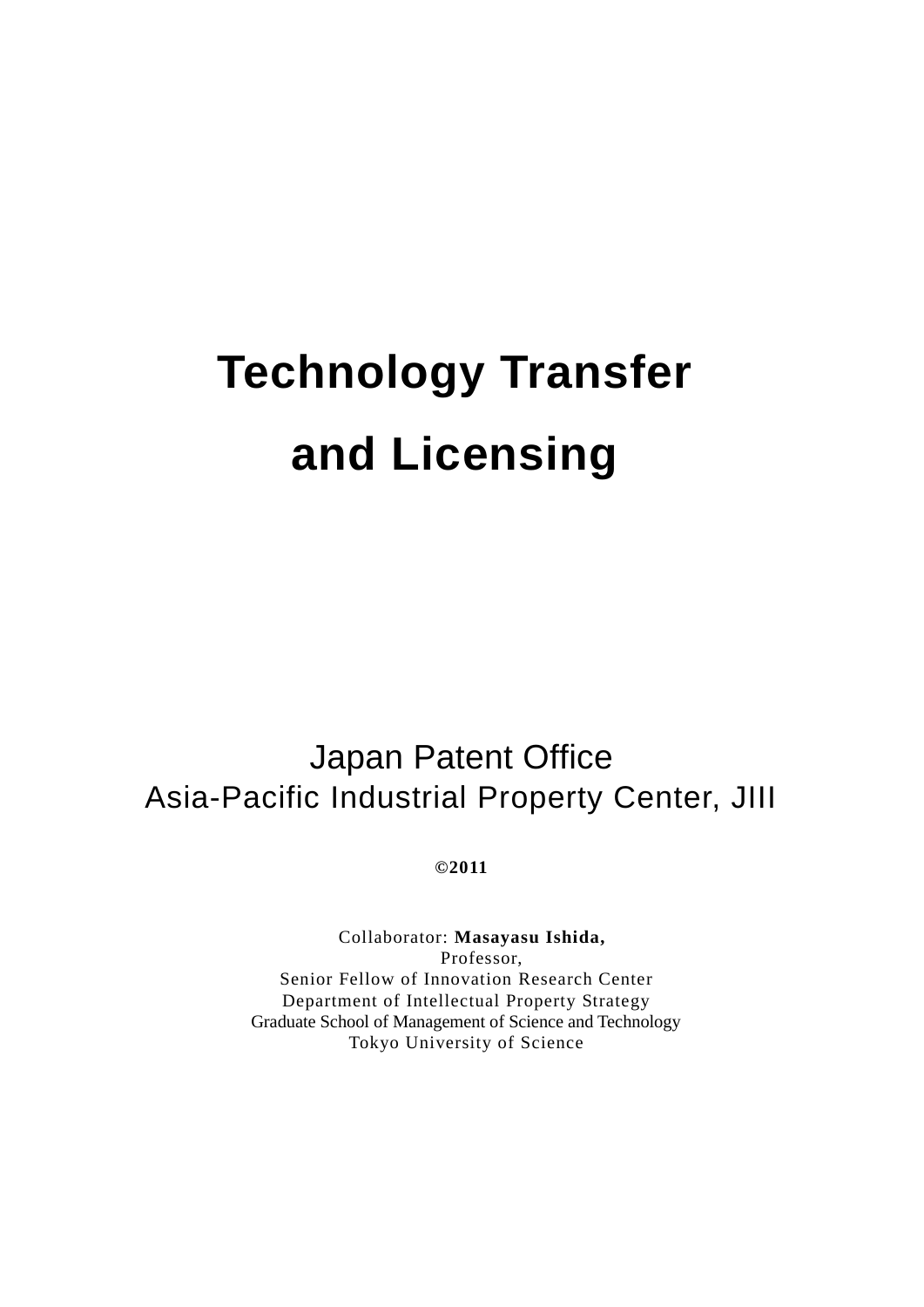#### **Table of contents**

**Introduction**

**I. Outline of Technology Transfer 2**

- **1. Meaning of technology transfer 2**
- **2. Objectives of and opportunities to start technology transfer 3**
- **3. The need for technology transfer 3**
- **4. Forms of technology transfer 4**

**II. The Technology Transfer Process 8**

- **1. Identifying a candidate technology to be introduced 8**
- **2. Evaluation and screening of a candidate technology 8**
- **3. Selecting a licensor company 10**
- **4. Determining an introduction policy 11**
- **5. Negotiating terms and conditions 12**
- **6. Reaching agreement 13**

**III. Outline of the Licensing Agreement 14**

- **1. Meaning of the licensing agreement 14**
- **2. Objective and policies of licensing agreements 18**
- **3. Types of licensing agreement 18**

**IV. Preparing and Managing Licensing Agreements 21**

- **IV-1. Strategy for the Licensing Agreement 21**
- **1. Introduction 21**
- **2. Strategic issues 22**

**3. Purposes for earning a consideration 24**

**4. Success factors and points of attention for licensing agreements 25**

- **IV-2. Prior Investigation and Negotiations for Licensing Agreements 26**
- **1. Prior investigation 26**
- **2. Negotiations 28**

**IV-3. Drafting the Licensing Agreement 31**

- **1. Gathering the information necessary for drafting the agreement** 
	- **(first step) 31**
- **2. Analyzing the information gathered (second step) 31**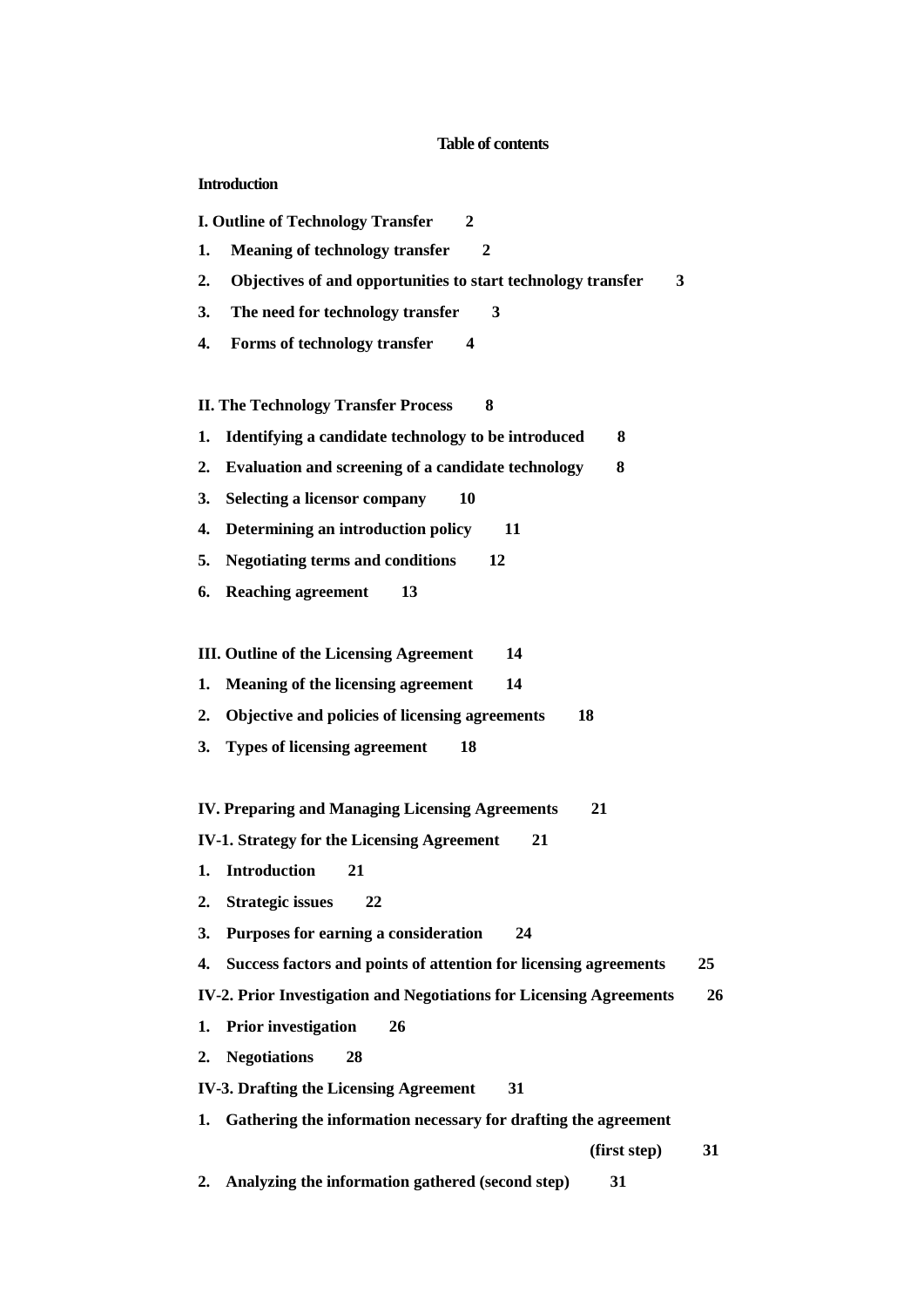|                                                                | 3. Drawing up of a table of contents (third step)<br>31                              |  |
|----------------------------------------------------------------|--------------------------------------------------------------------------------------|--|
| 4.                                                             | Writing the agreement (fourth step)<br>32                                            |  |
|                                                                | 5. Basic checkpoints<br>32                                                           |  |
|                                                                | <b>IV-4. Compliance with the Antimonopoly Act</b><br>33                              |  |
| 1.                                                             | <b>Introduction</b><br>33                                                            |  |
| 2.                                                             | Purpose of the Intellectual Property Basic Act and the Antimonopoly Act<br>33        |  |
| 3.                                                             | Regulation under the Antimonopoly Act as an exception to the principle               |  |
|                                                                | of freedom of contract<br>34                                                         |  |
|                                                                | 4. Acts recognizable as an exercise of intellectual property rights                  |  |
|                                                                | and the Antimonopoly Act<br>34                                                       |  |
| 5.                                                             | <b>Regulation under the Antimonopoly Act pertaining to</b>                           |  |
|                                                                | intellectual property right licensing agreements<br>36                               |  |
|                                                                | <b>IV-5. Managing Licensing Agreements</b><br>41                                     |  |
| 1.                                                             | <b>Introduction</b><br>41                                                            |  |
| 2.                                                             | <b>Management issues for licensing agreements</b><br>41                              |  |
| 3.                                                             | Management issues for technical assistance agreements<br>42                          |  |
|                                                                |                                                                                      |  |
|                                                                | V. Methods of Preparing Technology Transfer Agreements<br>43                         |  |
| V-1. Intellectual Property (Right) Assignment Agreements<br>43 |                                                                                      |  |
|                                                                | 1. Evaluation of the value of the patent right/the right to obtain a patent pending, |  |
|                                                                | as well as other elements of the assignment<br>43                                    |  |
|                                                                | 2. Sample of an intellectual property (right) assignment agreement<br>46             |  |
|                                                                | V-2. Licensing Agreements 47                                                         |  |
| 1.                                                             | <b>Introduction</b><br>47                                                            |  |
| 2.                                                             | Use of checklists<br>47                                                              |  |
| 3.                                                             | Licensor's and licensee's approach to drafting the agreement<br>47                   |  |
| 4.                                                             | Preparing a licensing agreement<br>50                                                |  |
| 5.                                                             | <b>Concluding the agreement</b><br>51                                                |  |
| 6.                                                             | Sample patent licensing agreement<br>52                                              |  |
|                                                                |                                                                                      |  |
| 7.                                                             | Sample of know-how licensing agreement<br>56                                         |  |
| 8.                                                             | Sample confidentiality agreement<br>60                                               |  |
| 9.                                                             | Sample option agreement<br>62                                                        |  |

**\*\*\*\*\*\*\*\*\*\*\***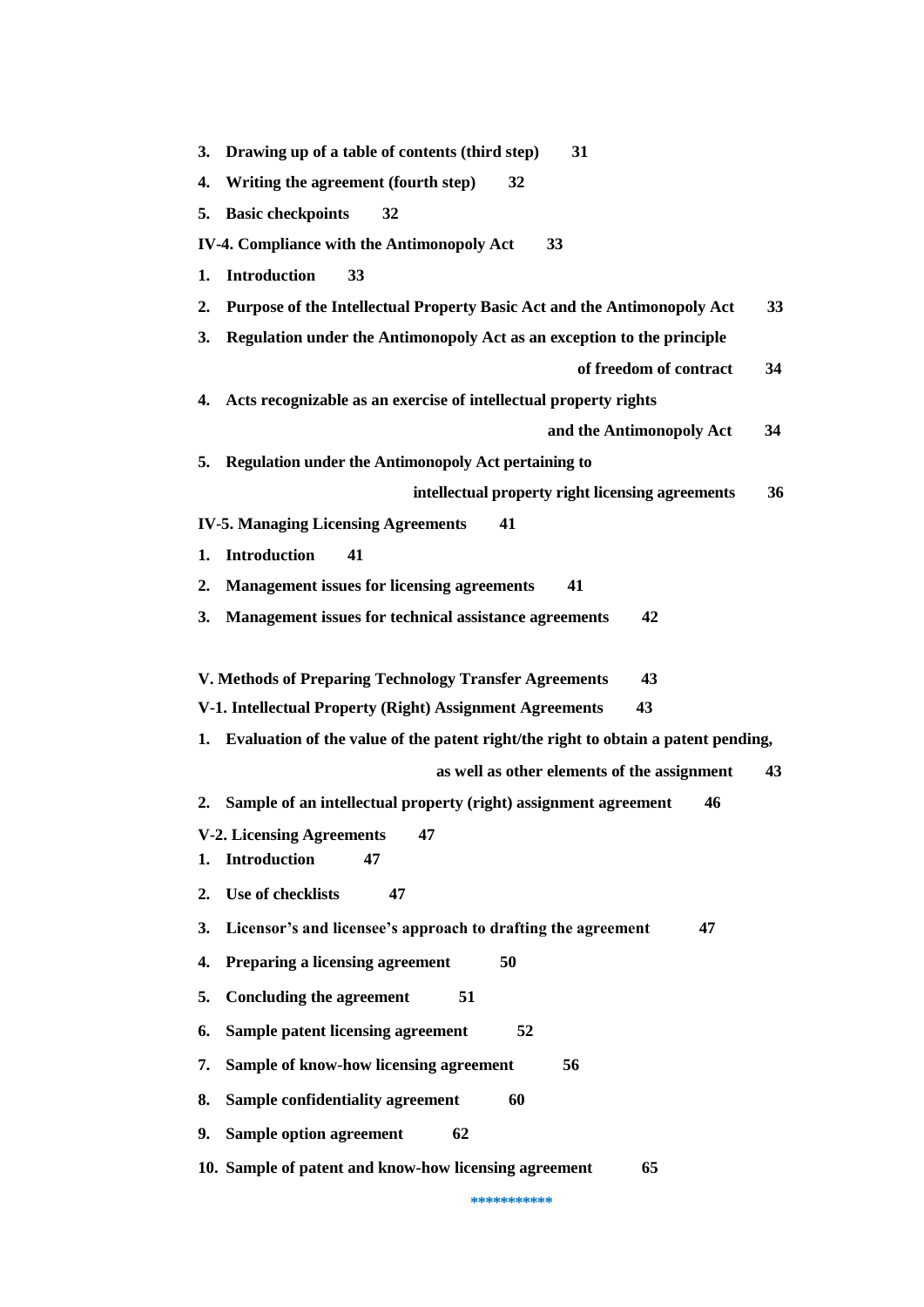# **Technology Transfer and Licensing**

# **Introduction**

The current economic and business environments are extremely severe, and global companies are facing fierce competition across the world. In addition, as technological innovation is increasingly speeding up and becoming cross-industrial, regardless of their size, companies often find it difficult to fully accomplish their business plans simply by relying on their own development capabilities and technologies.

Innovation is considered essential since sustainable development has become a basic principle of business management, and open innovation, such as technology transfer, is seen as the optimum choice for maximizing efficiency of innovation.

Under these circumstances, the need has arisen to promote licensing-in to complement a company's own development capabilities and technologies, as well as licensing-out to meet a company's business strategies and provide technical support to other companies. In other words, we are seeing the growing importance of technology transfer. It is also the case in recent years that the issue of intellectual property/intellectual property rights has become an extremely important subject for discussion. This is probably due to the progress of the borderless software-, service- and information-oriented economy, and the maturing of the issues surrounding intellectual property/intellectual property rights.

There are two basic perspectives on how to handle the issues surrounding intellectual property/intellectual property rights: the protection and acquisition of rights, and the use and exploitation of those rights. In discussing the maturing of the issues surrounding intellectual property/intellectual property rights, the latter perspective—the use and exploitation of rights—is seen as more important.

In discussing intellectual property/intellectual property rights from the perspective of their use and exploitation, technology transfer agreements and licensing agreements play an important role. It is often said that the focus in the actual management of intellectual property/intellectual property rights is shifting from merely acquiring the rights to using and exploiting them.

With this as a background, the establishment of technomarts for trading technologies, and technology licensing organizations (TLOs) are being promoted at a national level.

In many cases, technology transfer has materialized in the form of technical assistance agreements or licensing agreements. The way that these agreements are handled normally differs depending on whether you are in the position of granting or receiving technical assistance or a license. Thus the approach to and details of, for example, licensing strategies and practices also normally differ depending on your position. But whichever position you may be in, it is important to handle technical assistance agreements and licensing agreements appropriately to bring success to technology transfer.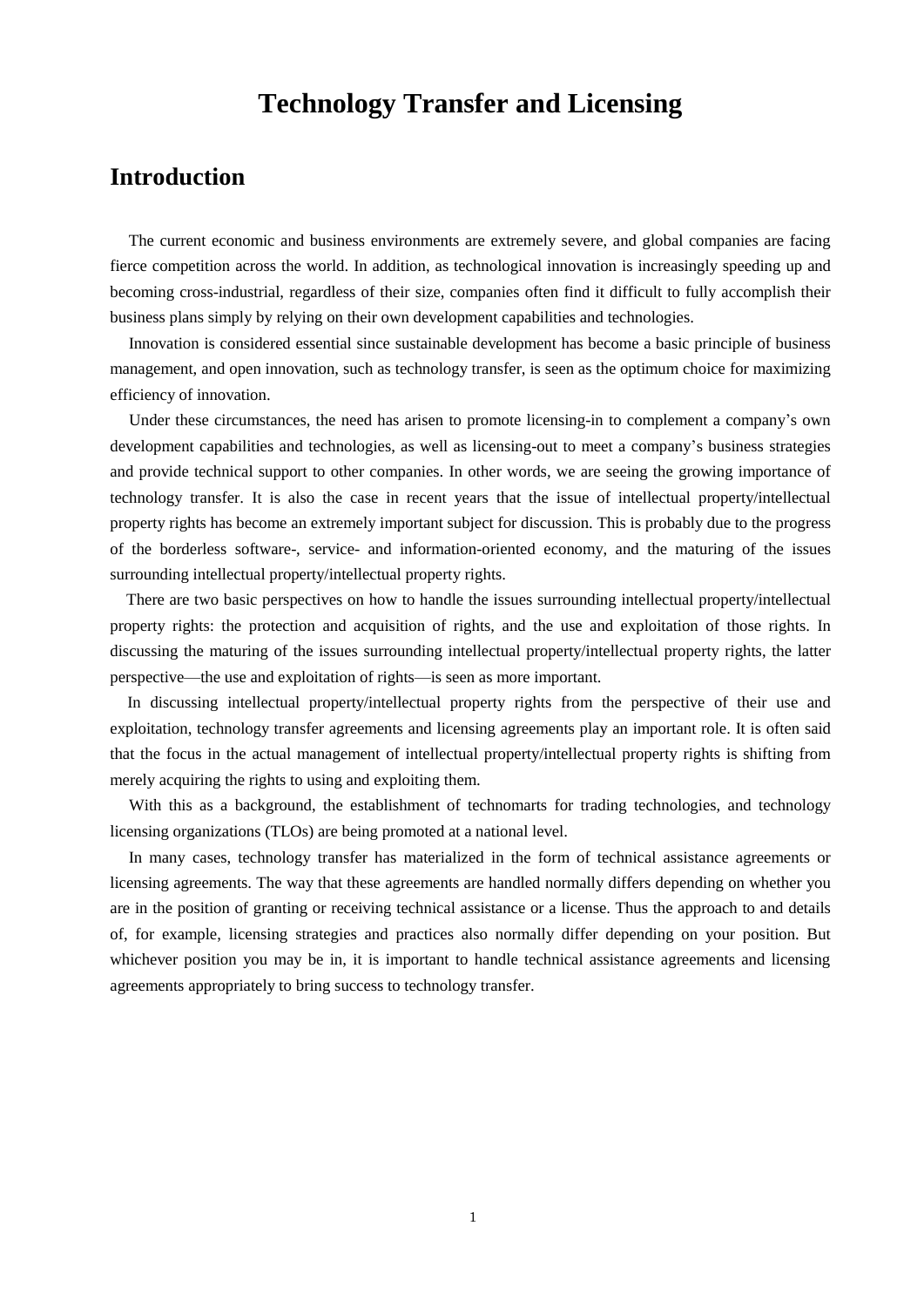# **I. Outline of Technology Transfer**

#### **1. Meaning of technology transfer**

Technology transfer can be understood in the broad sense as a concept that includes technological disclosure, technical guidance, technical assistance, technology assignment, and licensing. It is also possible to consider technological disclosure, technical guidance, and technical assistance as a part of technology assignment and licensing. In whichever case, technology transfer is normally implemented by concluding technology transfer agreements of various types.

Although there is no fixed interpretation or definition of a technology transfer agreement, Article 30 of the Foreign Transactions and Foreign Trade Act, which sets out the provisions regarding technology introduction contracts—"a contract pertaining to the transfer of industrial property rights or other rights related to technology, establishment of the right to use these rights or guidance on technology related to business management"—may serve as a clue. A technology introduction contract is signed when a resident introduces technology from a non-resident, and it is considered to be a type of technical assistance agreement in the broadest sense.

 Technical assistance agreements pertain to the transfer of patent rights and other industrial property rights related to technology, the establishment of the license and the right to exploit and use these rights or guidance on technology related to business management. Agreements for which the parties are located in different countries and concern international technical assistance are called international technical assistance agreements. International technical assistance agreements can be divided into two types: technology introduction (import) contracts to receive technical assistance from foreign countries; and technology export contracts to provide technical assistance to foreign countries.

Technical assistance agreements are synonymous with technology transfer agreements in the broadest sense, and as explained later, technology transfer agreements encompass 1) technology assignment agreements, 2) technology loan agreements, 3) service provision agreements, and 4) other types of agreements.

#### **(1) Technology transfer agreements in the broadest sense can be summarized as follows:**

1) Transfer of industrial property rights and other rights related to technology (know-how)

The transfer can be made on an onerous/gratuitous basis or through in-kind contribution of technology.

2) Granting of licenses pertaining to industrial property rights and technology (know-how)

 Licenses can be granted on an onerous/gratuitous basis or through "in-kind" contribution of license rights.

3) Guidance on technology related to business management

Guidance concerning management of factories, companies, and offices

#### **(2) Technology transfer agreements in the narrowest sense can be summarized as follows:**

- 1) Granting of licenses pertaining to patent rights and utility model rights
- 2) Granting of licenses pertaining to currently claimed inventions and devices
- 3) Granting of the right to use know-how

These technology transfer agreements in the narrowest sense are also called intellectual property licensing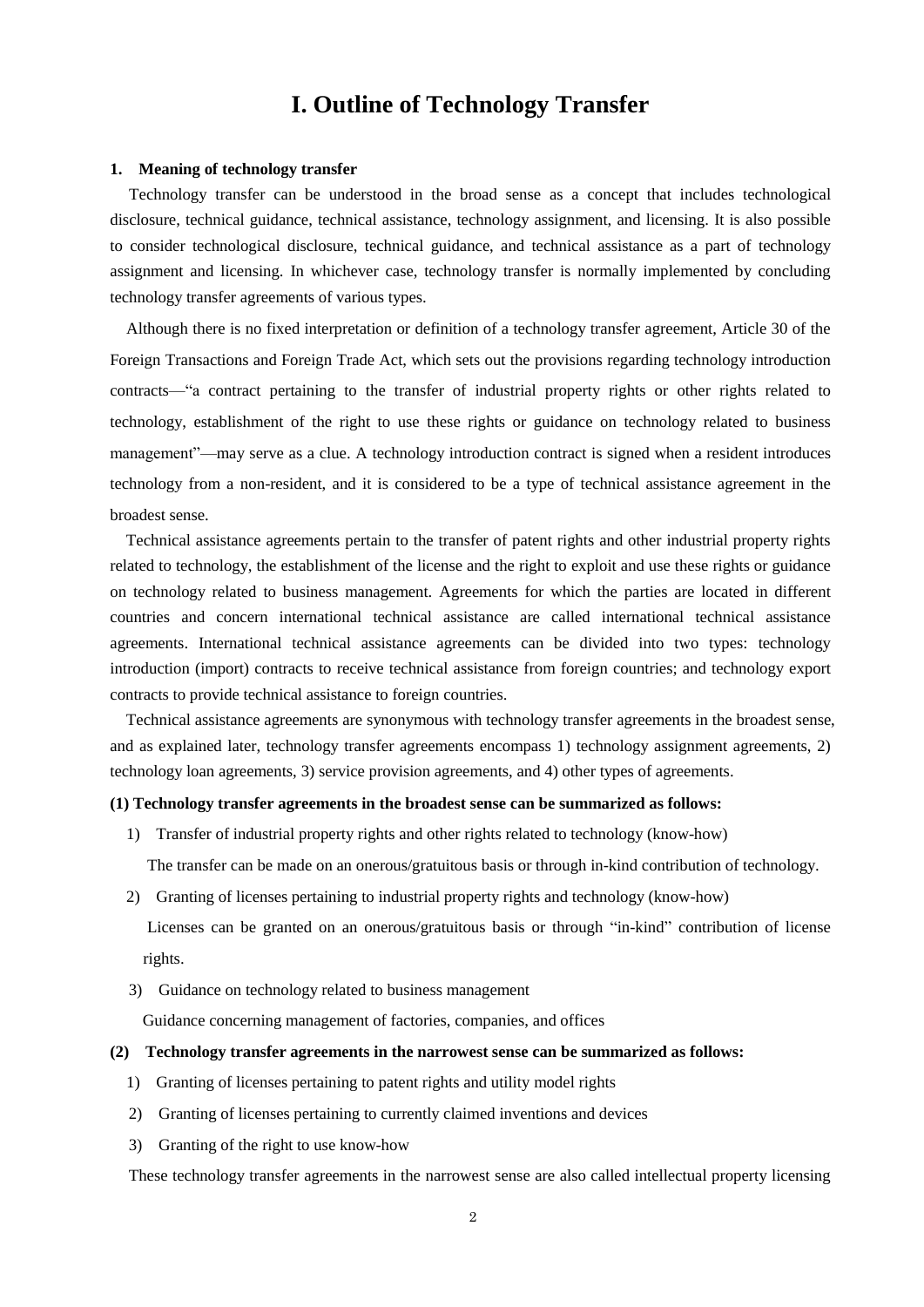agreements.

# **(3) Outline of licensing agreements**

Licensing agreements are agreements where one party (the licensor) grants the other party (the licensee) a license (the right to exploit and use) for the license targets (patent rights, copyright, know-how, etc.). Licensing agreements can be outlined as follows:

- 1) Who is involved? … Parties to the agreement, agent, patentee, owner of know-how
- 2) What is licensed? … License targets (patent, know-how, etc.) Patent right, right to obtain a patent, know-how, copyright
- 3) What is the content? … Forms and conditions of the license, written agreement Unilateral license, sublicense, cross license, exclusive/non-exclusive license, consideration, handling of improved technology, warranty, confidentiality, etc.
- 4) What are the legal grounds/regulations binding the agreement? …Patent Act, Antimonopoly Act, etc. Provisions concerning licenses in the Patent Act, Guidelines for the Use of Intellectual Property under the Antimonopoly Act
- 5) How do negotiations proceed? …Negotiations between the parties/representatives Who will present conditions/an agreement draft? What about the negotiation method?
- 6) How is the agreement signed and managed? … Contract management Who will sign the agreement? Who will be responsible for contract management? How will the agreement be managed at the company?

# **2. Objectives of and opportunities to start technology transfer**

The primary objective and management principle for companies is to achieve sustainable development and increase competitiveness. Innovation is indispensable in achieving sustainable development, and the selective and complementary implementation of technology transfer and open innovation is helpful to maximize the efficiency of innovation.

Although the objectives of and opportunities to start technology transfer vary, they can be summarized as follows in the case of licensing agreements:

- 1) Avoid infringement of another's patent rights and other intellectual property rights.
- 2) Enable access to know-how, which is normally information kept secret by the other party.
- 3) Earn royalties, make business safer, and raise cost performance (buy time).
- 4) Opportunities for licensing agreements… When, where, and how.

Technomart, TLO, patent fair, magazine/newspaper, patent infringement warning

# **3. The need for technology transfer**

The need for technology transfer, technical assistance, and licensing normally differ depending on whether you offer technical assistance (licensing-out) or receive technical assistance (licensing-in).

The need for technology transfer in each of the cases can be summarized as below.

# **(1) Offering technical assistance** (licensing-out)

- 1) Technology transfer offers another useful means of earning besides the production and sales of products  $($  = open innovation).
- 2) Companies can receive a higher reputation for their technological power that they can offer to other companies as technical assistance.
- 3) Surplus or idle technologies can be commercialized to reimburse technological development expenses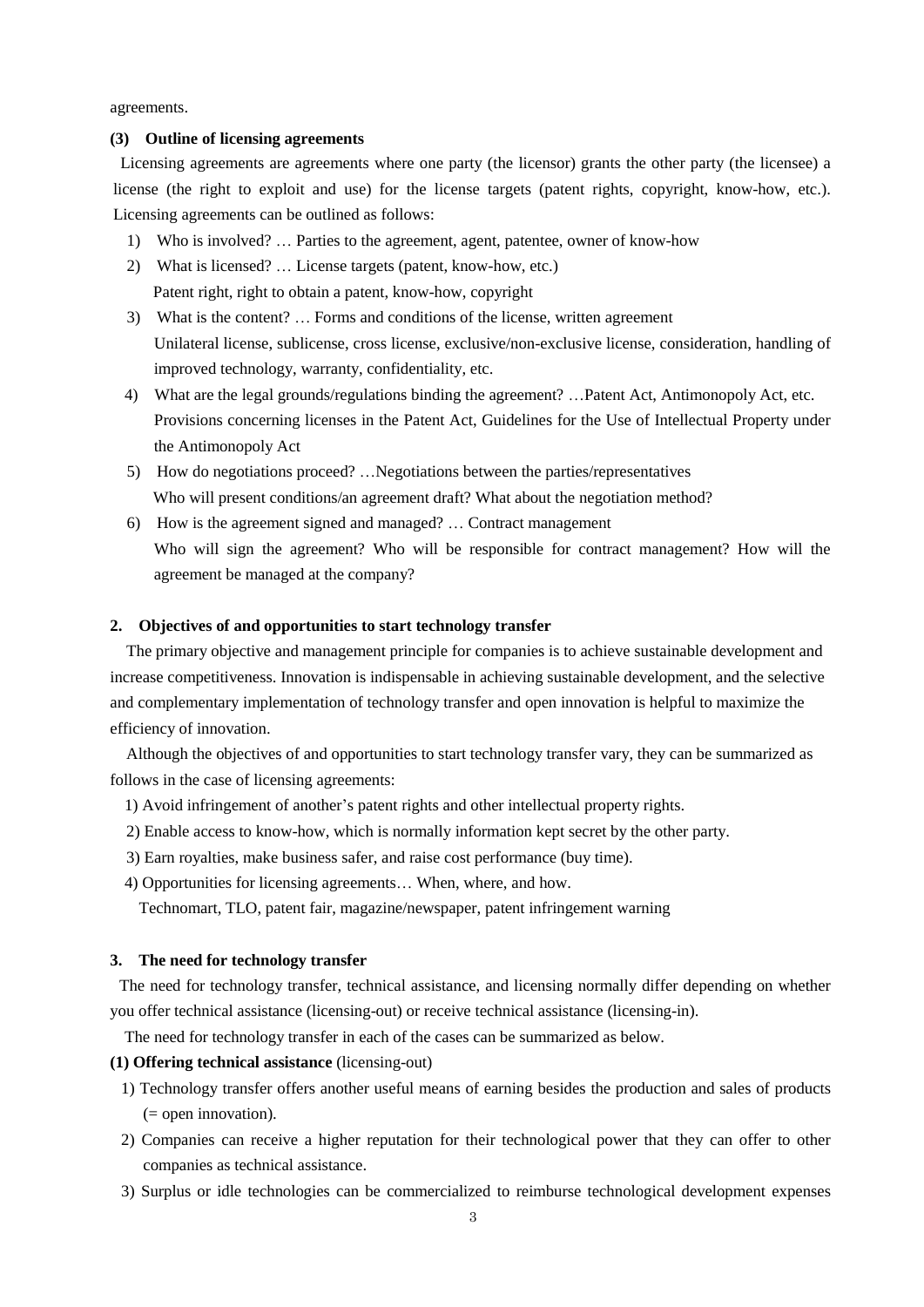and maintenance fees incurred for those technologies.

- 4) Companies can receive a grant-back for improved technology developed by their licensees.
- 5) Technology transfer plays an important role in international strategies.

#### **(2) Receiving technical assistance** (licensing-in)

- 1) Cost performance increases because there is no need for technological development.
- 2) Time required for technological development can be reduced, and the company's position as the head starter can be secured.
- 3) Infringement of other companies' rights can be avoided by obtaining a license.
- 4) Companies' weak points can be made up for.
- 5) Access to and the right to use other companies' secrets and useful information can be obtained.

Summing up, companies need technology transfer, technical assistance, and licensing because, since the importance of a cross-industrial approach has been increasing recently, they need to secure their position as the head starter while saving time and labor for R&D, avoid infringing other companies' rights identified through prior investigation, build a network with business partners, and, if necessary, receive licenses, in order to survive business competition. Since innovation has become indispensable for companies to achieve sustainable development and enhance their international competitiveness, and as the need for the selective and complementary implementation of open innovation has arisen in order to maximize the efficiency of innovation, it has become urgently necessary to vitalize technology transactions—particularly transactions on an international scale.

#### **4. Forms of technology transfer**

Although there are various forms of technology transfer, they can be categorized as below.

# **4-1 Technology assignment-type agreements**

Technology assignment-type agreements are agreements involving, directly or indirectly, the assignment of ownership of a particular technology (including a share of the ownership), a characteristic that differentiates this type of agreement clearly from licensing agreements, where the ownership of technology remains with the original owner and only a license is granted. Depending on the current form of technology, the assignment of technology ownership can be divided into the assignment of patent rights; succession to the right to obtain a patent after filing the patent application; succession to the right to obtain a patent prior to filing the patent application; and assignment of know-how.

According to Japanese law, the assignment of patent rights or the succession to the right to obtain a patent after filing the patent application takes effect only when the transfer is registered (Patent Act Article 98 paragraph (1)), or the succession is notified to the Commissioner of the Patent Office (Patent Act Article 34 paragraph (4)). The succession of inventions prior to filing the patent application (the right to obtain a patent) has no effect on any third party unless the successor files the patent application (Patent Act Article 34 paragraph (1)). The assignment of know-how takes effect upon conclusion of the agreement, but there is no legal framework, such as registration and notification, to protect the right against third parties.

Technology assignment-type agreements include the following agreements.

# **(1) Technology assignment agreements**

These are agreements whose direct objective is to assign ownership of a particular technology from one party (assignor) to another party (assignee). The onerous assignment based on this type of agreement is called a "sale."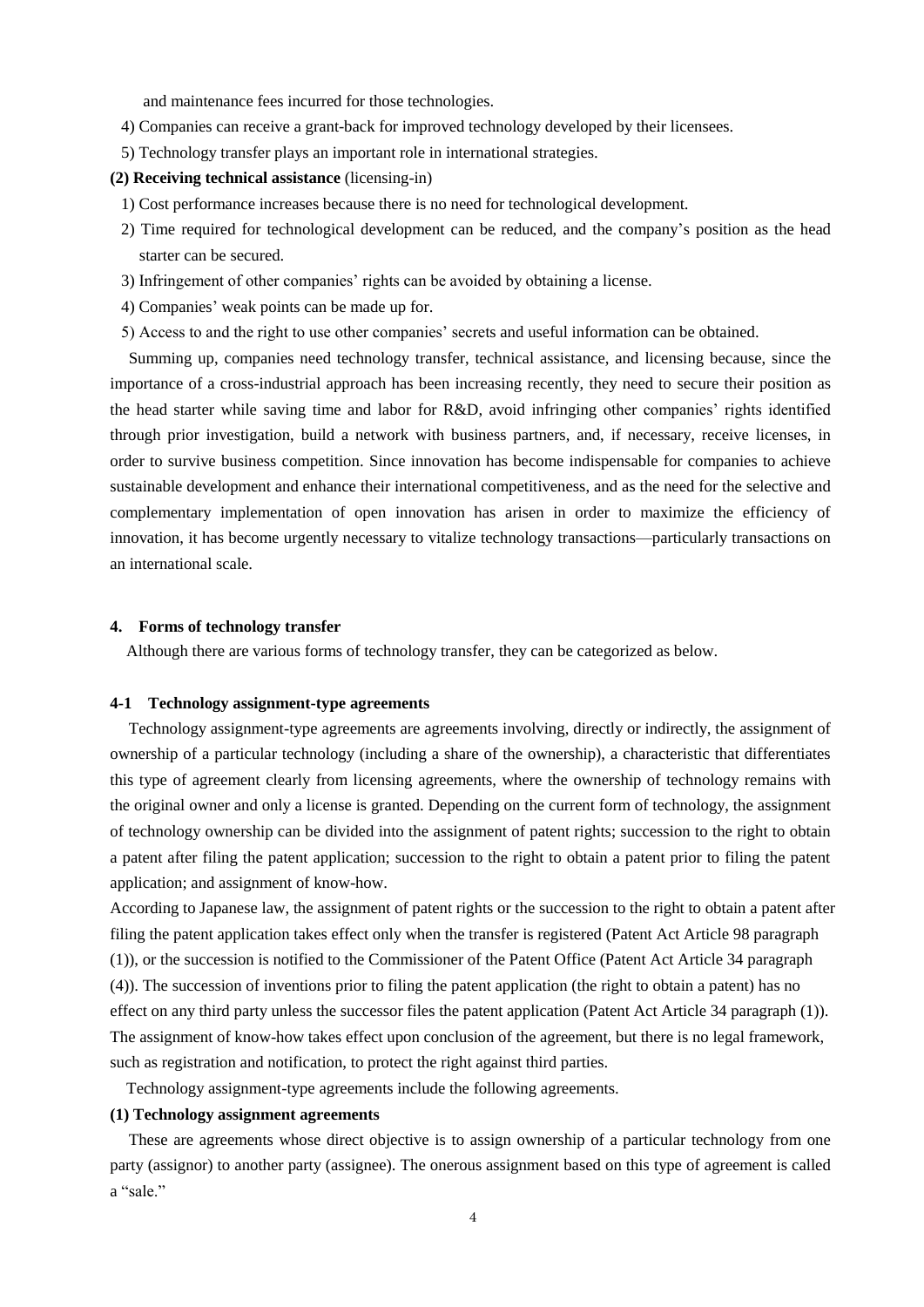In cases where a technology to be assigned under the agreement includes patent rights and other intellectual property rights, it is important to clarify whether the patent rights will also be assigned thereunder. The moral rights of the author, one form of the author's rights, are personal and exclusive to the author and cannot be assigned (Copyright Act Article 59).

#### **(2) Joint venture agreements**

These are agreement for the management of a company established through a joint contribution from two or more companies. It is often the case that technical assistance is provided from a parent company to a joint venture under the agreement. Joint venture agreements are usually concluded to avoid competition and cut costs, and it is rare that they are signed only for the sake of technical assistance.

#### **4-2 Technology loan-type agreements**

Technology loan-type agreements are agreements that grant to the other party a license and the right to exploit and use a particular technology while the ownership of the technology remains with the original owner. The main agreements included in this type of agreements are as follows:

#### **(1) Licensing agreements**

Licensing agreements are, as has already been stated, agreements where one party (the licensor) grants a license for a particular technology to another party (the licensee). Under licensing agreements, licensees acquire the right to exploit a particular technology for an independent business that is separate from that of the licensor. Licensing agreements are therefore different from subcontracts where subcontractors simply exploit a particular technology as an organization working under their sponsors.

Patent licensing agreements are concluded mainly to avoid infringements, while know-how licensing agreements are concluded mainly to gain access to secret information.

The provisions regarding licenses in the Japanese Patent Act focus mainly on patent rights (*senyo-jisshiken* exclusive licenses, *tsujo-jisshiken* non-exclusive licenses, Patent Act Articles 77 and 78), but there are also provisions regarding the right to obtain a patent in the act (*kari-senyo-jisshiken* temporary exclusive licenses, *kari-tsujo-jisshiken* temporary non-exclusive licenses, Patent Act Article 34 paragraphs (2) and (3)).

# **(2) Option agreements**

Option agreements are agreements where one party provides the other party with the information and documents necessary for evaluating and examining the possibility of industrialization of a particular technology, and gives the other party the option to decide whether or not to obtain a license for the technology within a prescribed period (option period). The other party is therefore granted the right to use the information and documents provided only for the purpose specified above during the option period, and, in principle, loses the right when the option period is over.

The content of the licensing agreement (principal agreement) to be signed at the end of the option period may be already determined at the time of the conclusion of the option agreement. If this is the case, the terms and conditions of the principal agreement are attached to the option agreement, and take effect immediately after the receiving party chooses to obtain a license. However, if the content of the principal agreement is not determined, the parties have to proceed to negotiations after the receiving party agrees to obtain a license to determine the terms and conditions of the principal agreement. The main checkpoints for option agreements include the scope of information and documents provided for evaluation, confidentiality, restrictions on use, option fee, the option period and the method of exercising that option, and actions to be taken if the receiving party chooses not to obtain a license.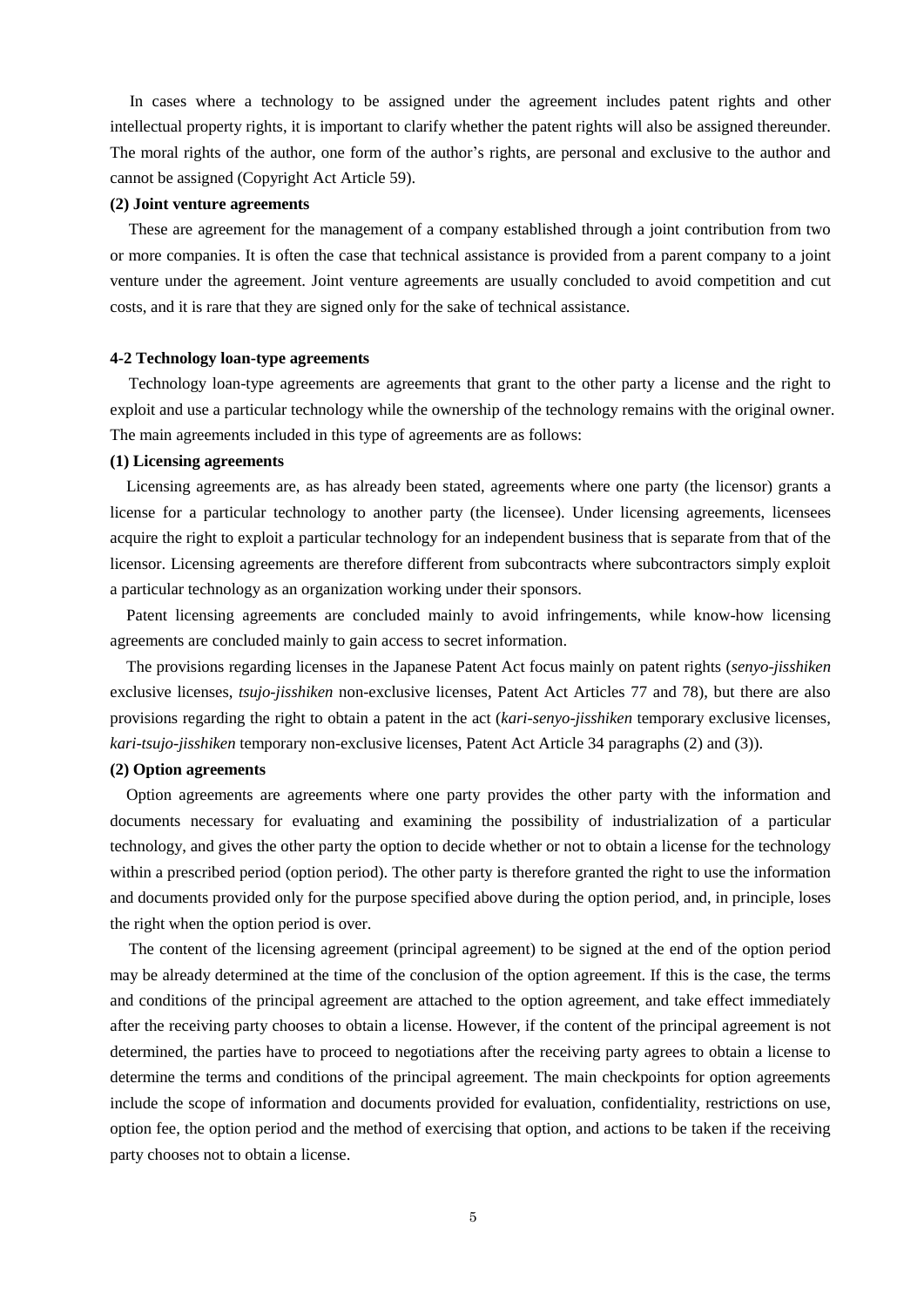# **4-3 Service provision-type agreements**

Service provision-type agreements are agreements whose direct objective is to provide technical services. The agreements can be classified into "assignment-type service provision agreements" and "loan-type service provision agreements" depending on whether the ownership of technology disclosed in the course of providing services is transferred to the receiving party or not. Service provision-type agreements include the following agreements.

#### **(1) Engineering agreements**

These are agreements to provide a series of technical services for creating equipment (machinery, devices, wiring, piping, etc. that make up a functional system) used to exploit a particular technology—for example, chemical process technology. Important services provided under this type of agreement include the design, procurement, installation, and commissioning of equipment. The parties can decide if ownership of the engineering technology provided will remain with the provider or not. In either case, however, the receiving party is normally expected to assume some obligation, such as secrecy and not using the technology for other purposes than the agreed for a certain period.

#### **(2) Technological assistance agreements**

These are agreements where one party provides the other party with various services including advice, instruction, examination, consultation, and engineer training necessary for the exploitation of a particular technology. This type of agreement is often concluded as incidental to licensing agreements or engineering agreements. Technological assistance is usually provided at either or both of the assisting party's and receiving party's factories. This type of agreement can be said to be concerned with guidance and assistance for ensuring or enhancing technological feasibility.

Technological assistance agreements can be divided into the supervision type and the advice type. With the supervision type, the receiving party is obliged to follow the assisting party's advice and instructions, and the assisting party is responsible for the results of its guidance. With the advice type, the receiving party does not have to follow the assisting party's advice and instructions, and the assisting party is not responsible for the results of its guidance.

When entering into a technological assistance agreement, it is therefore preferable to make clear whether it is the supervision type or the advice type, and specify what actions will be taken when the results of the guidance do not meet expectations.

# **(3) Technical information provision agreements**

These are agreements where one party collects information and documents regarding a particular technical field or equipment, and provides them to the other party with or without comments. Under this type of agreement, sources of such information and documents are often designated to some extent, such as patent gazettes (including publications of unexamined applications) published in a specific country after the conclusion of the agreement, technical documents, information and documents obtained in academic societies and business shows, and pamphlets published by competitors.

### **4-4 Other technology transfer agreements**

Apart from the forms of agreement explained above, the following agreements are also common in the industrial world.

# **(1) Plant export agreements**

These are agreements concerning international plant export. In addition to the export of plant equipment, the agreement also usually encompasses plant engineering, the procurement of machinery and devices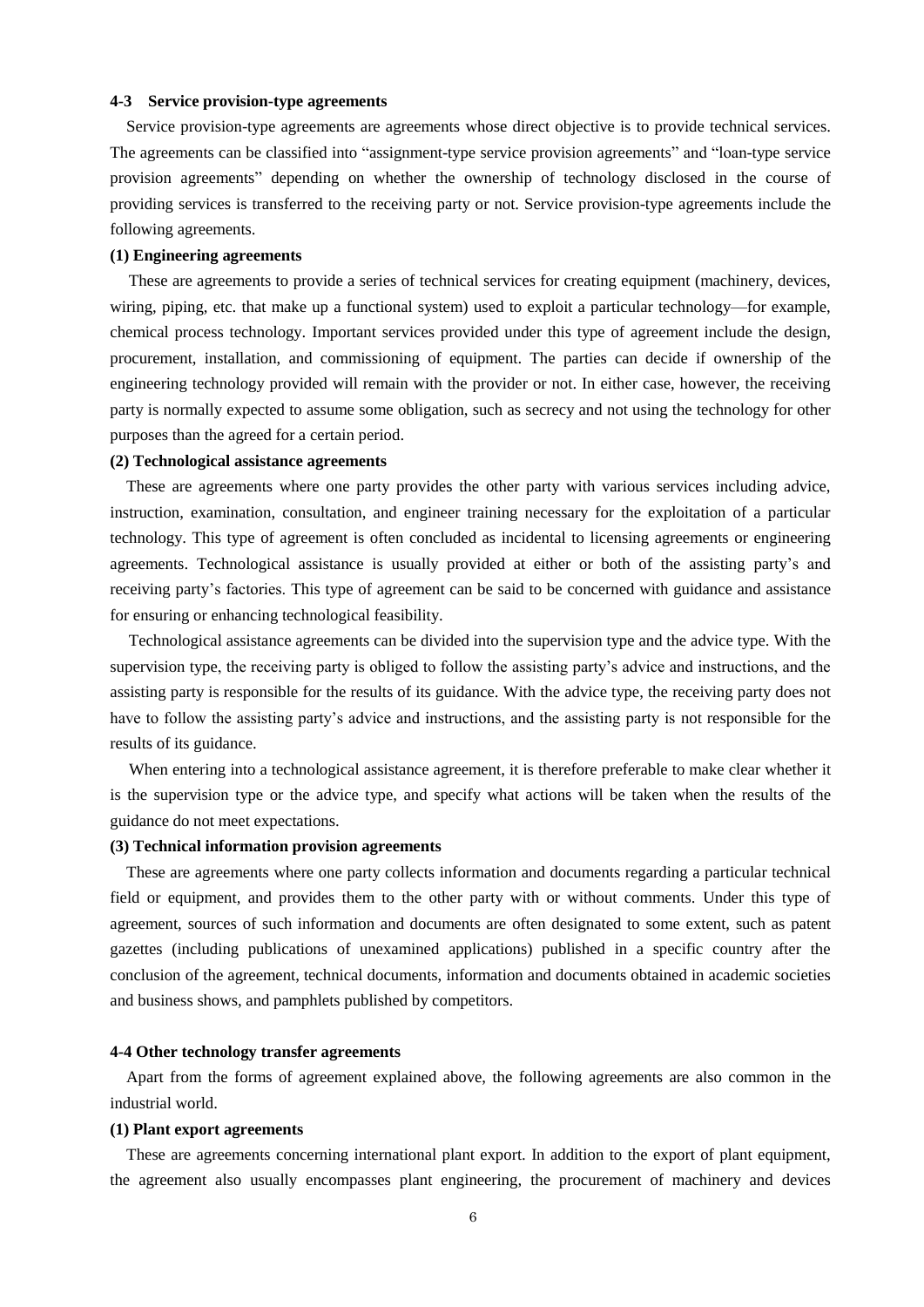installed in the plant, technical guidance, and licensing. The agreement may also include the design and layout of the plant, making it appear to be a comprehensive consulting agreement.

A variety of agreements of a different legal nature are thus often contained in a plant export agreement.

# **(2) Franchising agreements**

Franchising agreements are agreements where one party (the franchisor) grants the other party (the franchisee) a license to use a trademark, trade name, service mark, etc. for which goodwill has already been established and which embody the goodwill, and provides the franchisee with guidance and advice regarding production, labor, finance, shop management, and all other matters on the business so that the franchisee can offer to general consumers products or services of the same quality as those offered by the franchisor. Therefore, franchising agreements normally contain aspects of trademark and other licensing agreements and technological assistance agreements.

The most important checkpoint regarding franchising agreements is quality control. This is because the bigest reason why general consumers buy products or services from the franchisee is because they expect the franchisee to offer the same high quality as offered by the franchisor. However, it should be noted that if the franchisor forces the franchisee to purchase a particular raw material or other items without good reason under the name of quality control, or restricts the franchisee's handling of competitors' products, such acts may be regarded as unfair trade practices under the Antimonopoly Act.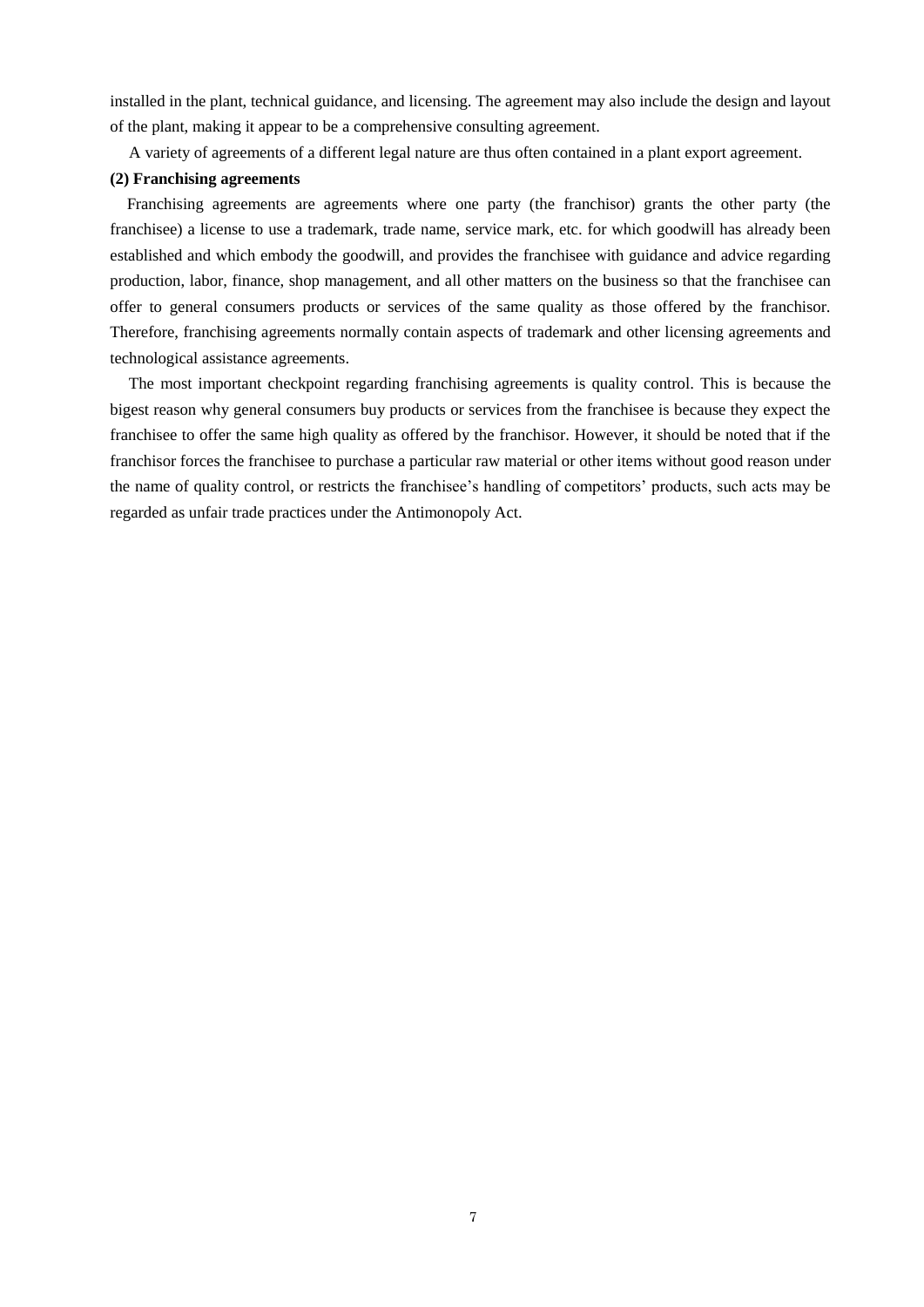# **II. The Technology Transfer Process**

Technology transfer processes normally differ depending on whether the technical assistance and licensing is being provided or received. This chapter focuses on the latter.

The technology transfer process in the case of receiving technical assistance and licensing begins with identifying a candidate technology to be introduced, followed by the evaluation and screening of the candidate, selection of a licensor company, determination of introduction policies, and negotiations with the licensor company regarding basic terms and conditions.

If agreement is reached after the negotiations, a written agreement is prepared, signed, and stamped by the parties to complete the technology transfer process. However, that process is only one example, and is not always the case. There are many other variations to suit each actual situation.

For instance, in the case of a simple licensing agreement, it is often the case that the licensor company contacted by a company interested in receiving a license prepares a draft licensing agreement immediately, and presents it to the licensee company for negotiation. The draft is then altered and modified as needed before the final agreement is completed. However, even in this case, the activities conducted in the process described above are more or less followed, and it is therefore probably still worthwhile to explain each of them briefly here.

# **1. Identifying a candidate technology to be introduced**

Companies interested in introducing some kind of technology first have to identify a candidate technology. Main opportunities to identify a candidate include (1) technical documents (publications of unexamined applications, patent gazettes, newspapers, journals, etc.), (2) market research (products, components, pamphlets, etc.), (3) intermediation and agency by third parties (trading firms, chambers of commerce and industry, industry associations, National Center for Industrial Property Information and Training (INPIT)), (4) promoting sales of technologies, (5) advertisements to notify that your company is looking for a technology to license, (6) patent disputes (infringement warnings, infringements, filing for invalidation trials, etc.), (7) others (technical exhibitions, trade fairs, etc.). Some opportunities may be more important than others depending on the relationship between the licensor company and the company introducing the technology. If they are competitors, technical documents, advertisements to notify that the company is looking for a technology to license, and patent disputes may become important opportunities.

To identify, evaluate and screen a candidate technology as quickly as possible, technological introduction information available in technology transaction markets is useful. If there are patents that are owned by companies but are not exploited, such patents may be licensed if appropriate licensees are found. This kind of patent is called a "licensable patent."

Patent rights for technologies developed by universities and national and other public research institutions are also licensable patents, which are taken to be licensed to private companies from the outset. If these licensable patents are fully utilized to provide new products or services, and create new businesses, industry will be vitalized, and the R&D capabilities of private companies will also be enhanced along the way.

#### **2. Evaluation and screening of a candidate technology**

The candidate technology identified undergoes an evaluation and screening process. This process can be subdivided into three stages: technical evaluation and screening, economic evaluation and screening, and the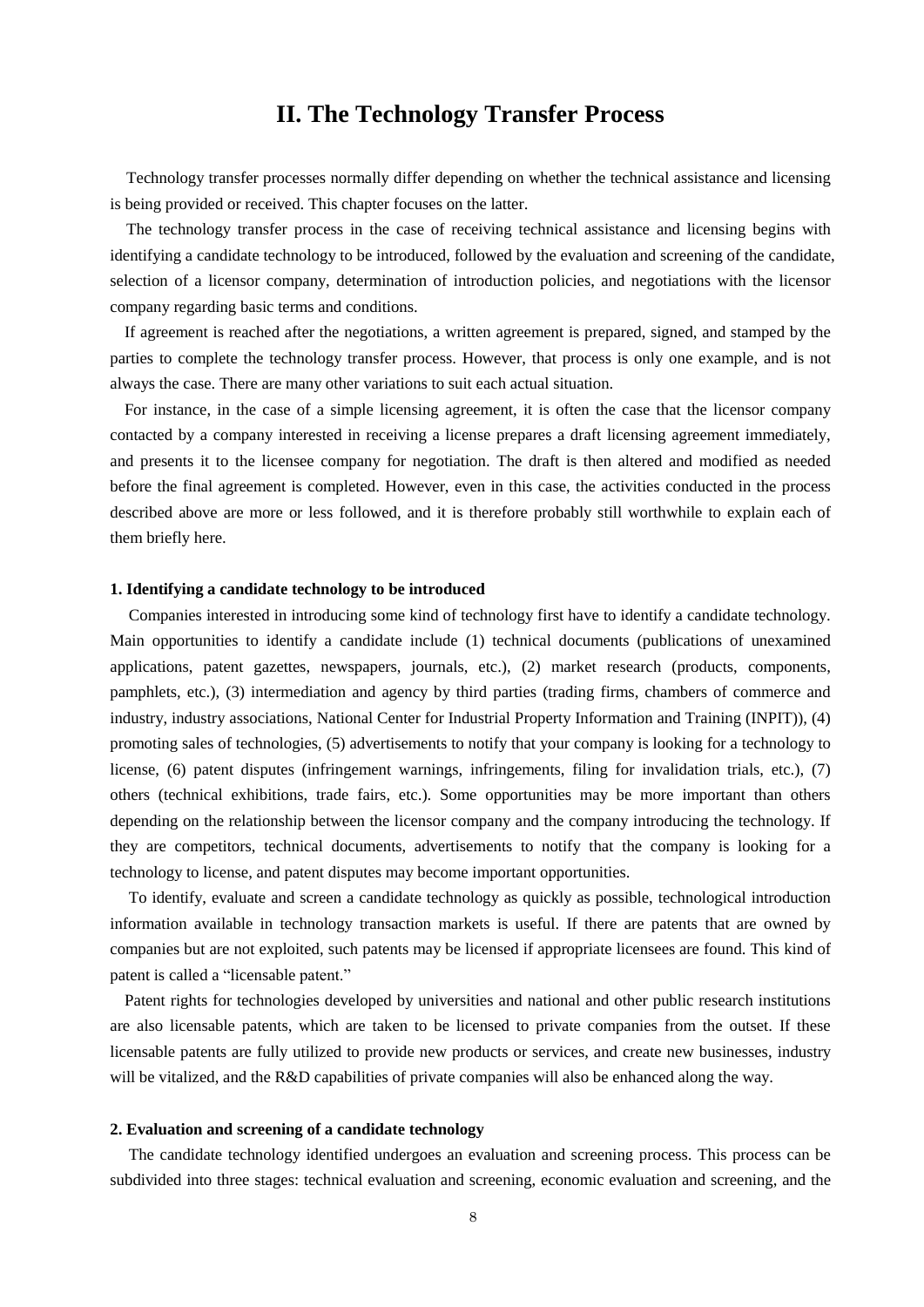decision on whether or not to introduce the technology.

### **2-1 Technical evaluation and screening**

Major checkpoints are as follows:

(1) Development stage of the technology

Is the technology in the laboratory stage, the prototyping stage, or the commercial production stage? Mature technologies that are closer to or in the production stage are, needless to say, more valuable.

(2) Level of difficulty of industrialization (relative to your company's technological power)

The technology may require commercialization R&D.

(3) Existence of competitive technology, (and if such technology exists) comparison with the technology that you are planning to introduce (quality, performance, production capacity, yield, production costs, etc.)

(4) Current form, status, etc. of the technology

First the technology should be checked to find out its current form: patent, published application, unpublished application, or know-how. If the technology is patented or published, its details can be ascertained immediately. If the technology is patented, it proves that the technology has novelty and inventive step.

If the technology is patented, the term and technical scope of the patent, as well as whether there are any grounds for invalidation, dependent/conflict relationships with a third party's patent, or a statutory non-exclusive license, should be checked. In the case of patent applications, their patentability, as well as whether any request for examination has been filed, should be checked. As for know-how, its useful life, expected duration of confidentiality, and possibility of infringing third party's rights should be checked. There is also a need to fully check documents (file wrapper envelopes) submitted to the Patent Office during the process of an examination or an appeal/trial before introducing the technology.

These checking procedures enable the company introducing the technology to identify the technical limit and problems, and acquire documents useful for negotiations regarding the terms and conditions of the agreement.

(5) Laws and regulations that may affect the exploitation of the technology

Every country has their own legislation regarding technology transfer and technical assistance. In the case of Japan, for example, the Foreign Exchange and Foreign Trade Act is in place to regulate international technology transfer and international technical assistance.

(6) Relationship with your company's own R&D plan

Measures should be discussed as necessary to coordinate the technology and your company's own R&D plan.

#### **2-2 Economic evaluation and screening**

Major checkpoints are as follows:

(1) Whether or not the licensor company is exploiting, or allowing a third party to exploit, the technology

If the technology is not exploited commercially, its economic evaluation and screening are often difficult and time-consuming.

(2) The track record of the technology (If the technology is already exploited)

If the technology is already exploited by the licensor company or licensees, it is easier to capture various information on the technology, such as the volume and amount of sales, production and sales costs, market share, sales territory, customers, date on which commercial production and sales started, industrialization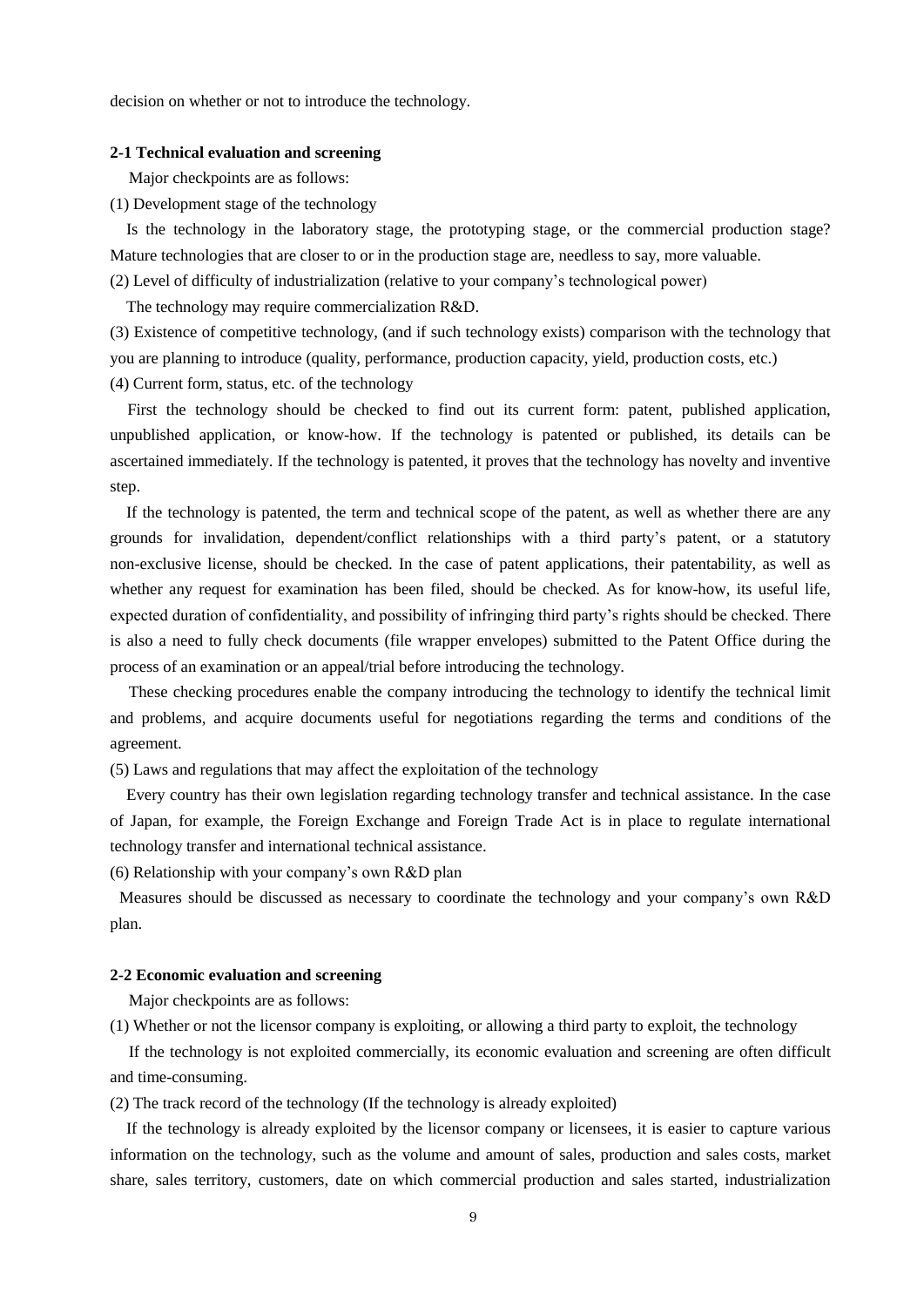costs, and the number of licensees. Based on this information, the company introducing the technology can predict the expected period and costs required for industrialization as well as profitability. If the profitability is expected to be low, the technology is not worthy of introduction unless there are special circumstances. (3) Availability of your company's own/affiliate's sales network

The availability of your company's own or affiliate's sales network should be checked. If the network is not available, alternative measures should be discussed.

# **2-3 Decision on introducing the technology**

Each of the checkpoints in the technical and economic evaluation and screening are normally scored. But even when the total scores exceed the minimum required points, this does not necessarily lead to a decision to introduce the technology. This is because, even when the technology appears to be good overall, there may be serious problems in specific areas. If this is the case, the decision-making is ultimately left with management or the person in charge of the company introducing the technology.

When it is decided to introduce the technology, the company may also decide to attach some conditions depending on the seriousness of the problems. These attached conditions are presented to the licensor company for negotiation.

#### **2-4 Gathering related information**

Information and documents necessary for technical and economic evaluation and screening can be obtained mainly from the licensor company. These information and documents may include product catalogs, technical descriptions, drawings, and annual reports distributed by the licensor company. Product samples, product performance test results, and answers to questions raised by the company introducing the technology may also be obtainable upon request from the licensor company.

Technical descriptions may provide specific explanations regarding matters not contained in product catalogs (such as characteristics of the technology, comparison with competitive technologies, current status of the patent application/patent). Product samples usually require time-consuming and troublesome analysis and tests. Annual reports often offer data such as total and customer-by-customer sales results for the technology.

There are, however, cases where the necessary information cannot be obtained. In these cases, the company still should make the utmost effort to collect as much accurate information as possible by utilizing experts, research organizations, and other sources within and outside the company because such information could be very important and affect the decision to conclude a licensing agreement and negotiations on its terms and conditions.

# **3. Selecting a licensor company**

If there are two or more companies that own similar candidate technologies, it is often the case that they are narrowed down to one company, although there are cases where two or more companies are selected and negotiations are started at the same time. Whatever the case may be, major criteria for the selection of a licensor company include the following:

- (1) General evaluation of the candidate technology owned by the licensor company
- (2) Completeness of the technology
- (3) Legal, technical and economic value of the technology
- (4) Current or potentially competitive/alternative technology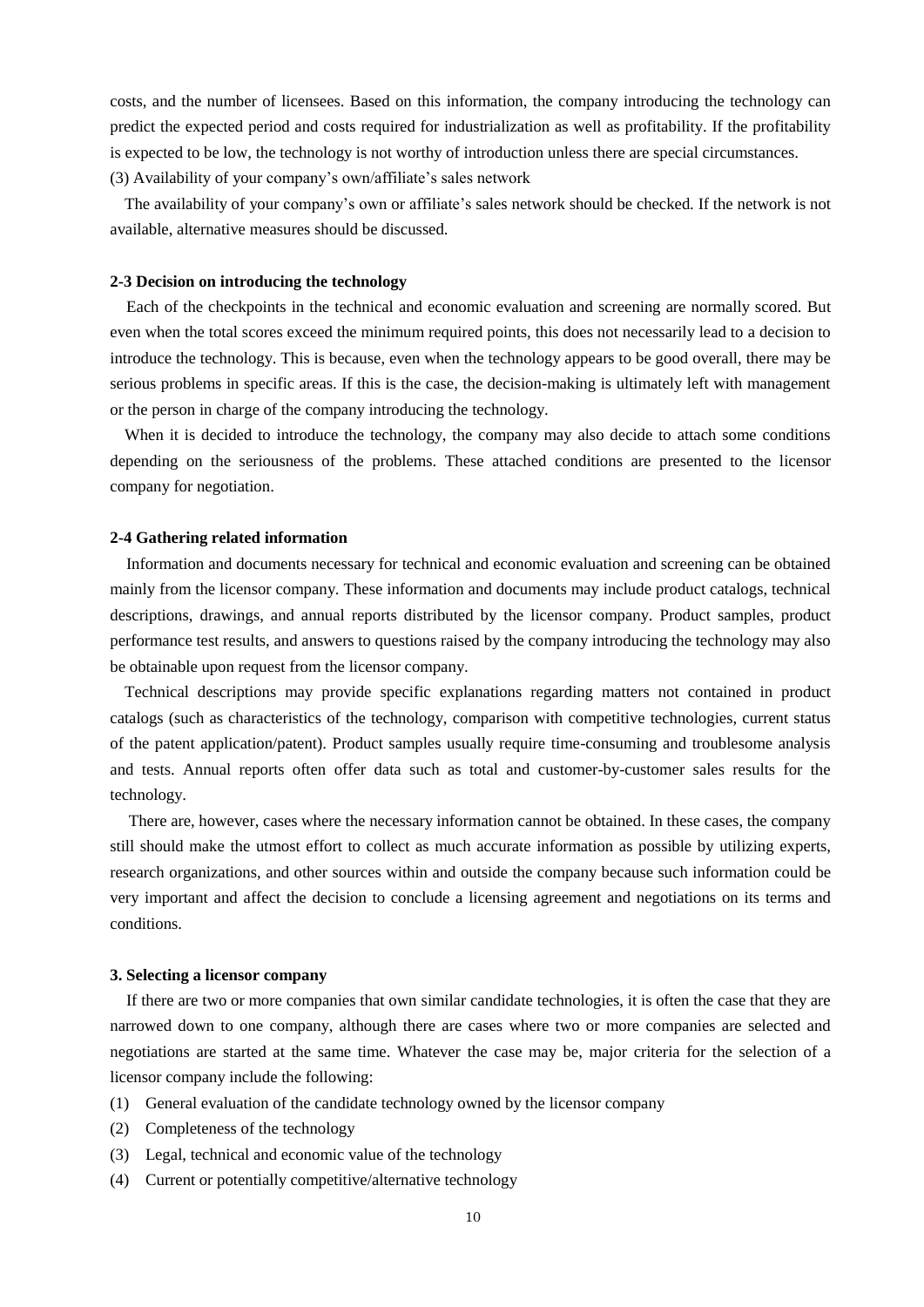- (5) Possibility that technologies exploited/planned to be exploited by the company introducing the technology may conflict with the technology
- (6) Sincerity of the licensor company
- (7) R&D power of the licensor company
- (8) Existing relationship with the licensor company

Higher priority is given to some criteria than others depending on each actual case.

# **4. Determining an introduction policy**

# **4-1 Introduction**

After a licensor company is selected, negotiations start on the licensing terms and conditions. But before starting negotiations, it is preferable to establish an introduction policy regarding the production of a new product; commencement of sales; improvement of existing products in terms of quality, performance, and production costs; utilization of improved technology that may be developed by the licensor company; requests from customers; avoiding any infringement of industrial property rights; and securing and cultivating export markets. However, this type of rather "conceptual" policy alone is often not sufficient in the actual situation, and there is also a need to develop and determine a more specific policy based on this "conceptual" policy. For example, when introducing a technology for the purpose of improving the quality and decreasing the cost of existing products, it is important to determine specific target values regarding quality, performance, yield, and production capacity. Likewise, when introducing a technology for the purpose of securing or cultivating export markets, the company needs to determine a specific policy regarding export regions and export terms and conditions.

# **4-2 Specific policies**

The company planning to introduce a technology should also anticipate counter-proposals that may be raised by the licensor company during negotiations on terms and conditions, and determine a policy in advance to deal with the proposals. For example, when introducing a technology to export products to Southeast Asia, the company introducing the technology should consider the following points and determine a specific policy beforehand so that the company can respond quickly to possible counter-proposals from the licensor company.

- (1) Do we have any specific countries in Southeast Asia in mind? At the least, which countries should be kept as export markets?
- (2) Does the licensor company hold the patent rights, or has the company filed a patent application, in any country in Southeast Asia? Is the licensor company exporting products that you wish to license (contract products) to any country in Southeast Asia? How would you respond if the licensor company demands a higher royalty rate for contract products to be exported to those countries?
- (3) What is your policy regarding various forms of export (unit export, incorporation export, component export, knockdown, etc.)?
- (4) How would you respond if the licensor company restricts export routes?
- (5) How would you respond if the licensor company demands that you should be responsible for any re-export of contract products to an export prohibited region by a company to which you exported the contract products?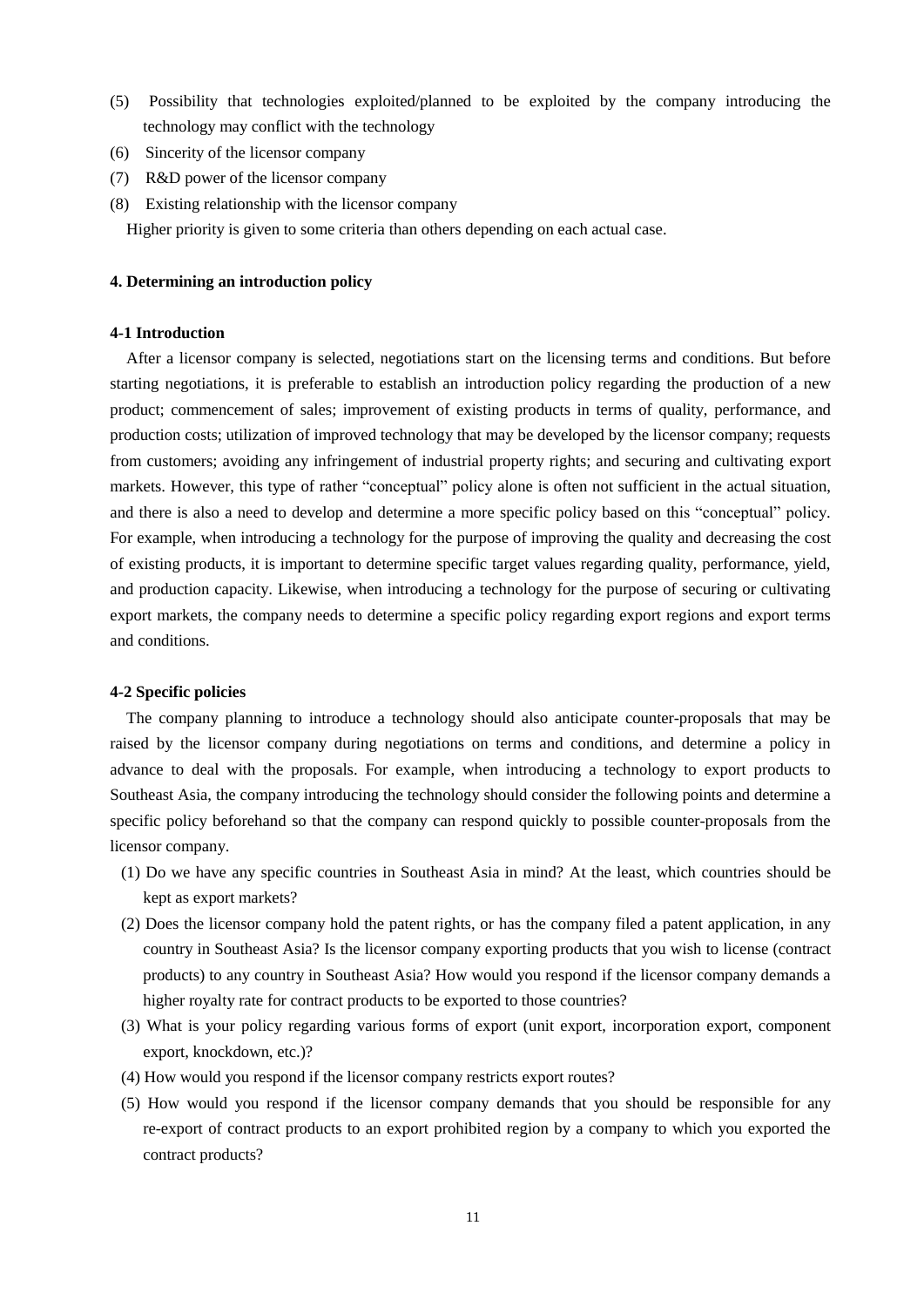## **5. Negotiating terms and conditions**

#### **5-1 Conditions of introduction**

After determining an introduction policy, the company planning to introduce a technology begins negotiating with the licensor company regarding the conditions of introduction. It is not always the case that the licensor company accepts the proposal immediately. The company introducing a technology first has to submit the history and achievements of the company, an outline of the plan, the results of market research, and other information. Conditions of introduction are divided into basic conditions and other conditions, but negotiations at this stage usually focus only on basic conditions, with other conditions discussed as needed at later stages when the actual written agreement has been prepared. The content of the basic conditions varies depending on the policies of each party, but at least the following must be on the agenda for negotiation for the company introducing the technology.

#### **(1) Form and scope of the licensed technology**

Licensed technologies can take the form of a patent, patent application, know-how, and others, and it is important to decide whether the technology in question should be limited to a particular form, or contain all the forms. In the case of know-how, its scope should also be defined. (Does the know-how include know-how on factory design, engineering, production of products, inspection standards, raw materials, specifications of components, and the use and sales of products?)

### **(2) Type of license**

In the case of patents, licenses are divided into *senyo-jisshiken* exclusive licenses and *tsujo-jisshiken* non-exclusive licensse (*tsujo-jisshiken* is subdivided into *dokusenteki-tsujo-jisshiken* semi-exclusive licenses and *hi-dokusenteki-tsujo-jisshiken* non-exclusive licenses). With regard to other types of technologies, licenses are divided into *dokusen-jisshiken* exclusive licenses and *hi-dokusen-jisshiken* non-exclusive licenses. Licenses are rights to manufacture, use, sell, and/or otherwise handle licensed technologies.

#### **(3) Licensed territory and export region**

For example, either whole or part of Japan can be designated as a licensed territory. Export regions may also be specified. There are also cases in which an exclusive export license is granted only for some regions, giving the licensee only a non-exclusive export license for other regions. These are cases where the licensor company wants to maintain its right to export contract products to the non-exclusive export regions in its future business, or where the licensor company has already granted an export license for those regions to other licensee.

#### **(4) Royalties**

There are three types of royalties: down payments (advance lump sum), running royalties, and minimum royalties. Broadly speaking, a down payment is not needed when only a patent is licensed, and there is usually no minimum royalty requirement in the case of non-exclusive licenses. With regard to running royalties, the parties need to discuss the method and percentage. In the case where a patent application is licensed, the company introducing the technology should ask the licensor company for a lower royalty rate than usual during the period up to completion of the registration.

#### **(5) Term of the agreement**

As regards a patent license, the term of the agreement is often equal to the duration of the patent. In the case of know-how, the term differs case-by-case. As for a license for a patent application, the actions to be taken if the technology fails to be patented should also be clarified.

In addition to the above agenda, a technology warranty; improvements to the technology; infringement of a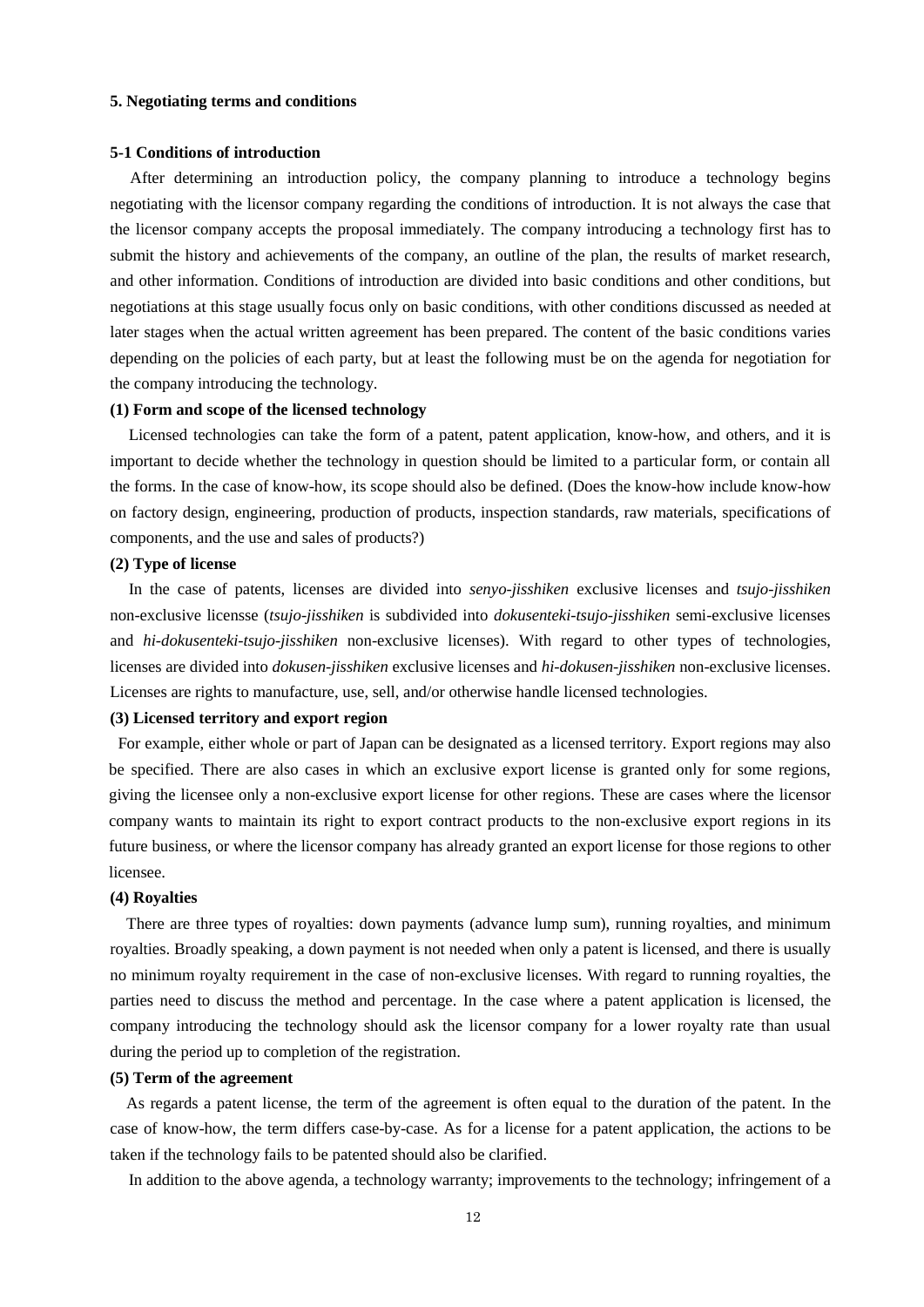licensed patent; infringement of third party rights due to the exploitation of the licensed technology; cancellation; action to be taken at the time of cancellation; and most favored clause may also be included in the basic agenda depending on the policies of the parties.

#### **5-2 Negotiating terms and conditions**

Terms and conditions are negotiated between the parties or their representatives using various means of telecommunication or by holding meetings. It may take only one negotiation or it may take much more time-consuming negotiations before reaching agreement. There are also cases where the parties need to agree on the place to hold the negotiations before starting. Whatever the case may be, negotiations require the parties to respect each other's mutual interests, and generally do not go as planned. Thus negotiators should preferably be given a reasonable level of, if not complete, authority to make decisions.

Negotiators are expected to have a keen sense and knowledge of business and sales and a general knowledge of the technology to be introduced and contracts, as well as information on the other party's business. They must also possess, needless to say, skill and experience in negotiating.

There are no fixed rules for the techniques used in negotiations, and negotiators need to understand the standpoint of the other party, and consider how to negotiate based on that understanding in each actual case.

#### **6. Reaching agreement**

When agreement is reached on the basic conditions, the parties sometimes exchange a written proof of agreement (memorandum, counter guarantee, minutes, etc.). Since proof of agreement does not make the license effective immediately, a sentence like "This Memorandum provides only a foundation for a licensing agreement that will be executed by the parties later, and shall not be construed as making the license effective immediately" should be included in the proof to avoid any misunderstanding.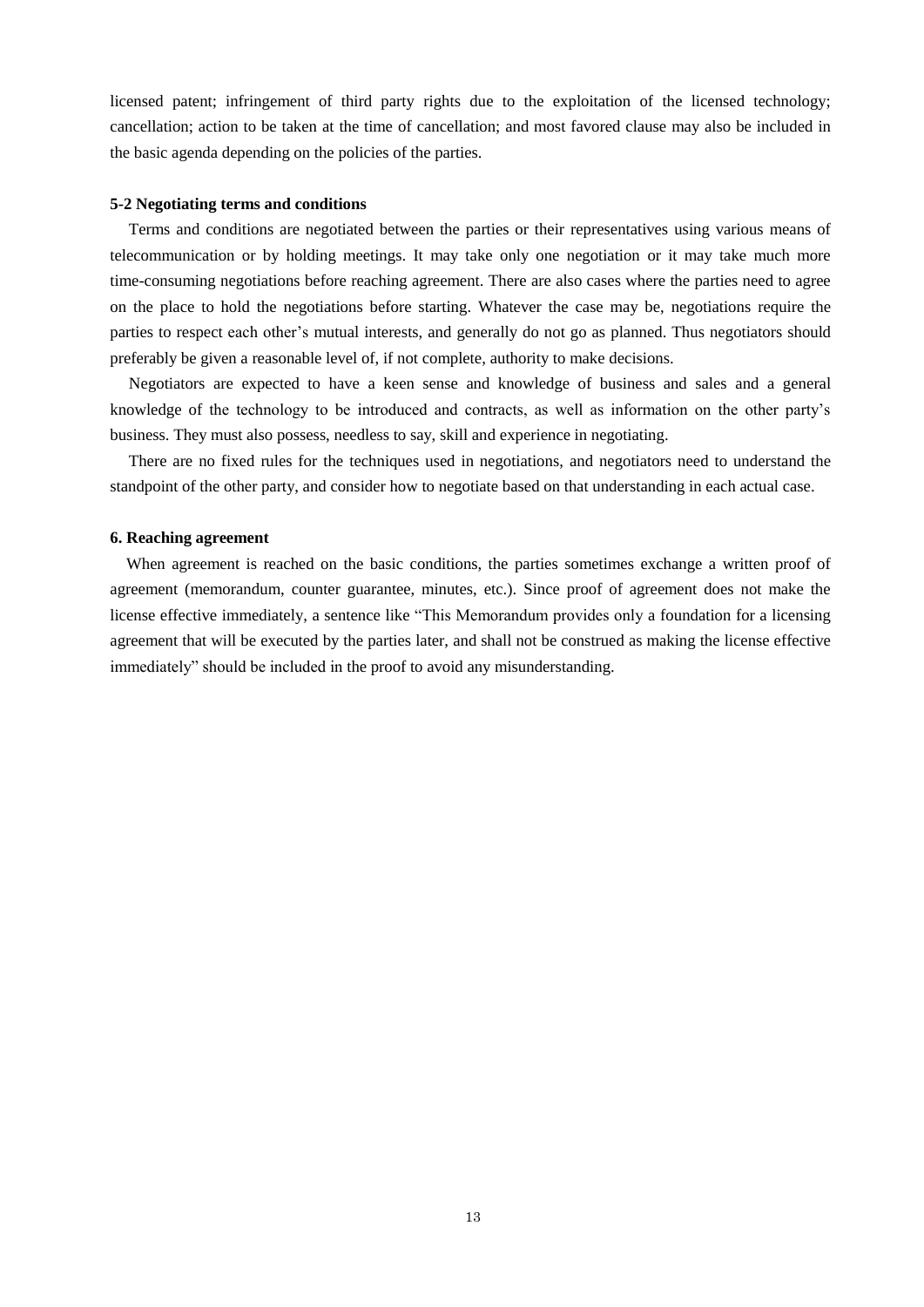# **III. Outline of the Licensing Agreement**

Licensing is the most important form of technology transfer. Licensing is embodied in a licensing agreement.

#### **1. Meaning of the licensing agreement**

A licensing agreement is an agreement regarding the exploitation, use, and utilization of intellectual property/intellectual property rights, classified as an innominate contract, rather than a nominate contract, 13 types of which are specified in the Japanese Civil Code. More specifically, a licensing agreement is an agreement where one party (the licensor) grants the other party (the licensee) a license to use and utilize a patent, know-how, or other license target in exchange for a certain consideration (royalties).

A conceptual diagram and key points of the licensing agreement are shown below.

<**Conceptual diagram of licensing agreement**>



Granting of a license for a license target

<**Key points of the licensing agreement**>

| <b>Key Point</b>     | <b>Description</b>                |
|----------------------|-----------------------------------|
| <b>Parties</b>       | Who are the parties?              |
| Target               | What is the license target?       |
| License              | What is the scope of the license? |
| <b>Consideration</b> | How much?                         |

# **1-1 Parties**

The most important thing is mutual trust between the licensor and the licensee. Although the standpoints of the granting party and receiving party are different, a win-win relationship is essential to make the agreement work effectively. In particular, issues such as how to handle improved technology, confidentiality, and infringement of third party's rights require cooperation between the parties to come up with solutions. When negotiating a licensing agreement, care must be taken to ensure that the terms and conditions are rational and comply with legislation (especially the Antimonopoly Act).

# **1-2 License target: intellectual property/intellectual property rights**

License targets are intellectual property/intellectual property rights.

License targets have expanded and become more diverse recently. Patents, copyright, and know-how are particularly important in licensing agreements.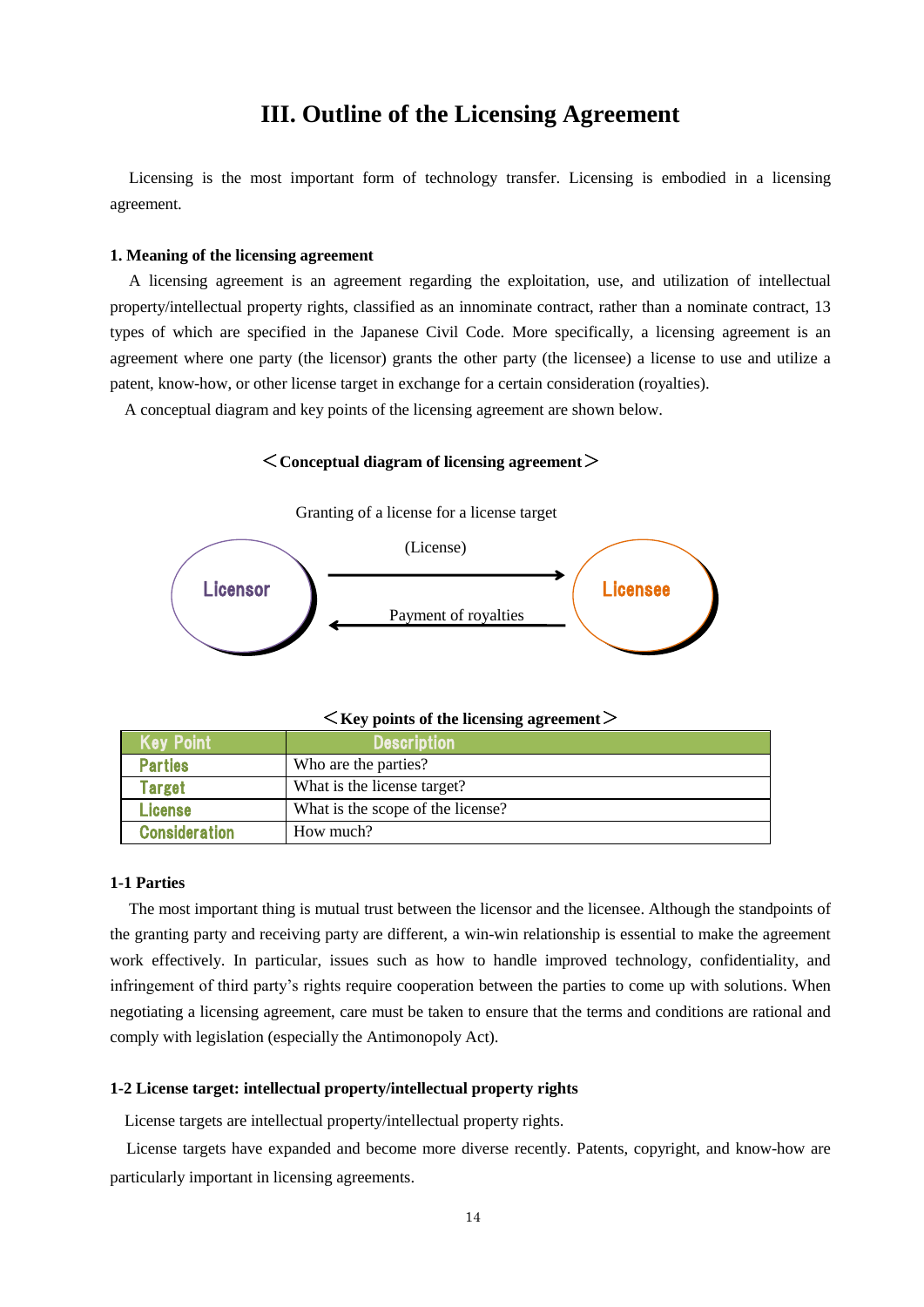The definition of intellectual property/intellectual property rights used to vary widely, but they are now defined in Article 2 of the Intellectual Property Basic Act which went into effect on March 1, 2003.

In the act, intellectual property is defined as "inventions, devices, new varieties of plants, designs, works and other property that is produced through creative activities by human beings (including discovered or solved laws of nature or natural phenomena that are industrially applicable), trademarks, trade names and other marks that are used to indicate goods or services in business activities, and trade secrets and other technical or business information that is useful for business activities." An intellectual property right is defined as "a patent right, a utility model right, a plant breeder's right, a design right, a copyright, a trademark right, a right that is stipulated by laws and regulations on other intellectual property or right pertaining to an interest that is protected by acts."

Trade secrets are also included in intellectual property/intellectual property rights under the Intellectual Property Basic Act, but are not acknowledged as a right like a "trade secret right" in the Unfair Competition Prevention Act.



# <**Intellectual property/intellectual property rights chart**>

# **(1) Patents, utility models, designs**

Patents, utility models, and designs are the main license targets of licensing agreements. The stipulations of the Japanese Patent Act, Utility Model Act, and Design Act focus mainly on patent rights, utility model rights,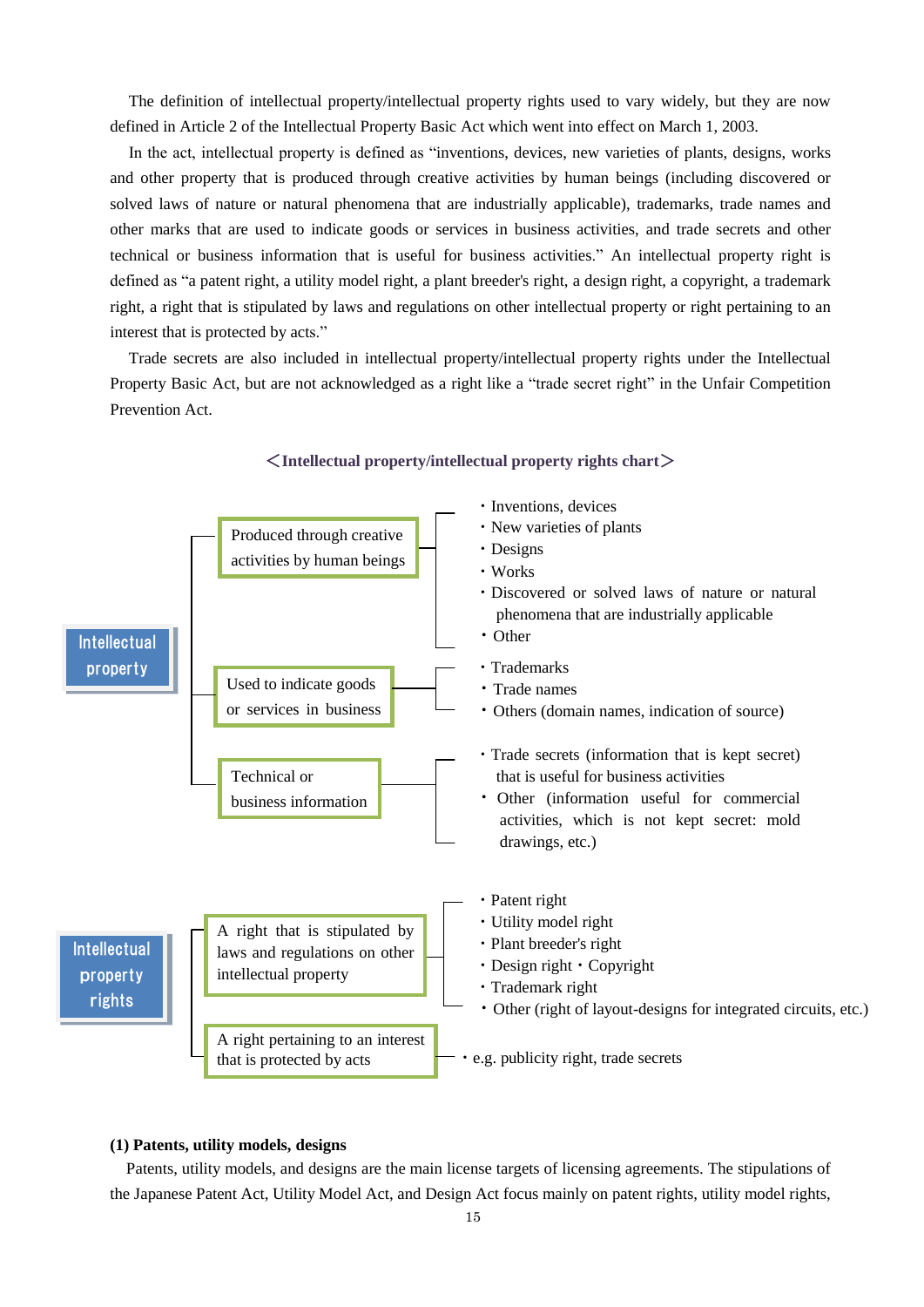and design rights respectively (rights patented or registered for which absolute exclusivity is granted) (*senyo-jisshiken* exclusive license, *tsujo-jisshiken* non-exclusive license, Patent Act Articles 77 and 78), but there are also provisions regarding the right to obtain a patent in the act (*kari-senyo-jisshiken* temporary exclusive license, *kari-tsujo-jisshiken* temporary non-exclusive license, Patent Act Article 34 paragraphs (2) and (3)). With regard to devices for which utility model registration can be applied for under the Utility Model Act, where the non-substantive examination system has been adopted (the publication of unexamined applications has been abolished), as well as a creation that can be applied for design registration under the Design Act, which does not require the publication of unexamined applications from the outset, their details are, in principle, considered to be secret information while negotiating the licensing agreement, and therefore care must be taken over the best method to confirm their content. Patents, utility models and design rights are also protected as rights by each country under the principle of independence of patents.

# **(2) Copyright**

Works can also be a license target of a licensing agreement under the Copyright Act. Because the current Japanese Copyright Act legalizes the enjoyment of copyrights (property rights) and the moral rights of the author for every work (Copyright Act Article 17 paragraph (1)), and does not require any formal application or registration to generate or grant such rights (Copyright Act Article 17 paragraph (2)), whether or not the work is protected by the Copyright Act cannot be verified by checking whether or not the work is registered, unlike patents and trademarks that require formalities to be patented or registered. Furthermore, the moral rights of the author are personal and exclusive to the author (Copyright Act Article 59), and cannot be transferred or licensed.

While patent rights are protected on a country-by-country basis under the principle of independence of patents, copyrights are protected universally across the signatories of the Berne Convention for the Protection of Literary and Artistic Works and other international frameworks.

#### **(3) Know-how**

 Know-how contains technical knowledge, trade secrets, and other secrets. Trade secrets are defined by the Unfair Competition Prevention Act as "technical or business information useful for commercial activities such as manufacturing or marketing methods that is kept secret and that is not publicly known" (Article 2 paragraph (6)) in Japan, and protected through action regulation. Trade secrets can be a license target of a licensing agreement, but because know-how cannot be made the exclusive target for protection, a know-how disclosure agreement, rather than a licensing agreement, is sometimes concluded.

Know-how is a type of secret information, and cannot be accessed unless a license is granted.

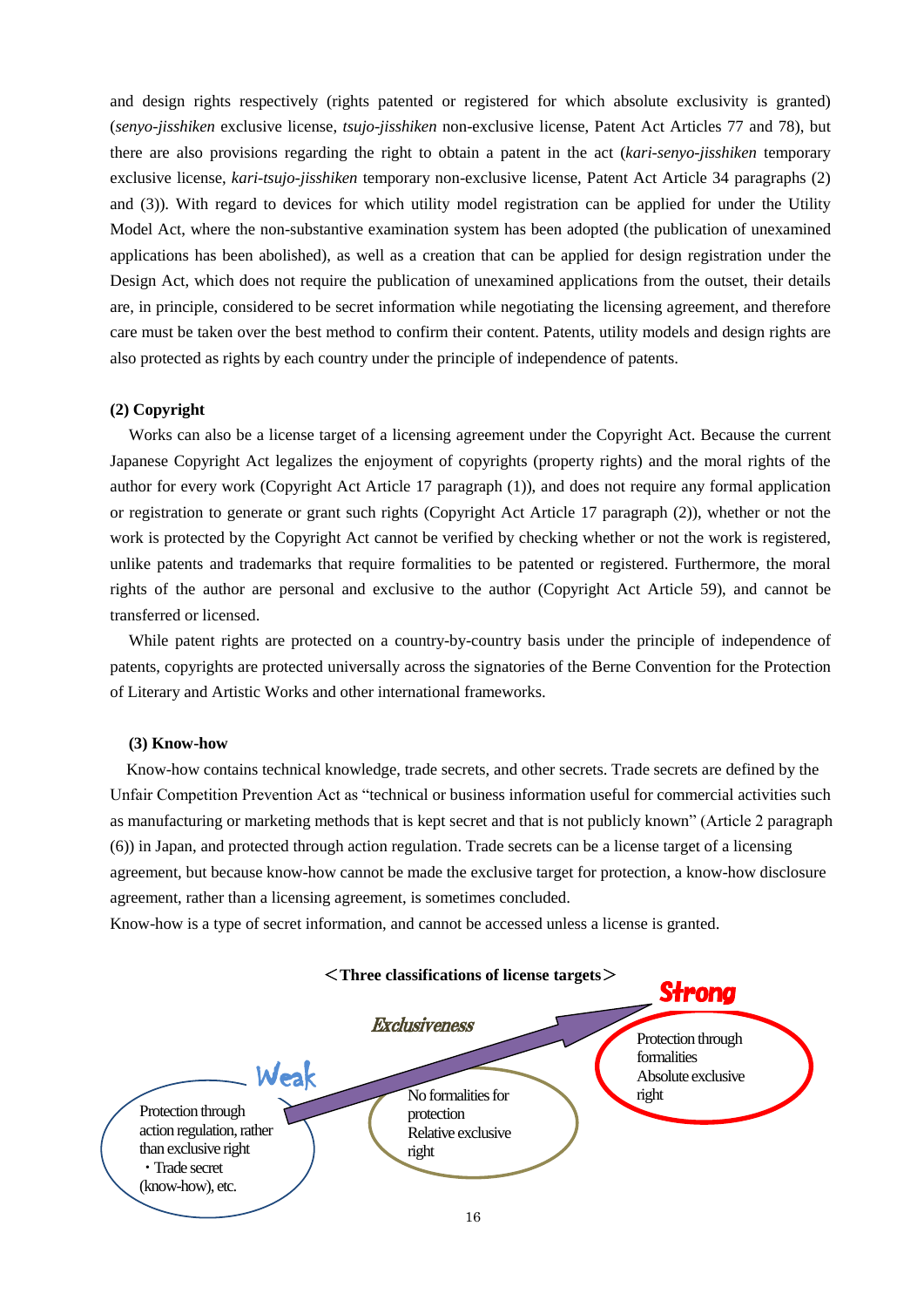# **1-3 Types and scope of license**

#### **(1) Types of license**

Licenses are divided into exclusive licenses and non-exclusive licenses, but there are several problems in practical terms as listed below depending on the license target and licensing-related legislation in individual countries.

- 1) *Senyo-jisshiken* exclusive license, *tsujo-jisshiken* non-exclusive license: *Senyo-jisshiken* (Patent Act Article 77) does not take effect unless registered (Patent Act Article 98 paragraph (1)).
- 2) Is a patent exclusive license in other countries equivalent to *senyo-jisshiken* in Japan (Patent Act Article 77)?
- 3) In the case of a *dokusenteki-jisshiken* exclusive license, can the licensors preserve their self license?
- 4) Difference between exclusive license and sole license
- 5) Jointly owned patent rights cannot be licensed without the consent of the other joint owners (Patent Act Article 73 paragraph (3)).
- 6) When know-how is the license target, it is sometimes expressed as "know-how is disclosed," "know-how is transferred," etc., rather than "know-how is licensed." What is the difference between these expressions?
- 7) Cross license

## **(2) Scope of license**

The scope of license should be defined in terms of the content, region, and term. The main problems regarding the scope are as follows:

1) Content: How should production/use/sales be regulated? What about export/import?

2) Region: Which country/countries should be defined as the licensed territory in the case of an international licensing agreement? Parallel imports have caused controversy in their relations with intellectual property rights and antimonopoly laws, and this issue is also affecting the way licensing agreements are managed.

3) Term: In the case of a patent licensing agreement, should its term cover the entire duration of the patent, or be limited to a certain period? In the case of the licensing of know-how, a confidentiality period, royalty payment period, and the use of the know-how after the agreement is expired become an issue.

#### **1-4 Consideration**

There are various methods of classifying the types of consideration for licenses. Consideration classified with the focus placed on practicality can be divided into consideration irrelevant to business performance and consideration based on business performance.

# **(1) Consideration irrelevant to business performance**

Consideration of this type is paid in the form of a down payment or initial payment independent of production, sales, and other business performance of licensed products. The consideration is usually paid at when signing the licensing agreement for the purpose of covering costs such as the licensor's agreement negotiating costs, part of the R&D costs, and/or know-how disclosure fees.

#### **(2) Consideration based on business performance**

Consideration of this type is also called "royalties."

Royalties can be roughly divided into running royalties and fixed-sum royalties.

1) Running royalties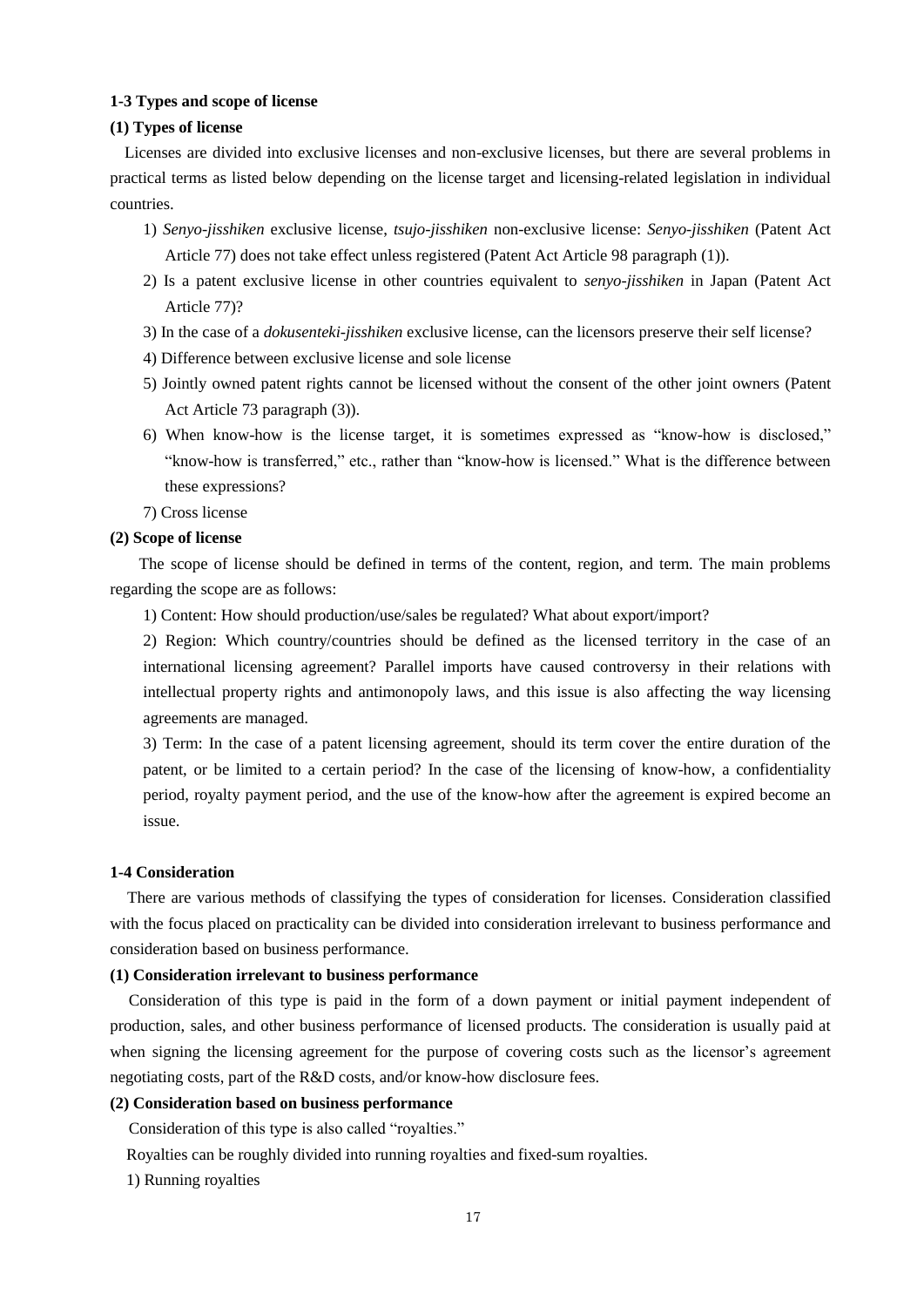Running royalties can be subdivided into percentage royalties, which are paid based on a predetermined percentage of sales, and per-quantity royalties, which are paid for each product sold. The types of consideration paid in connection with running royalties includes minimum royalty, maximum royalty, and advanced royalties.

2) Fixed-sum royalties

With this type of royalty, a fixed sum is paid for, say, each quarter.

Similar types of royalty include paid-up royalties and lump-sum royalties.

The types of consideration often used in licensing agreements include the following:

- i) Down payment: Consideration paid in a lump sum when signing the agreement
- ii) Running royalties: Royalties paid in accordance with the business results for the licensed products
- iii) Minimum royalty: Minimum royalty paid irrespective of the business results for the licensed products

# **2. Objective and policies of licensing agreements**

#### **(1) Objectives of licensing agreements**

Licensing agreements are concluded as a result of agreement on terms and conditions reached between the licensor and the licensee through negotiation and adjustments. In other words, licensing agreements are the embodiment of the licensing policies of each party.

Licensing agreements are created and implemented from the perspectives of the different parties—the perspective of the licensor who will license-out their technology, and that of the licensee who will license-in the licensor's technology. Needless to say, agreements also undergo final adjustments after checking them against more objective indicators, such as legislation and guidelines concerning licensing agreements.

The main objectives of licensing agreements are, therefore, to earn royalties, or maybe, in the case of the licensor, to obtain a license for improved technology developed by the licensee, and, in the case of the licensee, to ensure safe business activities and enhance cost performance (buy time).

#### **(2) Licensing policy**

The importance of clarifying the strategic position of licensing agreements in corporate management has been recently increasing rapidly. It is vital that patent holders, know-how owners, copyright holders, and other licensors establish their licensing policies clearly to ensure success in their licensing agreements. The following are points requiring major consideration when establishing licensing policies.

- 1) Objectives of licensing
- 2) Is the basic principle of your company to publish technologies and patents or to keep them within your company?
- 3) Does your company develop its own required technologies and patents?
- 4) Is the focus placed on economy or the safety and credibility of transactions?
- 5) Type of licensing (exclusive, non-exclusive, sublicensing)
- 6) Are other transactions taken into consideration to make a holistic judgment, or is licensing considered separately from other transactions?
- 7) Is cross-licensing taken into account?

#### **3. Types of licensing agreement**

#### **3-1 Classification by opportunity and purpose of the licensing agreement**

There is no fixed method of classifying and defining licensing agreements. In this section, licensing agreements are classified mainly by opportunity and the purpose of entering into the agreement and explained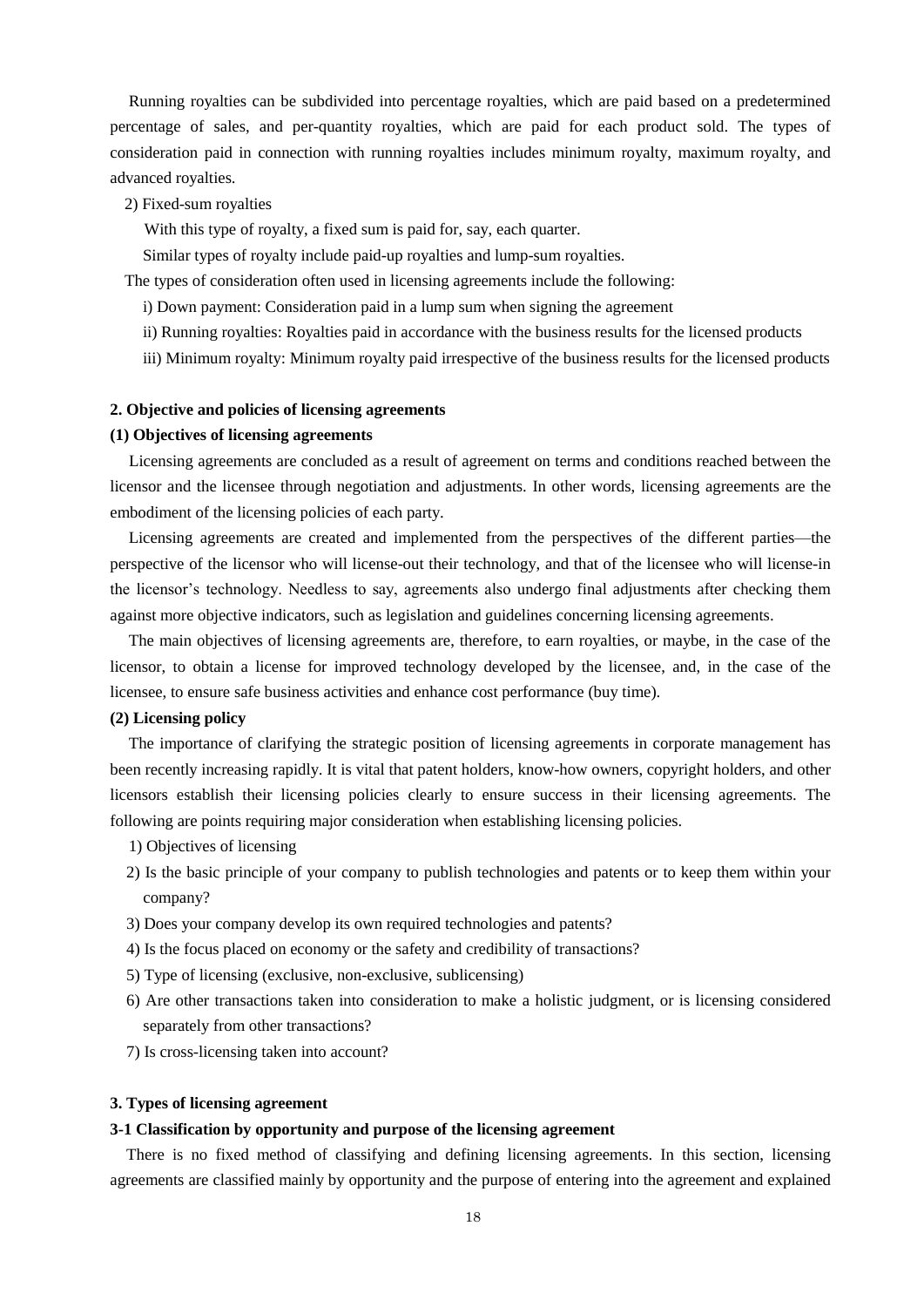accordingly.

#### **(1) Discretionary license and compulsory license**

Decisions to conclude licensing agreements are generally made at the discretion of the parties under the principle of freedom of contract. In corporate management, the policy regarding licensing agreements, that is, the company's licensing policy, normally differs from one company to another. These discretionary licenses can be referred to as licenses based on the voluntary granting of rights.

On the other hand, a patent right is the right to control patented inventions exclusively, or absolute exclusive right. The main reason why an absolute exclusive right is given to patent holders is because it is considered to be beneficial to the development of industry, and therefore any absolute exclusive right that is judged as a hindrance to the development of industry may be subject to restriction. These restricted licenses are called "compulsory licenses," and, in the case of Japan, they comprise three types of arbitrary licenses (e.g. licenses for public interest (Patent Act Article 93)) and five types of statutory non-exclusive licenses (e.g. licenses for inventions by employees (Patent Act Article 35) and licenses based on prior use (Patent Act Article 79)).

#### **(2) Active license and passive license**

Licensing agreements can also be classified into active licenses, which are actively granted to other companies, and passive licenses, which are granted against the will of the licensor.

Active licenses are the normal form of license often used in the practices of the intellectual property business and licensing business.

The License of Right established in the United Kingdom and other similar systems can also be said to be connected with active licenses.

On the other hand, passive licenses include licenses granted as a result of the amicable settlement of a dispute and compulsory licenses explained above, as well as implied licenses which include the following.

- 1) Use and sales of products produced from licensed production
- 2) Use of products by third parties who purchased the products from a manufacturer to whom a license is granted for the patented use of the products
- 3) Use of another patented invention of the licensor in the case where its use is inevitable when the licensed patented invention is worked

The judgment as to whether or not such implied licenses are actually granted is made holistically by taking into account the purpose of the applicable licensing agreement and other related matters.

# **(3) Classification based on the parties' licensing policies**

- 1) Single license and multiple licenses
- 2) Unilateral license and cross license
- 3) Onerous license and gratuitous license
- 4) Unlimited license and limited license
- 5) Exclusive license and non-exclusive license
- 6) Primary license and sublicense

#### **3-2 Patent licensing agreement**

A patent licensing agreement is an agreement where one party (the licensor) grants a license for a particular patent to the other party (the licensee). Under these agreements, licensees acquire the right to exploit a particular patent for an independent business that is separate from that of the licensor. These agreements are therefore different from subcontracts where subcontractors simply exploit a particular technology as an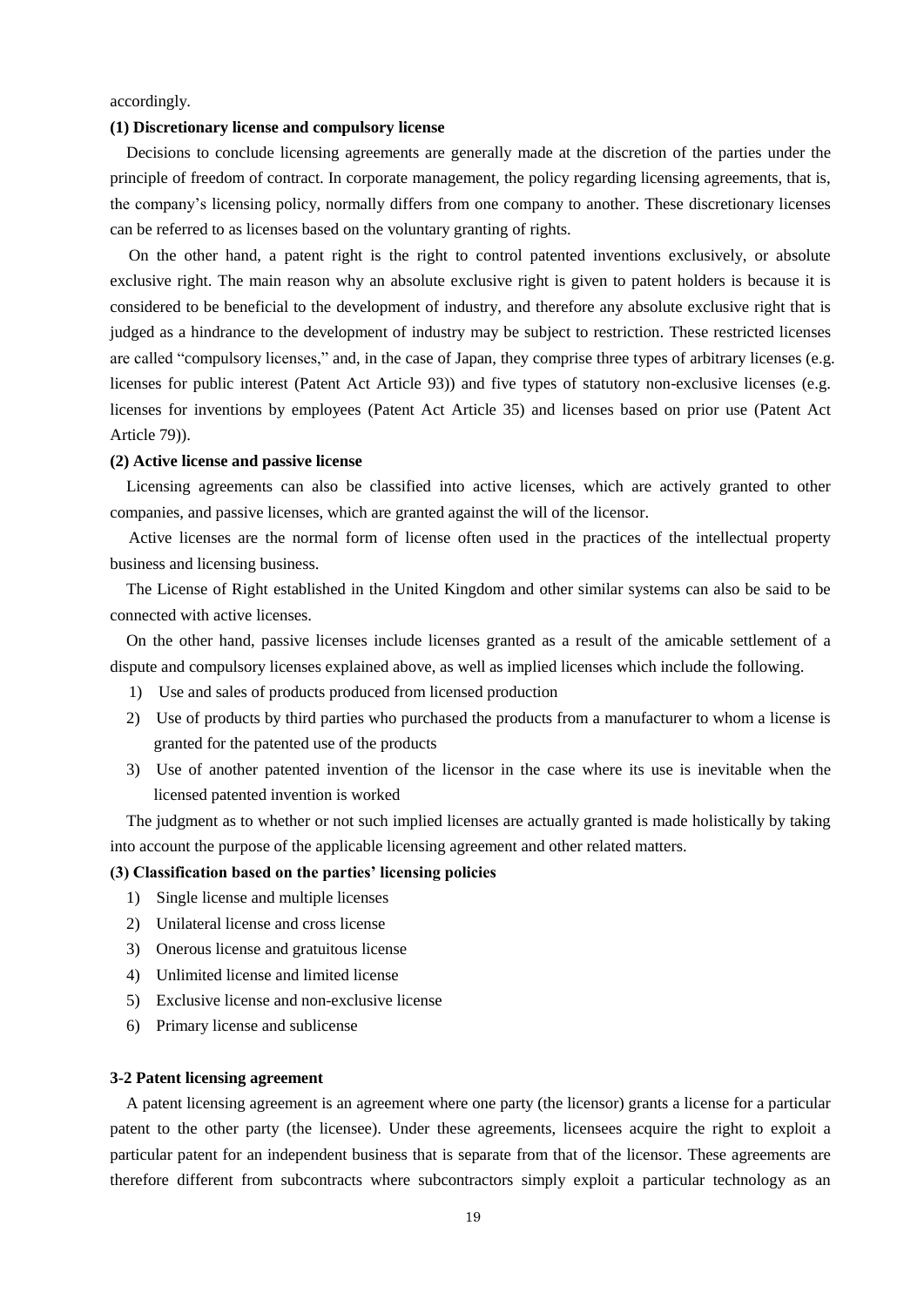organization working under their sponsors.

The Patent Act stipulates that patentees can grant licenses only on patent rights (Articles 77 and 78), but it is a common understanding that licenses can be granted for technologies other than patented inventions as well. Licensees who wish to grant a sublicense need to obtain approval from the licensor.

# **3-3 Know-how licensing agreement**

A know-how licensing agreement is an agreement to license the use of particular know-how. Know-how is essentially confidential, and normally cannot be accessed unless an agreement is signed.

Because know-how is essentially confidential, the process of determining the terms and conditions of the license is usually different from that of a patent licensing agreement. In the case of know-how, there is a need to conclude a confidentiality agreement or an option agreement before the licensing agreement is signed, and it is important to discuss provisions regarding the disclosure and confidentiality of the know-how, term of the agreement, exploitation and patent application after the agreement is terminated, and other matters.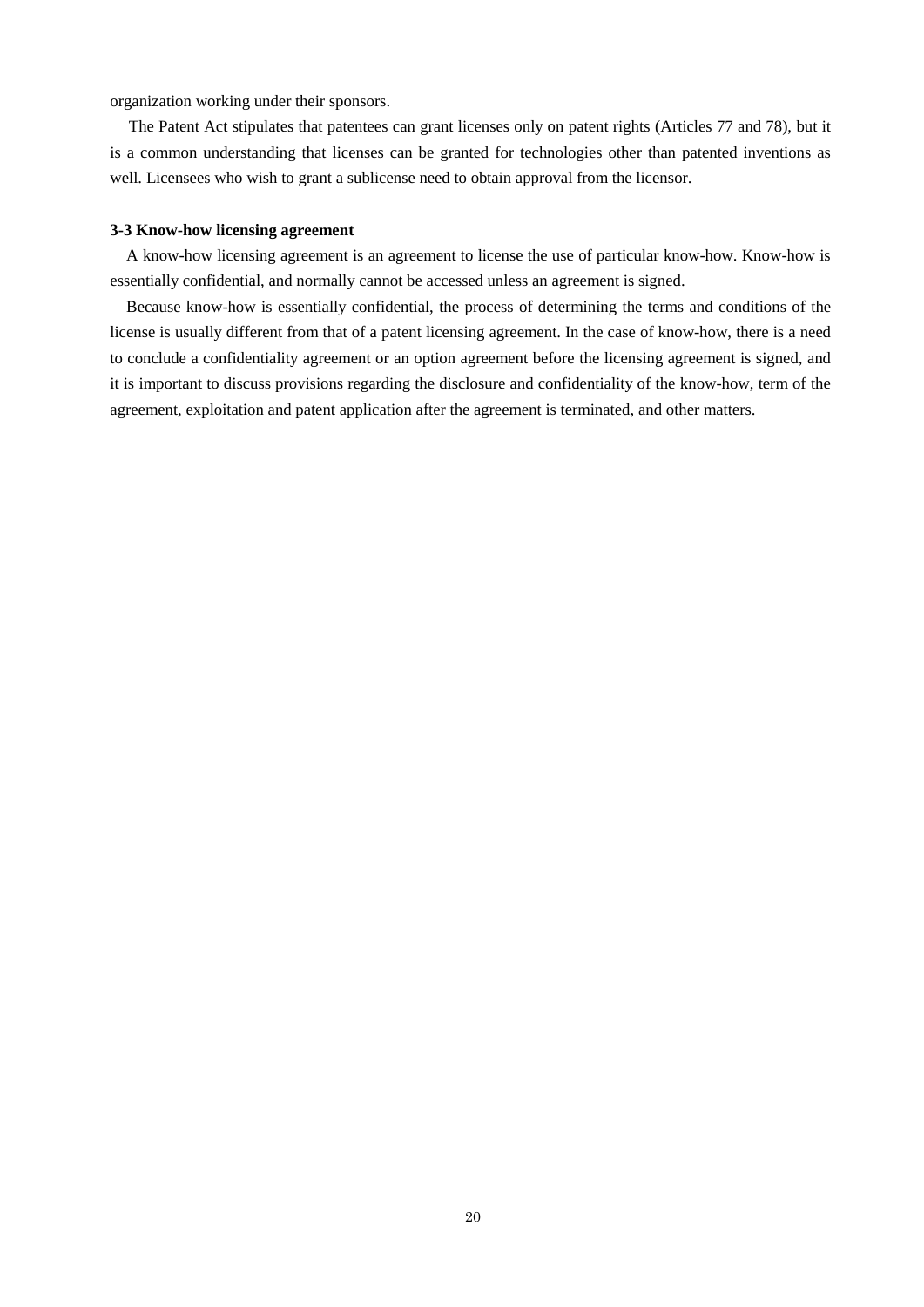# **IV. Preparing and Managing Licensing Agreements**

As technological innovation is increasingly speeding up and becoming cross-industrial, regardless of their size, companies often find it difficult to meet the needs of the times by simply relying on their own development capabilities and technologies. In this situation, the need has arisen to promote licensing-in to complement a company's own development capabilities and technologies, as well as licensing-out to meet a company's business strategies and provide technical support to other companies. We are seeing particularly the growing importance of technology transfer.

With this as a background, the establishment of technomarts for trading technologies and technology licensing organizations (TLOs) is being promoted at a national level, and various measures are being implemented to support venture businesses and small and medium enterprises (SMEs).

In many cases, technology transfer is embodied in the form of a licensing agreement. To ensure the success of technology transfer, it is important to be well aware of common practices and cautions in the preparation and management of licensing agreements.

Although documentation and legal compliance form the basic process to draw up intellectual property agreements, the most important step is to develop a strategy. Investigation and negotiation prior to entering into an agreement are also extremely important.

# **IV-1. Strategy for the Licensing Agreement**

# **1. Introduction**

One of the basic characteristics of intellectual property rights is that they can be owned exclusively. The objective of this exclusivity is to allow the right holder to exclusively exploit products protected by intellectual property rights, build a barrier to prevent competitors entering the market, and monopolize the market. However, this business strategy aimed at market monopolization is not always practical. As a matter of fact, absolute advantage cannot be expected in many cases, and achieving a comparative advantage is a more realistic option. For this reason, licensing strategy should be the next thing you consider after giving up the aim of monopolizing the market.

Licensing is a way to grant another company use of a particular intellectual property right owned by your company in exchange for consideration in the case where the intellectual property right is not being utilized or exploited by your company for the time being—or even when the right is being exploited—it is not perfect and faultless; or where a comparative advantage policy rather than an absolute advantage policy has been adopted as your company's business strategy.

Licensing is not a business strategy for monopolizing the market, but for sharing a particular technology in the market. The company to which the license is granted is an "offshoot" of the licensor, and the licensor and licensee work together under a licensing agreement to implement their market strategy.

The content of a licensing agreement, which can be described as a statement of the licensor's and licensee's market strategy, basically can be determined freely by the licensor and licensee under the principle of freedom of contract. However, if the content is judged as unfair, it may be subject to the restrictions of the Antimonopoly Act.

The criterion used to judge whether the content is subject to the restrictions or not is whether or not the content can be recognized as an act of exercising intellectual property rights (Antimonopoly Act Article 21).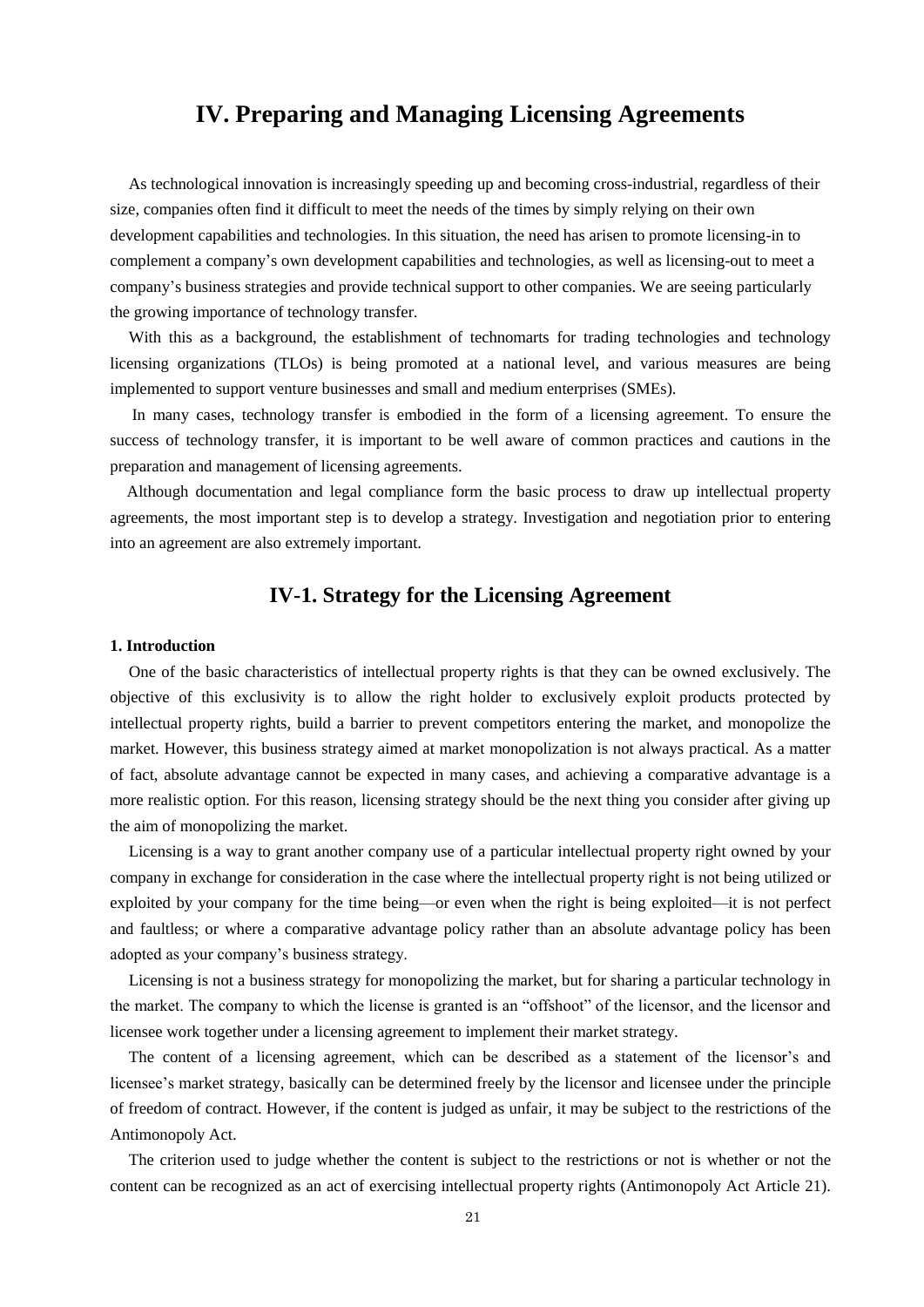For example, if the licensor compels the licensee to sell licensed products at a certain price under a licensing agreement, such a provision is not recognized as an act of exercising intellectual property rights, and is considered to be controlling the market and as such, violates the principle of fair competition. Intellectual property right holders are required to license their right under a fair licensing agreement that is not subject to the restrictions of the Antimonopoly Act, and benefit from licensing through business strategies such as acquiring consideration and obtaining the right to exploit improved technology. Refer to the Guidelines for the Use of Intellectual Property under the Antimonopoly Act published by the Japan Fair Trade Commission for guidelines on fair licensing agreements.

#### **2. Strategic issues**

Licensing agreements can be formulated and performed only when the licensing party and the licensed party successfully coordinate their requests and claims. Therefore, both parties need to be well aware of what will be at issue during negotiations prior to entering into a licensing agreement and in the course of performance of the agreement after it has been signed.

# **(1) License target**

 There are various problems regarding license targets, such as what the licensee should do when the licensor insists that non-essential patents be included in the scope of licensing (package license), which patent should be licensed, and, in the case of know-how, how licensed know-how should be specified. The major problems are as follows:

- 1) In the case of patent licensing agreements, should patent-applied inventions, as well as patented inventions, be included?
- 2) In the case of incomplete or unproven technology, should it be purchased rather than licensed?
- 3) Should improved technology be included as well?
- 4) In the case of know-how, how should licensed know-how be specified? Should an option agreement be used?
- 5) In the case of copyright, how should copyright holders, the content of works, etc. be checked?

#### **(2) Types of license**

 Licenses are divided into exclusive licenses and non-exclusive licenses, but there are several problems in practical terms as listed below depending on the license target and licensing-related legislation.

 1) Is a patent exclusive license in other countries equivalent to *senyo-jisshiken* in Japan (Patent Act Article 77)?

- 2) In the case of a *dokusenteki-jisshiken* exclusive license, can licensors preserve their self license?
- 3) Difference between exclusive license and sole license
- 4) When know-how is the license target, it is sometimes expressed as "know-how is disclosed," "know-how is transferred," etc., rather than "know-how is licensed." What is the difference between these expressions?
- 5) Cross-licensing

# **(3) Scope of license**

The scope of the license should be defined in terms of the content, region, and term. The main problems regarding the scope are as follows:

1) Content: How should production/use/sales be regulated? What about export/import?

 2) Region: Which country/countries should be defined as the licensed territory in the case of an international licensing agreement? Parallel imports have caused controversy in their relations with the intellectual property rights and antimonopoly laws, and this issue is also affecting the way licensing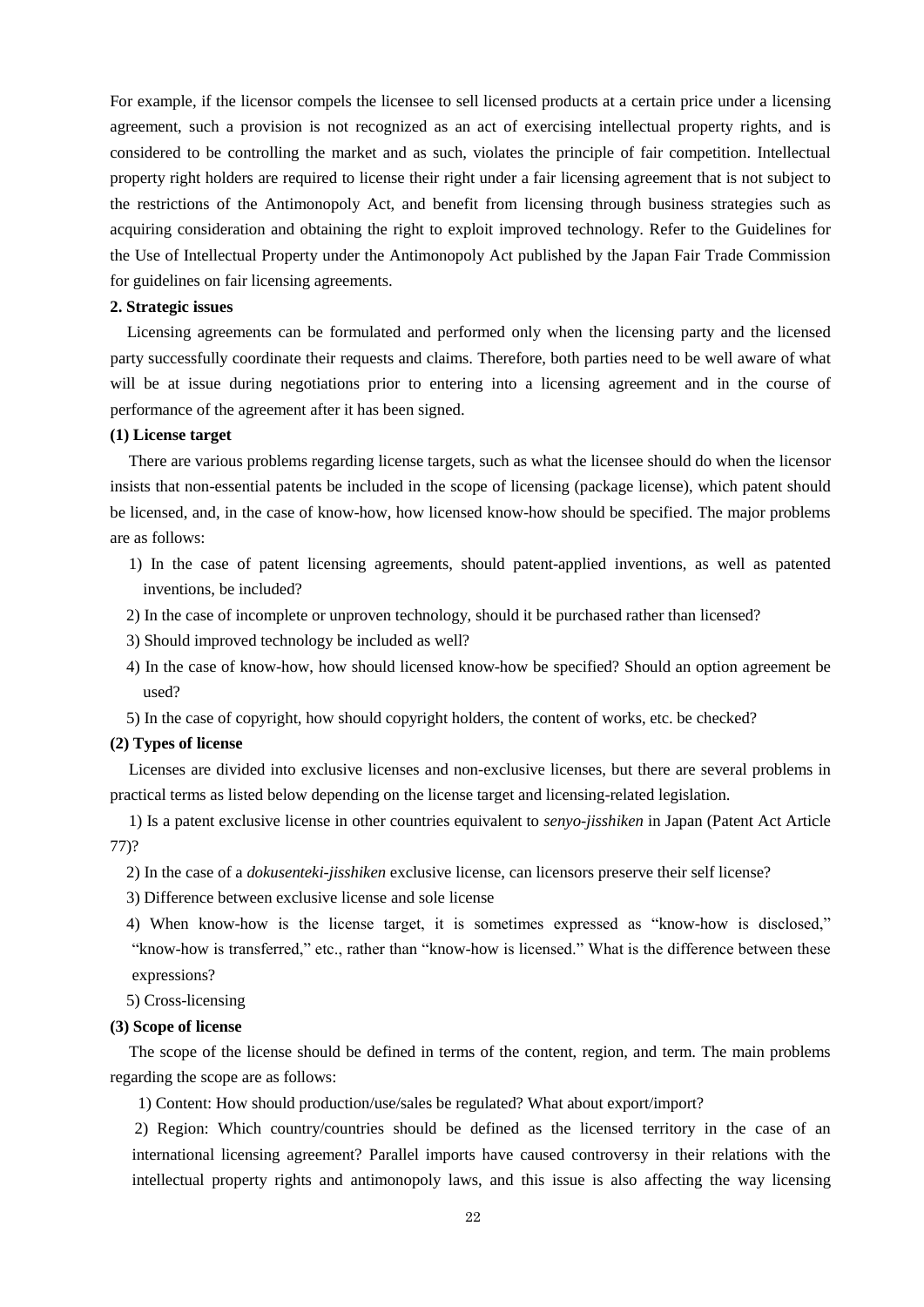agreements are managed.

 3) Term: In the case of a patent licensing agreement, should its term cover the entire duration of the patent? In the case of the licensing of know-how, how should the agreement term be defined, and how should the use of the know-how after the agreement expires be dealt with?

#### **(4) Consideration**

 Consideration for a license is paid in the form of a per unit royalty, a percentage royalty, lump-sum payment, etc. and which one should be adopted is the most important issue in negotiations prior to entering into a licensing agreement. Although there are a wide variety of problems concerning consideration, the major problems are as follows:

 1) What should be the royalty base? For example, if a license is granted for a particular component, should the royalty base cover the entire product or only the component?

 2) In the case of an exclusive license, how should the minimum royalty, which is often set for an exclusive license, be defined? If the licensee requests the cancellation of the agreement, how should the minimum royalty for the remaining term be dealt with?

 3) If the licensed patent becomes invalid, how should consideration already paid be returned? If the licensed patent is found to be infringing on a third party's patent, how should consideration payment be suspended or reduced?

 4) What should be the amount of consideration for a grant-back for improved technology developed by the licensee, and how should it be paid and received?

 5) If there are more than one licensed patent (for example, in a case where several patents need to be licensed to manufacture one product), how should the consideration be calculated?

# **(5) Restrictive provisions**

 Licensing agreements include various restrictive provisions, but the provisions listed below to which the licensee is required to commit themselves are particularly important for the development of licensing policies and compliance with the Antimonopoly Act and other legislation.

1) Improvement inventions and improved technology

 The way that improvement inventions and improved technology are handled varies depending on the standpoint of each party, but this is often a very important issue particularly for the licensor. In the actual practice of preparing a licensing agreement, it is necessary to pay attention to the Antimonopoly Act. Improvement inventions and improved technology are usually either i) fed back, ii) granted back, or iii) assigned back.

2) Restriction on the handling of competitive technologies/products

 The restriction on the handling of competitive technologies/products is considered to be more important in know-how licensing agreements than in patent licensing agreements because confidentiality and prohibition of use for unauthorized purposes are essential for know-how.

In the case of exclusive licensing agreements, this restriction is also seen as important, particularly by a licensor who wants to impose on the licensee an obligation to handle only the licensed technology/product. Care should also be taken so that the restriction will not violate the Antimonopoly Act.

3) Warranty

 There are various warranties that the licensor may extend to the licensee and vice versa, but the licensor's warranties on i) technological feasibility, ii) validity of the patent, and iii) non-infringement of third party's rights, are particularly important.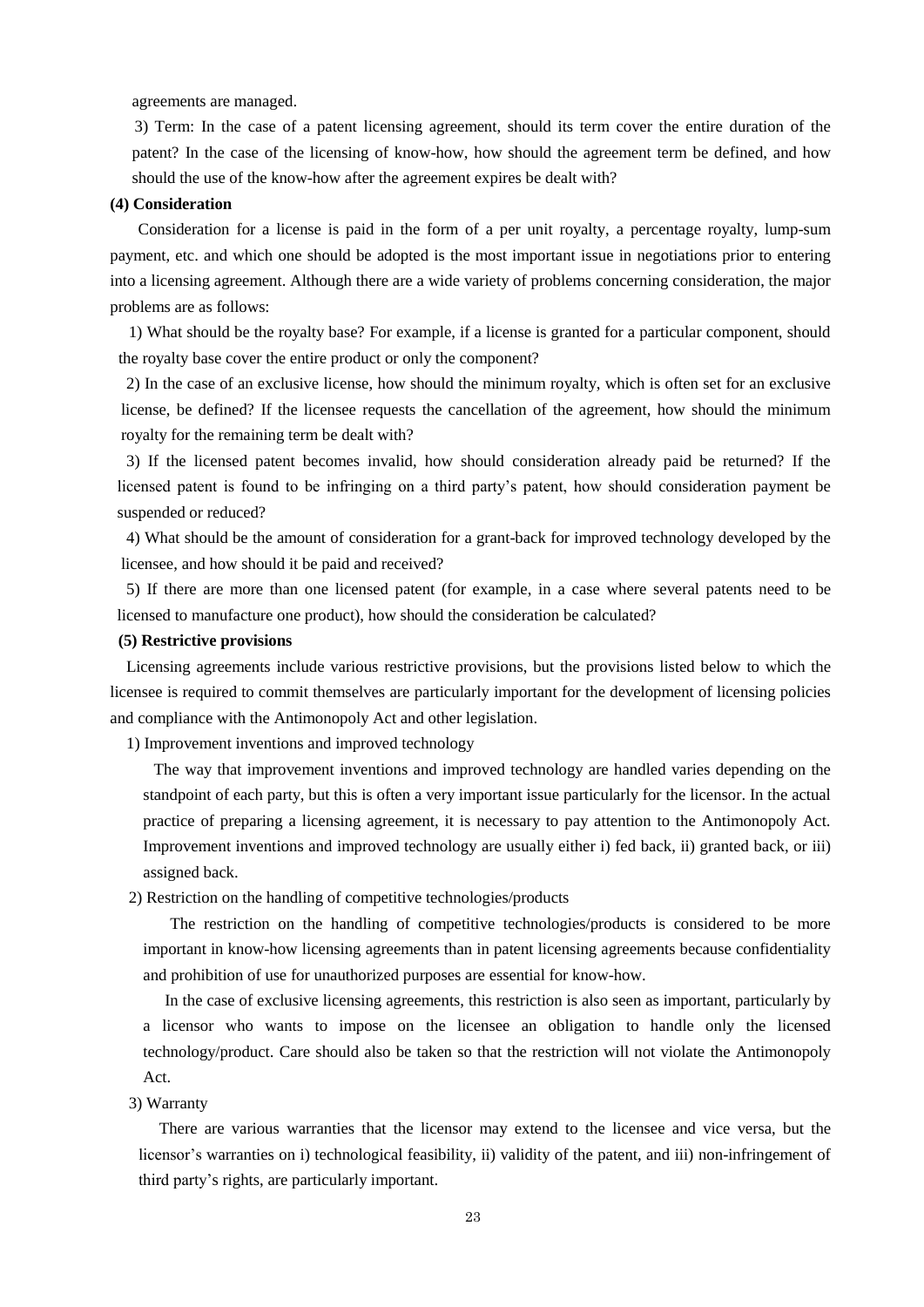4) No-contest obligation and the right to terminate the agreement

 Prohibiting the licensee from contesting the validity of the licensed patent or know-how may constitute a violation of the Antimonopoly Act, and, instead of imposing incontestability, the licensor sometimes chooses to reserve the right to terminate the agreement.

#### **3. Purposes for earning a consideration**

In practical terms, consideration for licenses (royalty) is the most important issue and the greatest concern for the parties to licensing agreements.

As intellectual property/intellectual property rights and licensing agreements have matured, the importance of licensing agreements in corporate management has also increased.

For licensors, consideration obtained from licensees through their licensing business offers an effective means of increasing profits, while licensees strongly expect the consideration to be fair and reasonable for the license granted.

Consideration for licenses, which is the most important concern for the parties to licensing agreements, is money and other remuneration paid by the licensee for a license granted by the licensor.

The way to look at consideration normally differs between the licensor and the licensee. The major purposes for earning a consideration are described below.

#### **(1) Licensor's purposes**

#### 1) To gain revenue

Licensing provides licensors with a source of revenue other than the production and sales of products. Licensors also can commercialize surplus or idle technologies and intellectual property to utilize them for their licensing business and increase revenue.

2) To cover R&D and other costs

 Consideration helps licensors cover costs incurred in developing, and obtaining and maintaining intellectual property rights for technologies. Consideration can also be used to fund new projects.

3) To obtain licensees' technologies and rights

 Consideration can be used to pay for licenses for licensees' technologies and rights obtained through cross-licensing agreements. Improved technology fed back or granted back by licensees may also be valuable.

#### **(2) Licensee's purposes**

1) To save on R&D costs

 Licensees can compare the costs of implementing R&D by itself and obtaining a license to decide which is more cost efficient and profitable.

2) To reduce R&D time

 Licensees can acquire the position of head starter with no need for, or with minimum R&D. Consideration paid to obtain licenses can be described as a cost to "buy time."

3) To prevent infringement of third party's rights

 Obtaining licenses may help licensees prevent infringement on other company's technology and intellectual property rights when such technology and rights are found to exist in the middle of or after completion of R&D by a licensee. Consideration in this case can be described as a cost to complement the licensee's own technologies and rights, as well as a cost required for legal risk management.

# **(3) Factors to be considered when deciding the amount of consideration**

- 1) Necessity of the license
- 2) Evaluation of the license target (patent, know-how, etc.)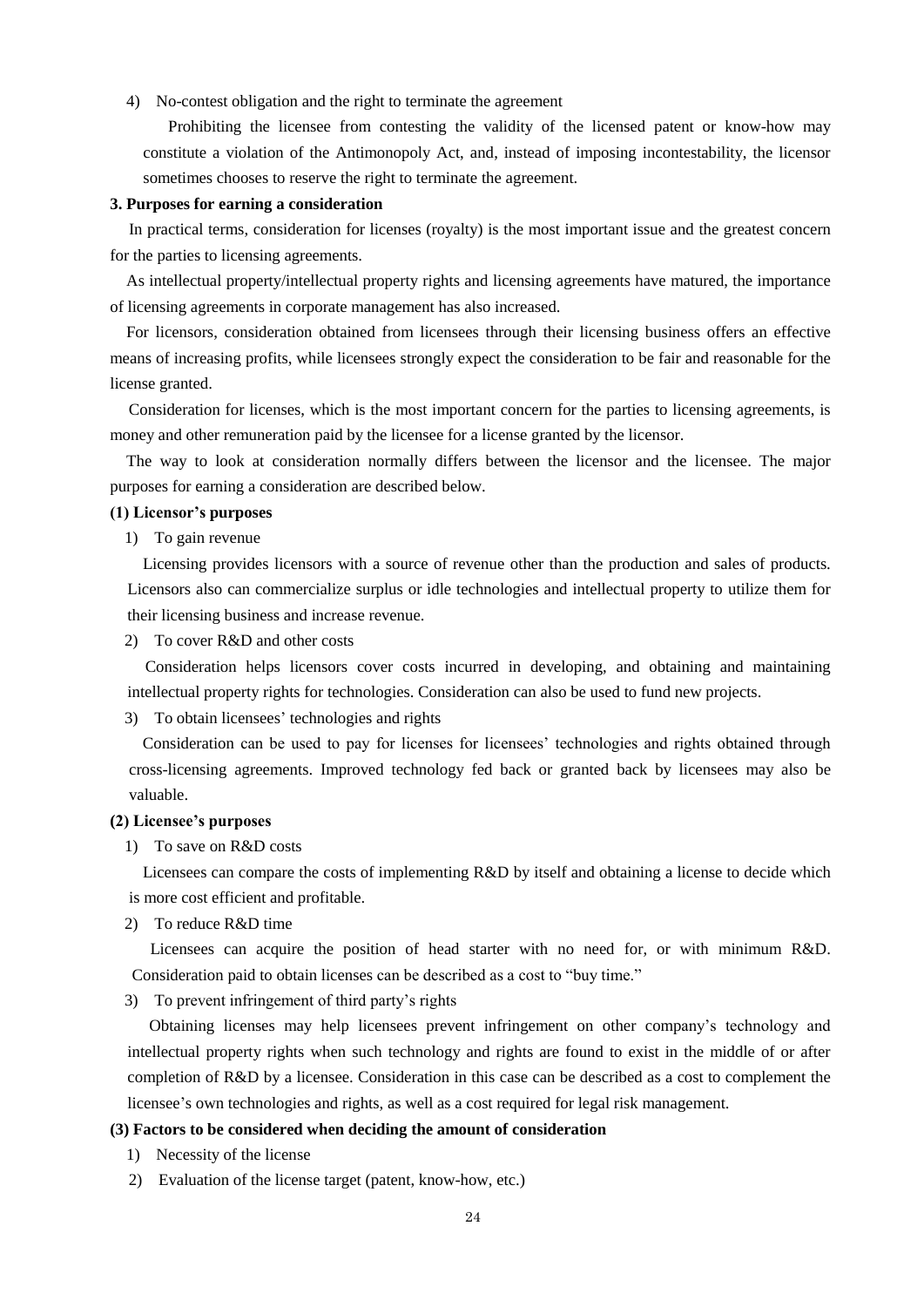- 3) Type of license, existence of a precedent
- 4) Costs of development, obtaining rights, and maintenance
- 5) Estimated revenue
- 6) Projection of royalty receipts from the license (prospect of licensee exploiting the license)
- 7) Term of the agreement
- 8) Evaluation of uncertainties

# **(4) Review of consideration**

- 1) When the technology is found to be incomplete
- 2) When the technology becomes obsolete, or when competitive technology emerges
- 3) When the patent becomes invalid, or when the patent application is rejected
- 4) When the know-how becomes publicly known
- 5) When the technology is found to be infringing on a third party's rights
- 6) (In the case of a sublicense) when its primary agreement is terminated
- 7) (In the case of cross-licensing) when the other license terminates

# **4. Success factors and points of attention for licensing agreements**

#### **(1) Success factors**

Patent licensing agreements are concluded as a result of fair negotiation between the licensor and the licensee. Mutual trust is therefore essential, and success normally cannot be expected if the agreement is advantageous to only one of the two parties.

Licensing agreements can be said to be successful when the licensee's business flourishes thanks to the license, and the licensor's revenue increases due to royalties, leading eventually to the economic development of each country. Main factors that are expected to bring about the success of licensing agreements are as follows:

1) Quality of the technology

- i) Technological advantage …… Production efficiency, quality, cost
- ii) Integrity of rights …… Validity, non-infringement
- iii) Commercial advantage …… Marketability

2) Appropriateness of agreement terms and conditions

- i) Appropriate consideration
- i) Follow-up for practical improved technology
- iii) Grant-back on improved technology developed by the licensee
- iv) Review and updating of terms and conditions

# **(2) Points of attention**

The following are major issues that should be clarified when entering into a licensing agreement. The probability of success of a licensing agreement can be increased by paying attention to these points.

1) Opportunities to start thinking about a licensing agreement… When, where, how

Technomart, TLO, patent fair, magazine/newspaper, patent infringement warning, when prevention of infringement is found to be unavoidable as a result of investigation

2) What is the objective? … Policies

Obtain consideration, make business safer, and raise cost performance (buy time)

- 3) Who are involved? … Parties to the agreement, agent, patentee, owner of know-how
- 4) What is licensed? … License targets (patent, know-how, etc.)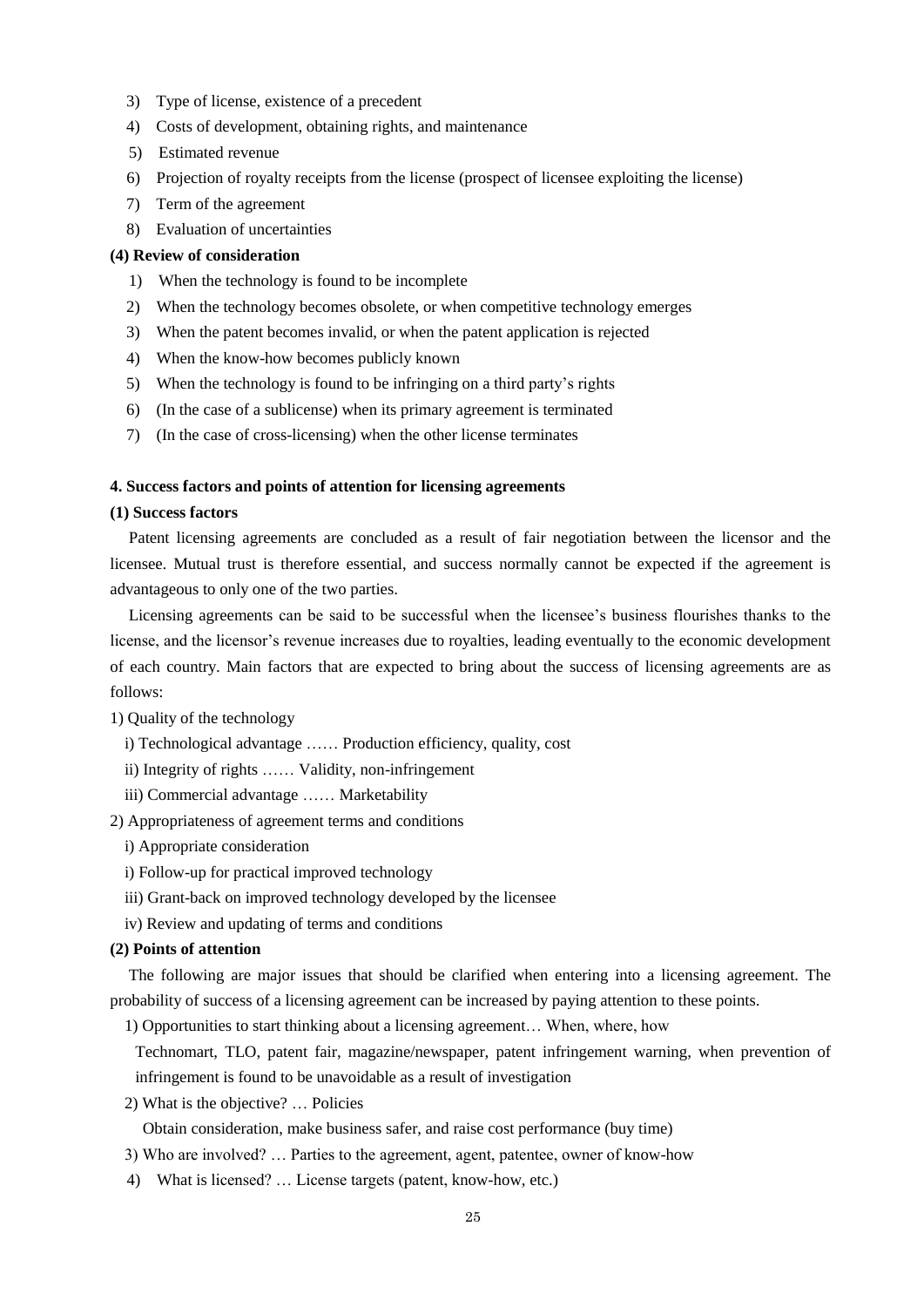Patent right, right to obtain a patent, know-how, copyright

- 5) What is the content? … Forms and conditions of license, written agreement Unilateral license, sublicense, cross-license, exclusive/non-exclusive license, consideration, handling of improved technology, warranty, confidentiality, etc.
- 6) What are the legal grounds/regulations binding the agreement? … Patent Act, Antimonopoly Act, etc. Provisions concerning licenses in the Patent Act, Guidelines for the Use of Intellectual Property under the Antimonopoly Act
- 7) How do negotiations proceed? … Negotiations between the parties/representatives Who will present conditions/an agreement draft? What about the method of negotiation?
- 8) How is the agreement signed and managed? … Contract management Who will sign the agreement? Who will be responsible for contract management? How will the agreement be managed at the company?

# **IV-2. Prior Investigation and Negotiations for Licensing Agreements**

# **1. Prior investigation**

Licensing agreements are agreements in which a license to exploit, use, or utilize a certain license target—such as a patent right, utility model right, trademark right, copyright, right of layout-designs of integrated circuits, or know-how—is granted by one party (the licensor) to the other party (the licensee) in exchange of certain consideration (royalties). Licensing agreements whose parties are located in different countries and involve international licensing are called international licensing agreements.

Therefore, the major elements of licensing agreements comprise 1) the parties, 2) the license target, 3) the content of the license, and 4) consideration.

Prior investigation is important when conducting negotiations for licensing agreements. In the case of patent licensing agreements, prior investigation on what is to be licensed and who the other party is are particularly important. Negotiations for obtaining a license start when, as a result of prior investigation, the technology needed is found to be already patented by someone else, and infringement cannot be avoided technologically.

- 1) Investigation of the other party
- 2) Investigation of the license target
- 3) Related legislation and government regulations
- 4) Market situation of the technology
- 5) Negotiating steps (option agreement, confidentiality agreement, etc.)

# **(1) Parties to licensing agreements**

Licensing agreements represent a continuous relationship between two companies based on a license granted by one company to the other company, or granted to each other, to use intellectual property rights owned or controlled by the respective companies. Because license targets, typified by intellectual property rights, are intangible, and a continuous contractual relationship has to be maintained despite differences in ways of thinking between the two companies, licensing agreements involve many uncertainties.

1) Importance of prior investigation

Due to the characteristics of licensing agreements described above, it is extremely important to conduct a prior investigation regarding the other party.

However, one of the problems with regard to prior investigation is that its focus points differ depending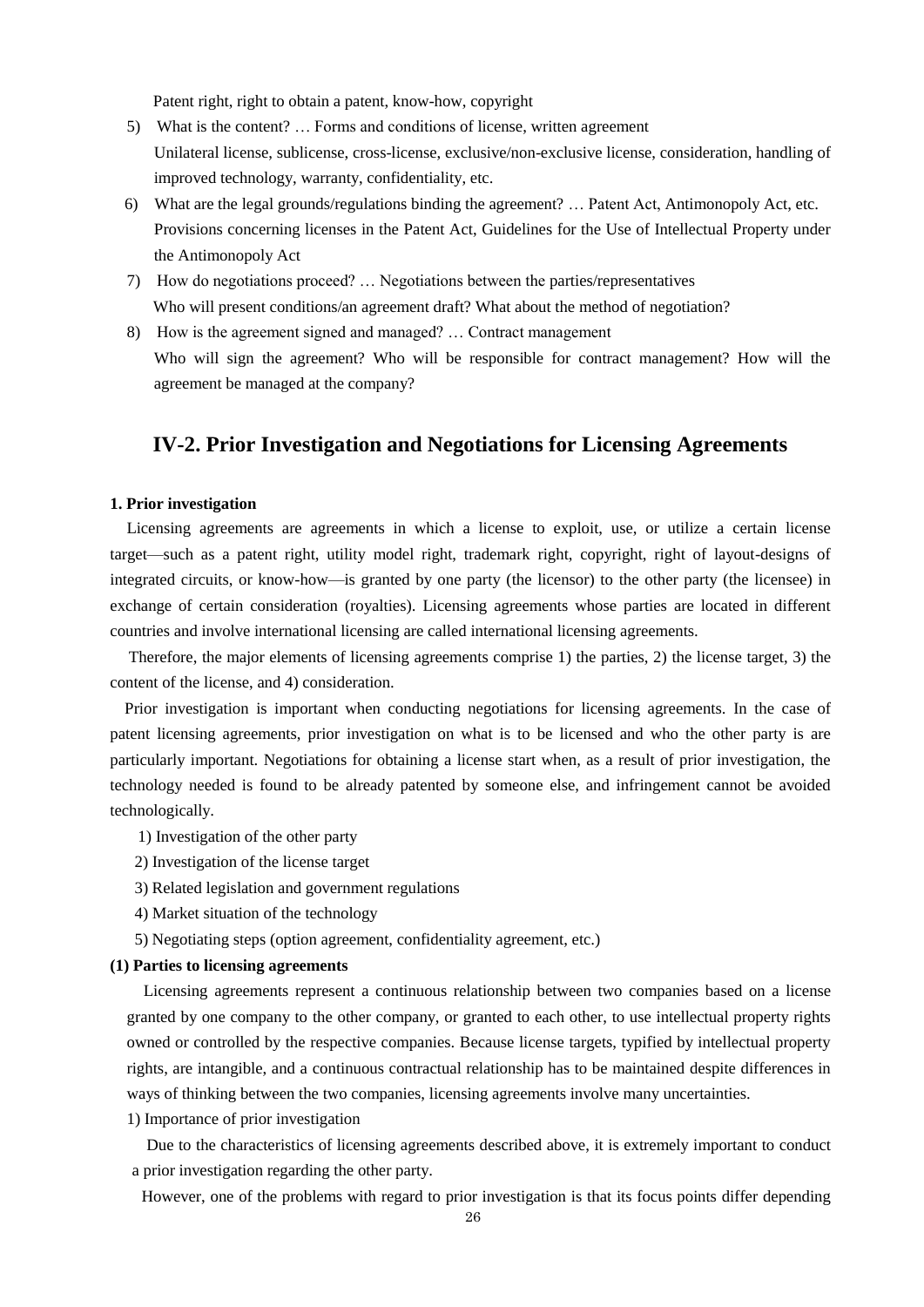on whether you are going to license-out or license-in. For example, if you are going to license-out, the focus point may be the quality level of the other party as a company, and if you are going to license-in, you may be more interested in how the target intellectual property right owned by the other party is evaluated.

Major investigation points are as follows:

- i) Is the other party a developer, right holder, or agent?
- ii) How about the track record? Does the other party have experience of licensing-out/licensing-in?
- iii) Is importance attached to compliance with agreements?
- iv) How high is the basic technological level?
- v) Is the management foundation stable?
- 2) Changes in the other party after the agreement is concluded

To ensure rational contract management, it is important to prepare appropriate measures when signing the licensing agreement for possible changes in the other party after the agreement is concluded.

As mergers and acquisitions (M&A) have increased particularly among Western corporations recently, there may be cases where licensing agreements, and their rights and obligations, are transferred to someone else, causing a change in the party. Because licensing agreements are concluded based on trust between the parties, and taking into account the technological level at the time agreement was signed or expected to be reached soon after, and the credibility and corporate policies of the parties, any change in either party during the term of the agreement may result in a serious problem. It is therefore important to take precautions against possible changes in the other party, including special cases such as M&A, by paying careful attention to the terms and conditions of the agreement.

For example, it may be a good idea to insert a provision such as "If either party enters into a situation in which its management is seriously affected by a third party, the other party may terminate this Agreement."

Anyhow, determining in advance what to do if the other party changes due to M&A or for other reasons—whether to continue or terminate the agreement—is very important.

3) Relationship between the licensor and the licensee

Is the licensor the licensee's supplier? (If yes, how much is the amount of business?) Competitive manufacturer? Do their technologies complement each other? Is there a possibility that the relationship may develop into a joint venture? What about the possibility of cross-licensing (now or in the future)? Is the other party bound by another agreement?

4) Relationship with a third party

Relationship with a third party when a licensing agreement is concluded

# **(2) Prior investigation regarding the right to be licensed**

Prior investigation is important when conducting negotiations for licensing agreements. In the case of patent licensing agreements, prior investigation into the right to be licensed is particularly important. Negotiations for obtaining a license start when, as a result of prior investigation, the technology needed is found to be already patented by someone else, and infringement cannot be avoided technologically.

With regard to a patent discovered as a result of an investigation, there is also a need to further investigate whether you can claim that the patent is invalid, in how many countries a patent for the technology in question is registered; and whether there is any similar patent. Through this investigation, the technological and economic value of the patent for which you are planning to conduct negotiations to obtain a license will be made clear, giving you an important clue to decide whether you will proceed with the agreement, what will be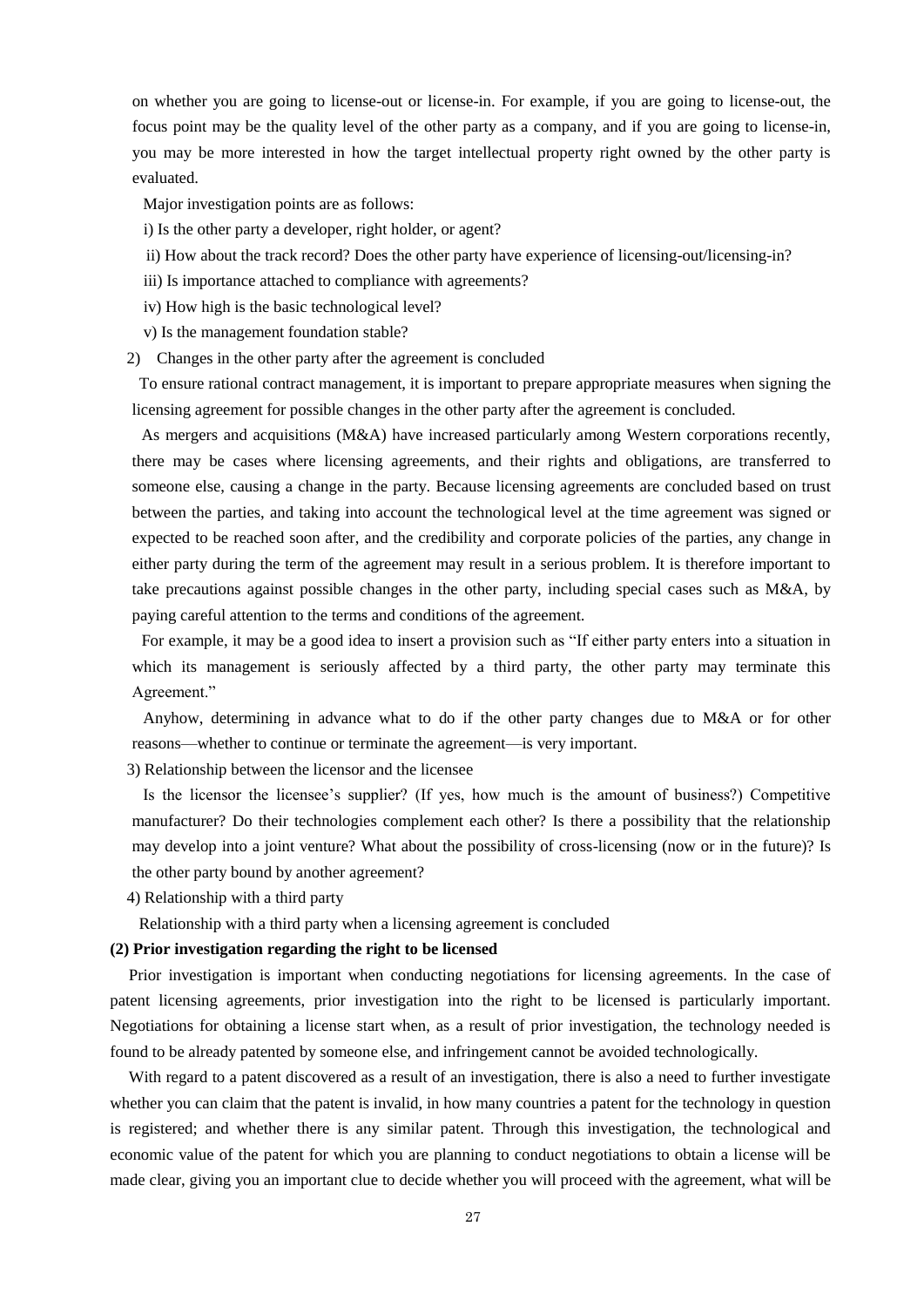the conditions surrounding the consideration, and other crucial matters.

Investigation regarding patents also makes it possible to:

- 1) determine the possibility of obtaining a patent for your company's technology by checking publicly known technologies;
- 2) check whether there are any technologies, products, or companies that will compete with the target technology to be developed, and thereby clarify the position of the technology;
- 3) judge whether the target technology to be developed will infringe any prior patent registered by someone else; and

4) utilize any extinguished patent right discovered during the investigation to enhance the efficiency of development.

# **(3) Relationship with the market**

1) Market environment

Marketability of the patented product; the size of the market and the possibility that it will expand; competitive products and the possibility that they will increase; the market share of the licensee and the possibility that it will increase

2) Influence on the market

Will the licensor's market division result in lost opportunities?

# **(4) Legal restrictions**

Restrictions by the Patent Act (joint ownership of a patent, etc.); taxation associated with technology transfer; consumption tax, income tax, corporate income tax, etc.; restrictions under the Antimonopoly Act or when rights are considered to be abused

# **2. Negotiations**

Licensing agreements are agreements entered into with a company with a different philosophy and circumstances necessitating the agreement. Particularly in international licensing agreements, the parties are from different countries where the legal system, customs, and business practices differ greatly, and these differences, as well as the intangible nature of license targets, give rise to many uncertainties surrounding licensing agreement negotiations.

 Because basic requirements differ from one licensing agreement to another, and the licensing policies of the parties also vary, issues that arise during negotiations are different case by case.

To ensure the success of the licensing agreement, it is essential to carefully develop a policy and conduct investigation prior to negotiations so that nothing is overlooked during the negotiations. The important points to observe to make sure that licensing agreements can be concluded successfully are explained below.

In the practice of preparing a licensing agreement, making adjustments through negotiation is very important for the licensor and the licensee to achieve their respective licensing policies.

Issues are discussed from the parties' respective standpoints—the standpoint of the licensor if you are going to license-out and that of the licensee if you are going to license-in. Needless to say, discussion results must always be checked against and adjusted according to objective indexes—legislation and guidelines.

If the licensor or the licensee insists on and sticks to unfair terms and conditions in favor of itself during negotiations, the result is most likely to be failure to achieve agreement. Even if an agreement is signed, it still usually fails to produce overall success because there is no trust between the parties and it is difficult to maintain an ongoing contractual relationship. Furthermore, terms and conditions that benefit only one of the parties may be regarded as unfair trade practices under the Antimonopoly Act.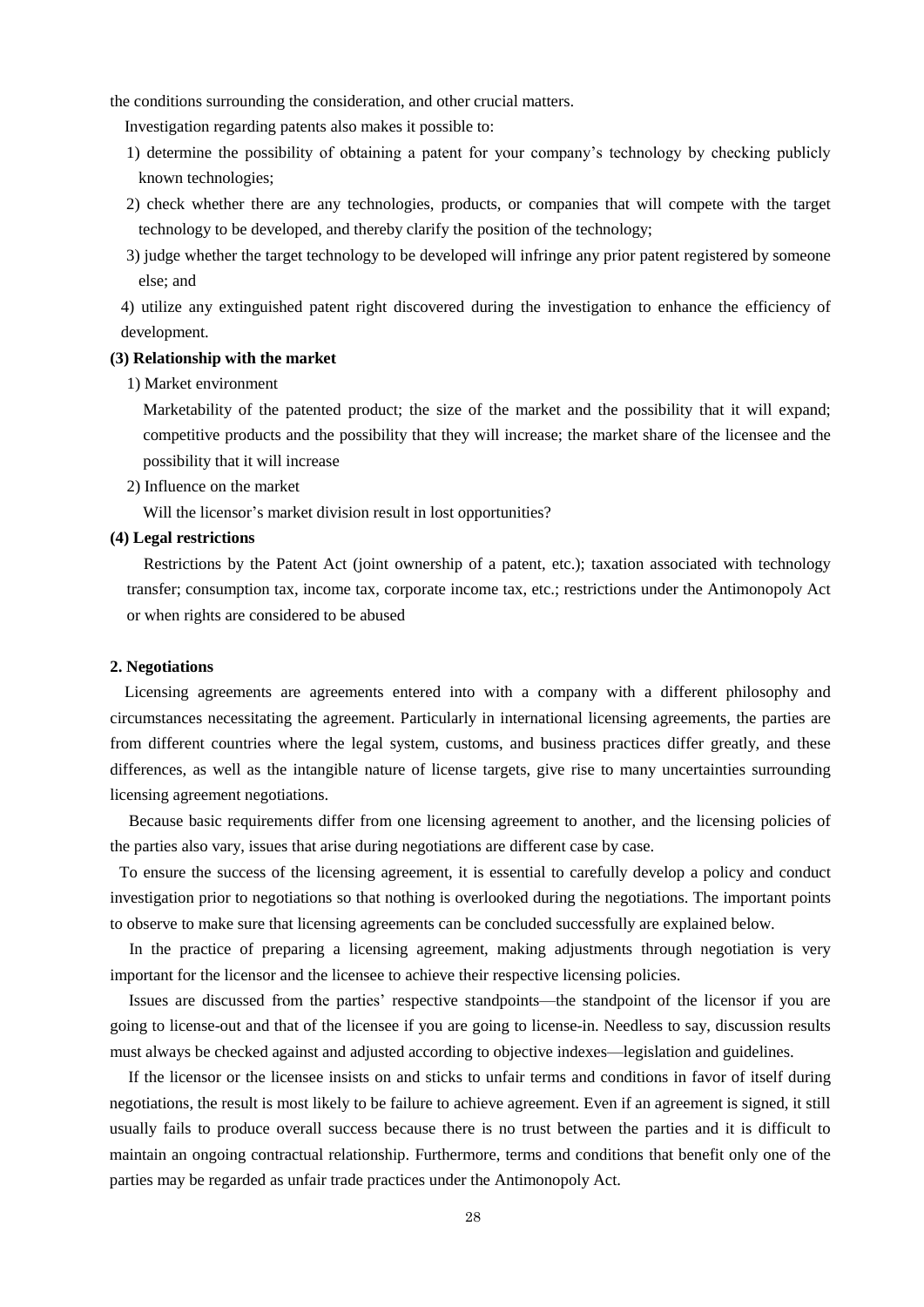If the licensor insists unreasonably on unfair terms and conditions, the licensee inevitably gives up using the licensor's patent or know-how, and changes its direction to develop the necessary technology itself at any cost and obtain a patent to exploit the technology. On the other hand, if the conditions presented by the licensee are excessively unprofitable for the licensor, the licensor loses enthusiasm toward maintaining the agreement, leading to the failure to continue to execute the agreement.

To sum up, the most important point is to conclude a licensing agreement based on appropriate policies of the parties and fair terms and conditions. In this way, it can be ensured that licensing can be carried out properly in the current age, one in which intellectual property/intellectual property rights and licensing agreements have reached maturity.

# **(1) Negotiation strategy**

Since the practices of preparing a licensing agreement are generally already at a mature stage, recently companies tend to be more concerned about their negotiating strategy than drafting the licensing agreement or legislation related to it.

For companies, the most important issue in preparing a licensing agreement is now to successfully complete negotiations. The following are points that companies should consider in developing a negotiation strategy.

1) Points regarding basic policies

- i) Position of the licensing agreement in corporate management; effect of the agreement
- ii) Standpoints of the licensor and the licensee toward the licensing agreement
- iii) Negotiation strategy (persuasive and convincing elements)
- iv) Reason for starting negotiations (licensing business (active reason) or perhaps to avoid infringement of third party's rights (passive reason))
- 2) Points regarding who will conduct negotiations
	- i) The parties to the agreement
	- ii) Negotiators (organization of a team, negotiating skills)
- 3) Points regarding the license target
	- i) Intellectual property/intellectual property right to be licensed
	- ii) Information and materials necessary for negotiations
- 4) Points regarding procedure
	- i) Issues of negotiations (terms and conditions, legislation)
	- ii) Claim and persuasion during negotiations
- 5) Factors that bring success to negotiations
	- i) Economic factors……Profits can be expected from the agreement. Infringement of third party's rights can be avoided with the agreement.
	- ii) Legal factors……The terms and conditions of the agreement comply with the Antimonopoly Act and other legislation.
	- iii) Negotiation factors……Logical and powerful persuasion

### **(2) Framework of negotiations**

- i) Utilization of checklists
- ii) Development of policies
- iii) Negotiation steps (option agreement, confidentiality agreement, escrow agreement, etc.)

# **(3) Practice of negotiation**

1) Shift of focus to negotiation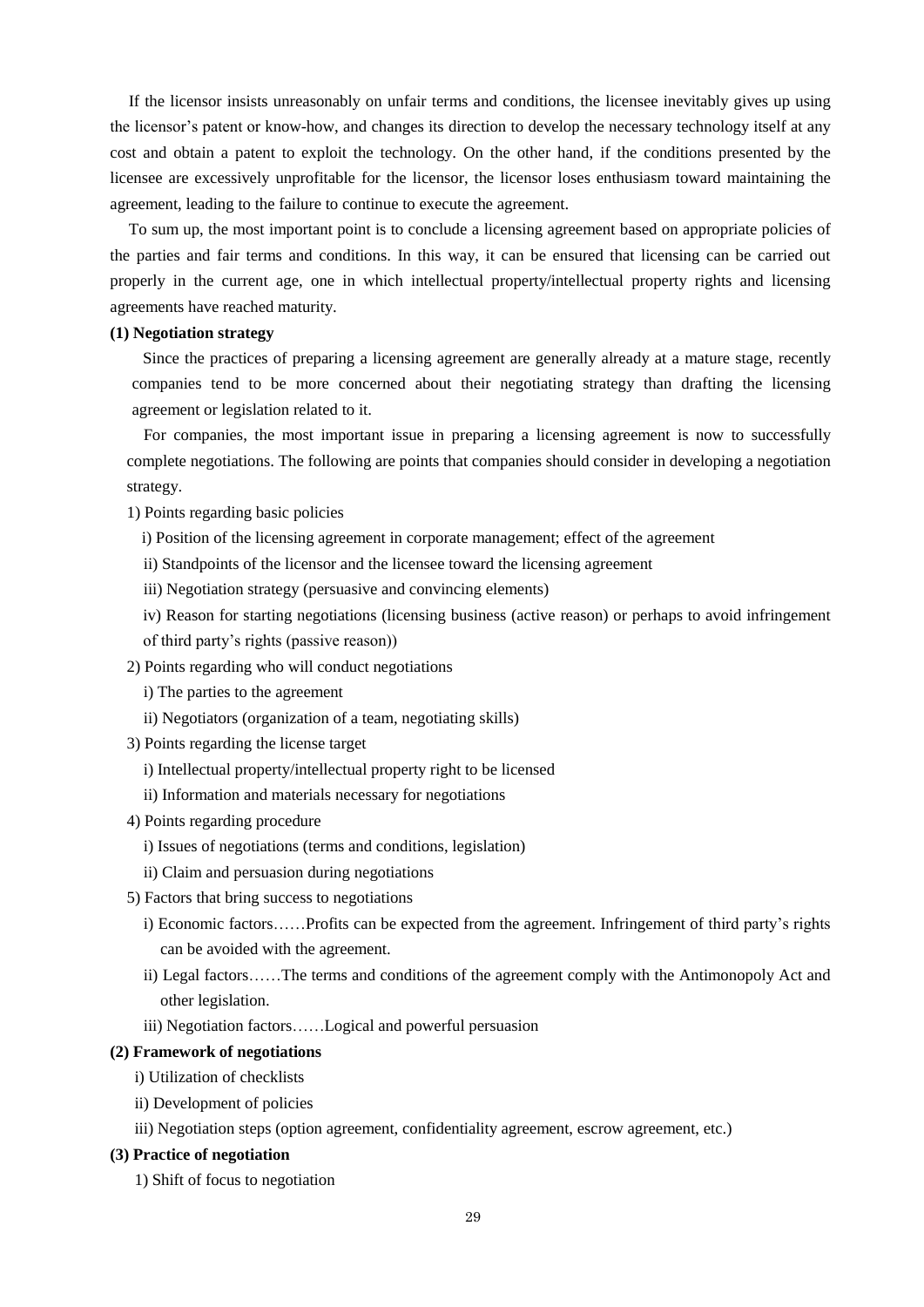The practices of preparing the licensing agreement are now at a mature stage, and the focus is shifting from legal compliance and drafting to negotiation.

- 2) Types of licensing agreement negotiations
	- i) Negotiations to conclude an agreement
	- ii) Negotiations during the performance of the agreement (negotiations for solving disputes)
	- iii) Negotiations when the agreement is terminated
- 3) Negotiator, negotiating team
	- i) Organization of a negotiating team
	- ii) Representative
	- iii) Selecting criteria for negotiators
- 4) Basic direction
	- i) Policies of the parties
	- ii) Advantages and disadvantages of the parties
	- iii) Materials useful for negotiations
	- iv) Fair and effective claims (due process of law)
- 5) Data used during negotiations
	- i) Right relations
	- ii) Prior art
	- iii) Technological development
	- iv) Market research
	- v) Related legislation and regulations
	- vi) Policies, other data related to negotiations
- 6) Success factors in negotiations
	- i) Preparation
	- ii) Cooperation
	- iii) Decisiveness
	- iv) Action

# **(4) Drafting, negotiating, and signing the licensing agreement**

The steps in signing a licensing agreement are as follows:

- 1) Prior investigation
- 2) Selecting the other party
- 3) Developing a policy
- 4) Selecting the negotiators
- 5) Signing a confidentiality agreement/secrecy agreement/nondisclosure agreement
- 6) Preliminary negotiations
- 7) Signing an option agreement
- 8) Negotiations (negotiators, place, method)
- 9) Signing a letter of intent
- 10) Drafting the licensing agreement

Draft agreements are prepared separately by the licensor and the licensee for a patent, know-how, or other intellectual property that they wish to license-out/license-in.

11) Negotiations and confirmation of terms and conditions

Each party presents their drafts and starts to negotiate. Basic, applied and strategic matters are discussed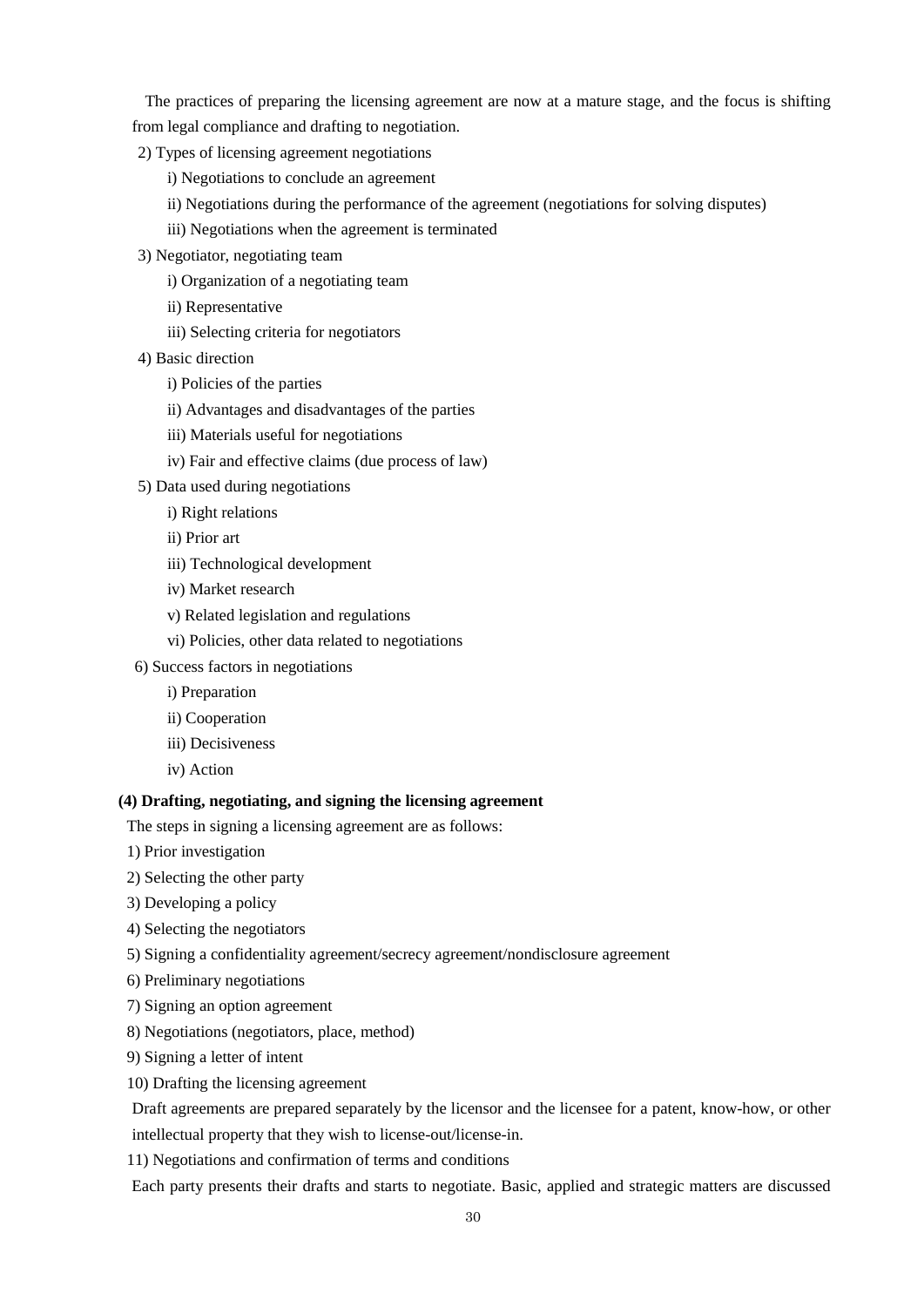from the viewpoints of law, documentation, and strategy to persuade and convince the other party.

12) Signing the licensing agreement

The parties sign an agreement that contains terms and conditions agreed as a result of negotiations.

 Agreed terms and conditions should preferably be based on win-win principles and be accepted favorably not only by your own company but also by the other party and society.

# **IV-3. Drafting the Licensing Agreement**

There is no fixed process for drafting a patent licensing agreement, and drafters need to develop their own rules based on their experience and wisdom. However, when drafters prepare an agreement at the request of the licensor or the licensee, the process will normally comprise the following steps.

- 1) Gathering the information necessary for drafting the agreement (first step)
- 2) Analyzing the information gathered (second step)
- 3) Drawing up of a table of contents (structure of the agreement) (third step)
- 4) Writing the draft agreement (fourth step)

In practice, however, these steps are often difficult to distinguish clearly, and the transition from one step to the next is not so abrupt but rather more smooth and sometimes proceeds without thinking.

The content of an agreement and checkpoints that the drafters must pay attention to naturally differ depending on whether they are going to draft an agreement on behalf of the licensor or the licensee. The following drafting process is for an agreement drafted on behalf of the licensee.

# **1. Gathering the information necessary for drafting the agreement (first step)**

To begin with, the drafter needs to gather accurate information necessary for drafting the patent licensing agreement. Without the necessary information, the agreement drawn up will not contain the appropriate content. The following information is important for the drafter, who works on behalf of the licensee:

- 1) Information on the licensor
- 2) Information on the patent to be licensed
- 3) Matters agreed between the parties
- 4) Requests from the licensee
- 5) Management, business, and technological information
- 6) Legislation, judicial precedents, theories, etc.

# **2. Analyzing the information gathered (second step)**

The drafter needs to analyze the information gathered in the first step above— matters agreed between the parties and requests from the licensee in particular—to see how they can be incorporated into the draft.

- 1) Analyze the matters agreed between the parties
- 2) Analyze any requests from the licensee

#### **3. Drawing up of a table of contents (third step)**

Drawing up a table of contents means creating the structure of the agreement. Matters that need to be stipulated in the agreement are arranged in order. A table of contents is similar to the basic design of a building. Like a basic design that is drawn up and examined before starting to construct a building, the table of contents should be created and checked before drafting the agreement unless it is an extremely simple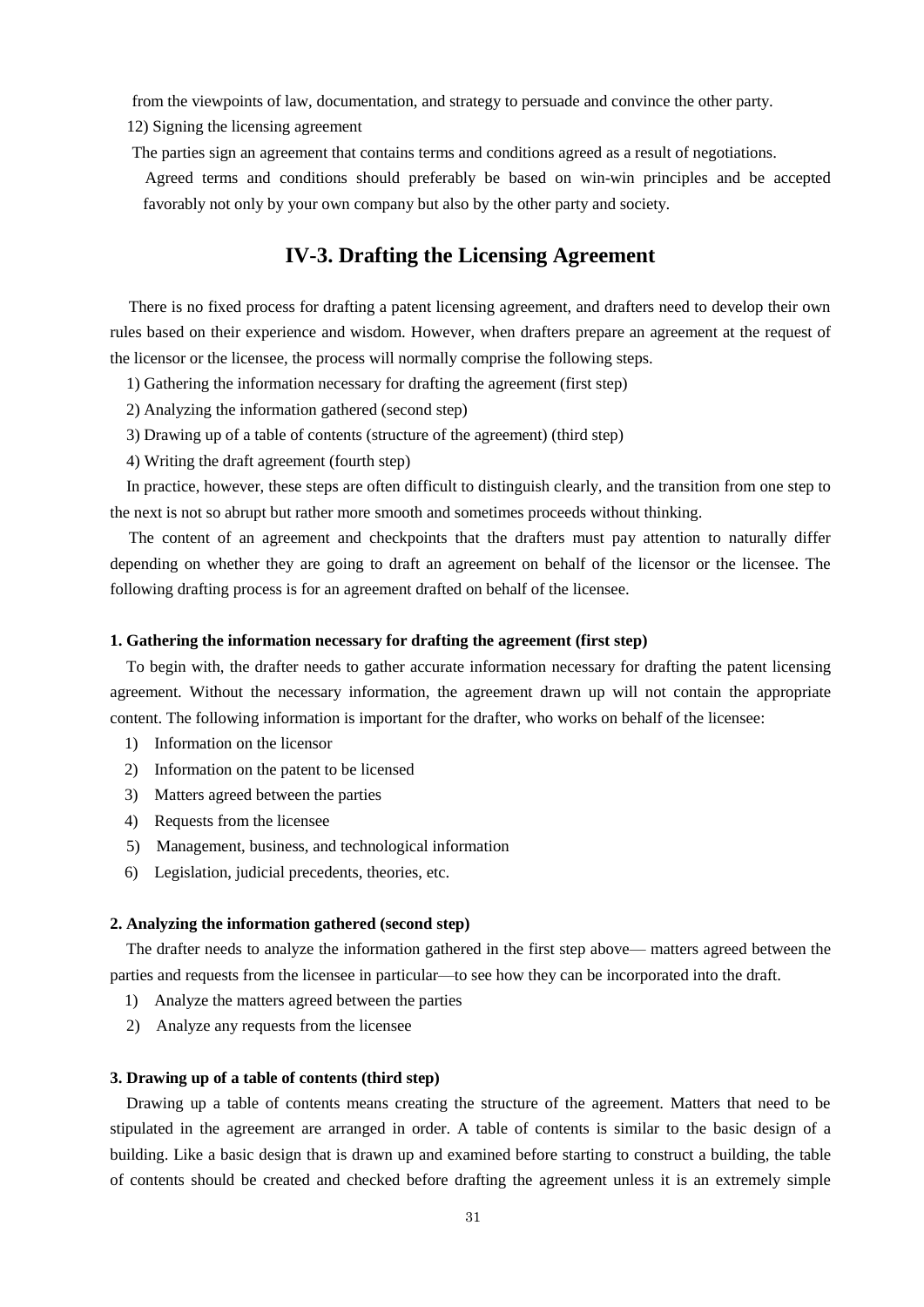agreement. A table of contents helps the drafter to prevent overlapping or overlooking terms and conditions, and helps to write the draft in a more efficient and focused manner.

# **4. Writing the agreement (fourth step)**

The draft is usually written based on the finalized table of contents in the following steps:

- 1) Writing of the first draft
- 2) Checking and modification of each article
- 3) Checking and modification of the overall draft
- 4) Checking and modification by a third party
- 5) Finalization

#### **5. Basic checkpoints**

When the table of contents of the agreement is completed, it is time to start writing the draft. The drafter's focus is now on the task of writing, in other words, how to express the content of each article. Although specific expressions used in each article differ greatly depending on the type of licensing agreement, matters agreed between the parties, and the policies of the licensee, the basic checkpoints to which particular attention should be paid are described below.

# **(1) Clarity**

Each article must be clearly expressed. If expressions are not clear, it may cause doubt in the interpretation of a provision and a dispute at a later date. Lack of clarity of expression can be caused by various factors.

#### **(2) Conformity**

The content of the agreement must satisfy the matters agreed between the parties and the policies of the parties. Even when each article is clearly expressed, they are not effective unless they conform to those requirements. In this sense, conformity should be given a higher priority than clarity.

#### **(3) Legality**

Needless to say, the content of the agreement must be lawful. Particular attention should be paid to the Antimonopoly Act.

# **(4) Enforceability and adequacy**

Terms and conditions of an agreement are expressed in the form of the rights and obligations of each party. However, it is not always the case that the other party performs its obligations at all times. Drafters therefore need to devise solutions that can be implemented if the other party fails to perform its obligations. For example, it is recommended that drafters examine what solutions are permitted lawfully; whether relying on such solutions—even when they are lawful—is adequate; and if they are judged as inadequate, what alternative solutions are available. If there are any adequate alternative solutions, they should be stated in the draft.

#### **(5) Completeness**

Completeness means covering all the matters agreed between the parties, the policies of the parties, and all other stipulations necessary for protecting the benefits of the parties. Although completeness is checked at the stage where the table of contents is drawn up, it should be checked again here in detail to ensure that the agreement contains everything it should.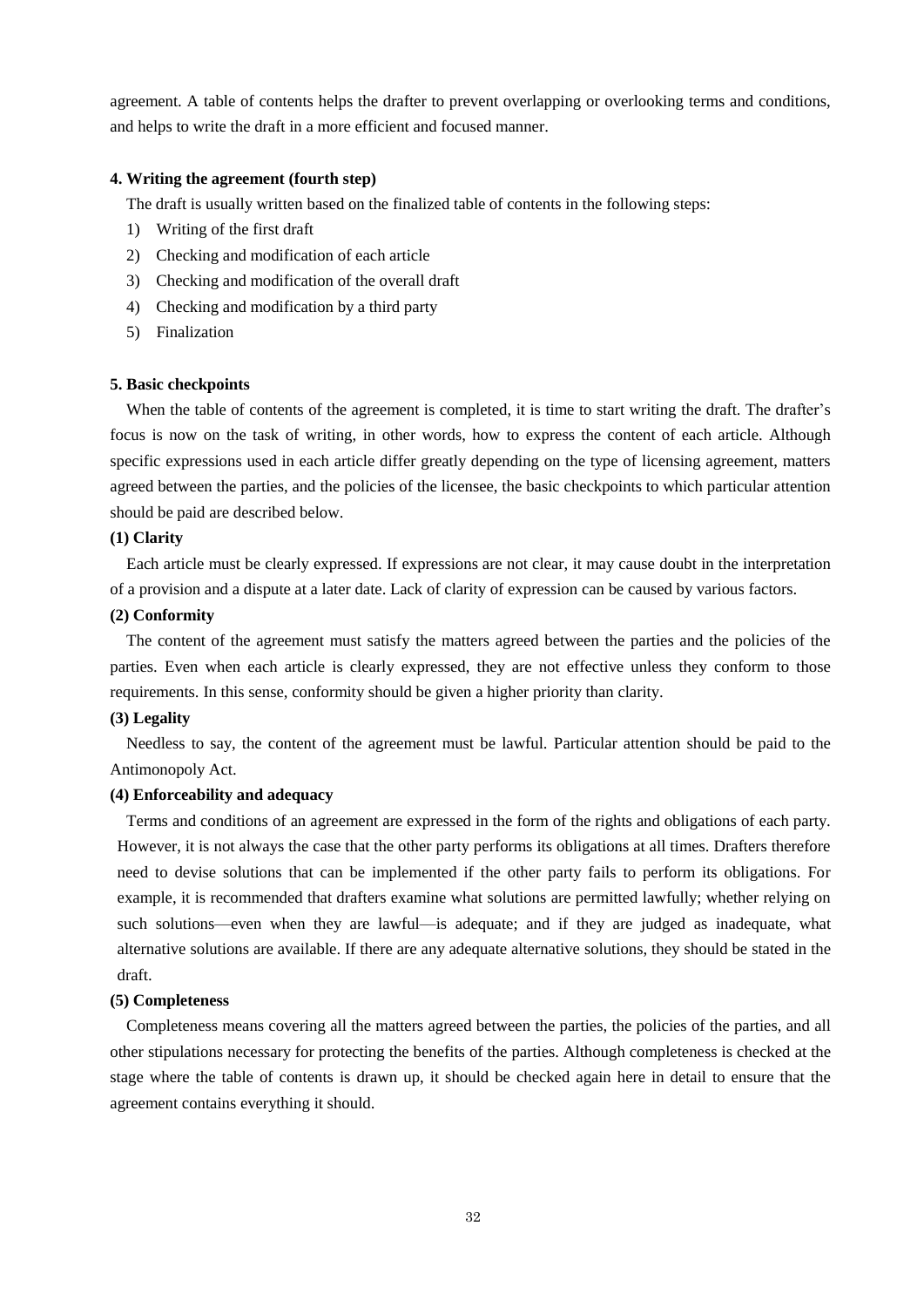# **IV-4. Compliance with the Antimonopoly Act**

#### **1. Introduction**

The purpose of the Act on Prohibition of Private Monopolization and Maintenance of Fair Trade (Antimonopoly Act) is to promote the democratic and wholesome development of the national economy. If anyone who owns a patent right or other intellectual property rights in a particular technology 1) inhibits any other party from using the technology; 2) limits the scope of use of the technology; 3) restricts the use of the technology; or 4) imposes other restrictions (such as obligations of the non-assertion of rights), and if such conduct is judged as an abuse of the right and thereby a violation of the act, the exercise of the right by the right-holder is restricted so that innovation will ultimately be promoted. However, Article 21 of the act stipulates that the provisions of the act do not apply to acts recognizable as an exercise of patent rights or other intellectual property rights.

What are "acts recognizable as an exercise of patent rights or other intellectual property rights"? According to the Guidelines for the Use of Intellectual Property under the Antimonopoly Act (hereinafter, "Guidelines") published by the Japan Fair Trade Commission on September 28, 2007 (partially amended on January 1, 2010), any act that is "found to deviate from or run counter to the intent and objectives of the intellectual property systems" is not recognizable as an exercise of the rights. Article 21 is therefore understood as a measure to promote innovation.

Although, in principle, intellectual property right licensing agreements can be concluded freely under the principle of freedom of contract, they are also subject to regulation by the Antimonopoly Act.

# **2. Purpose of the Intellectual Property Basic Act and the Antimonopoly Act**

According to Article 1 of the Patent Act, the purpose of the act is "through promoting the protection and the utilization of inventions, to encourage inventions, and thereby to contribute to the development of industry." And as an effect of patent rights, Article 68 permits patentees to "have the exclusive license to work the patented invention as a business." However, patent rights and other intellectual property rights are not unrestricted rights, and restrictions under the Antimonopoly Act need to be observed to ensure fair utilization of intellectual property rights.

 Article 1 of the Antimonopoly Act states that the purpose of the act is "…by prohibiting private monopolization, unreasonable restraint of trade and unfair trade practices, by preventing excessive concentration of economic power and by eliminating unreasonable restraint of production, sale, price, technology, etc., and all other unjust restriction on business activities through combinations, agreements, etc., to promote fair and free competition, to stimulate the creative initiative of entrepreneurs, to encourage business activities, to heighten the level of employment and actual national income, and thereby to promote the democratic and wholesome development of the national economy as well as to assure the interests of general consumers." Article 10 of the Intellectual Property Basic Act also stipulates that "In promoting measures for the creation, protection and exploitation of intellectual property, consideration shall be paid to secure the fair exploitation of intellectual property and public interests and to promote fair and free competition."

Guidelines for the Use of Intellectual Property under the Antimonopoly Act "The legal frameworks to protect intellectual property (Note 1) in relation to technology (hereinafter referred to as "intellectual property systems") may encourage entrepreneurs to conduct research and development and may serve as a driving force for creating new technologies and products based on the technologies. They can be seen as having pro-competitive effects. In addition, technology transactions assist in promoting competition by enabling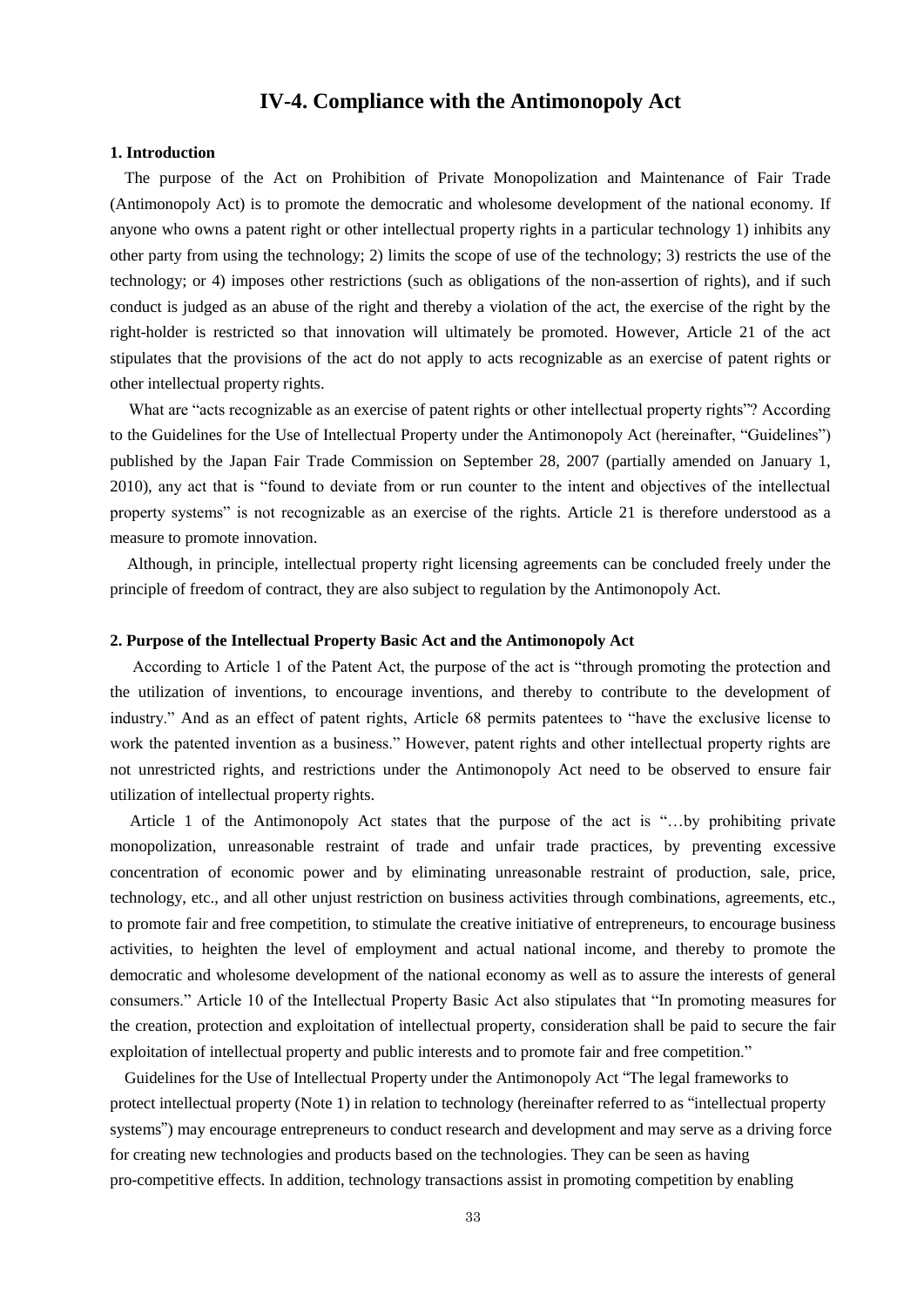increased efficiency in the use of technology through combinations of different technologies, the formation of new markets for technologies and their associated products, as well as an increase of competing parties. In a free market economy, intellectual property systems motivate entrepreneurs to actualize their creative efforts and contribute to the development of the national economy. It is important to ensure that their basic purposes are respected and that technologies are traded without impedance.

Under intellectual property systems, however, competition in technologies and products may be diminished if a right-holder does not allow other entrepreneurs to use its technology or grants other entrepreneurs a license to use the technology on the condition that their research and development, production, sales or any other business activities are restricted ("restrictions pertaining to the use of technology"), depending on how such refusal or restrictions are imposed and the specific conduct to which the restrictions apply. Consequently, when applying the Antimonopoly Act with respect to the restrictions pertaining to the use of technology, it is important for competition policy to insulate competition in technologies and products from any negative effect caused by any restrictions that deviate from the intent of the intellectual property systems, while making every effort to facilitate competition through the intellectual property systems."

### **3. Regulation under the Antimonopoly Act as an exception to the principle of freedom of contract**

 Although, in principle, intellectual property right licensing agreements can be concluded freely under the principle of freedom of contract, they are also subject to regulation under the Antimonopoly Act.

The legal structure of regulation under the Antimonopoly Act pertaining to intellectual property right licensing agreements is as follows:

- 1) The principle of freedom of contract
- 2) Antimonopoly Act (mandatory law)
- 3) Acts recognizable as an exercise of intellectual property rights: Exemptions from the Antimonopoly Act (Article 21)
- 4) Unfair trade practices (15 items)
- 5) Guidelines for the Use of Intellectual Property under the Antimonopoly Act

The Japan Fair Trade Commission's Guidelines are designed to provide the regulatory criteria for the Antimonopoly Act pertaining to intellectual property right licensing agreements.

#### **(**⇒ **http://www.jftc.go.jp/e-page/legislation/index.html)**

#### **4. Acts recognizable as an exercise of intellectual property rights and the Antimonopoly Act**

Article 21 of the Antimonopoly Act acknowledges that the act does not apply to acts recognizable as an exercise of patent rights or other intellectual property rights. This article, however, can also be understood as intending to emphasize that the Antimonopoly Act applies to any acts—even when they seem to be an exercise of patent rights or other intellectual property rights—that are found to deviate from the intent of the technology protection systems aimed at encouraging invention or run counter to that objective, for such acts cannot be recognized as an exercise of the rights and may even hinder the promotion of innovation.

These acts include those that appear to be or take the form of an exercise of patent rights or other intellectual property rights, but that are in fact conducted as part of or as a means to effect unreasonable restrictions on trade or private monopolization under the pretense of an exercise of the rights. And when such acts are judged as deviating from the intent of the technology protection systems aimed at encouraging invention, or as running counter to that objective, they cannot be recognized as an exercise of the rights and are subject to regulation under the Antimonopoly Act.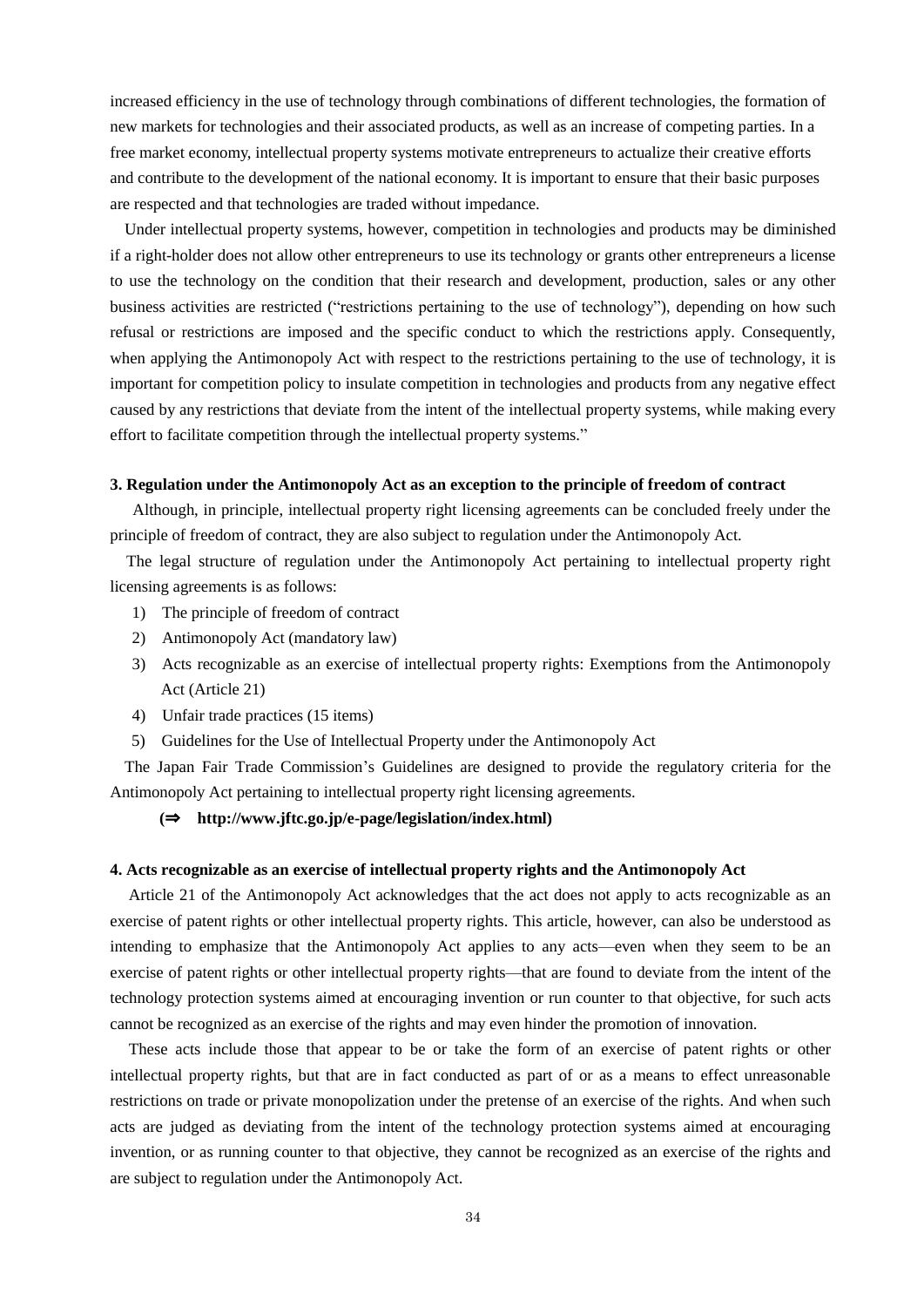In addition to the above, any acts that appear to be or take the form of an exercise of patent rights or other intellectual property rights, but that are judged on a case-by-case basis as deviating from the intent of the technology protection systems aimed at encouraging invention, or as running counter to that objective, as a result of analyzing their intent, manner, or degree of impact on competition, also cannot be recognized as an exercise of the rights and may be subject to regulation under the Antimonopoly Act.

What then are acts recognizable as an exercise of intellectual property rights? Let's look at them in more detail.

(1) In the Patent Act and other laws, acts recognizable as an exercise of the rights are acts related to the use of, earning revenue from, and disposition of patented inventions that patentees are entitled to conduct as a form of their exclusive property right, as well as restrictions on time, geography, or the licensed content when the right is licensed to others, where any violations of the restrictions are considered to be an infringement of the patent right. More specifically, the following acts are generally regarded as acts recognizable as an exercise of the rights.

- 1) To use rights (to exploit, or choose not to exploit, a right by yourself; or to eliminate the unauthorized use of a right by others through such means as requiring an injunction); to earn revenue from rights (to license or sublicense, or choose not to license or sublicense, a right; or to offer a right as security); or to dispose of rights (to assign a right)
- 2) To restrict the working of licensed patents in terms of time, geography, or content (to limit a license to production, use, sales, or other specific area; to limit the territory in which a license can be used; to limit the time for which a license can be used; to limit a license to a specific technical area; or limit the quantity of products for which a license is used (as for the restriction on quantity, it is still a matter of dispute whether or not exceeding the limit in production, etc. by the licensee will constitute an infringement.))
- (2) Acts that appear to be or take the form of an exercise of the rights, but that are, in fact, not conducted appropriately—in other words, acts that deviate from the intent of the technology protection systems, or whose manner or content run counter to the objective of the systems—may not be recognized as an exercise of the rights.
- (3) As examples of acts that, while deviating from the intent of the technology protection systems or running counter to the objective of the systems, are conducted under the pretense of an exercise of the rights, the Guidelines provide specific cases of unreasonable restrictions on trade and private monopolization. These cases are considered to be anti-social acts that severely restrict competition, and deviate from the original intent behind the exercise of patent rights.

The following are example clauses that cannot be regarded as an exercise of intellectual property rights.

1) The Licensee shall not export the licensed product outside Japan for three (3) years after the Agreement is concluded.

2) The Licensee shall not produce or sell products that compete with the licensed product even after the Agreement is terminated.

3) The ownership of all improved technology that may be developed by the Licensee for the licensed products shall belong to the Licensor.

- 4) The Licensee shall not contest, directly or indirectly, the validity of the licensed patent.
- 5) The selling price of the licensed product, if sold by the Licensee, shall be XX yen per piece.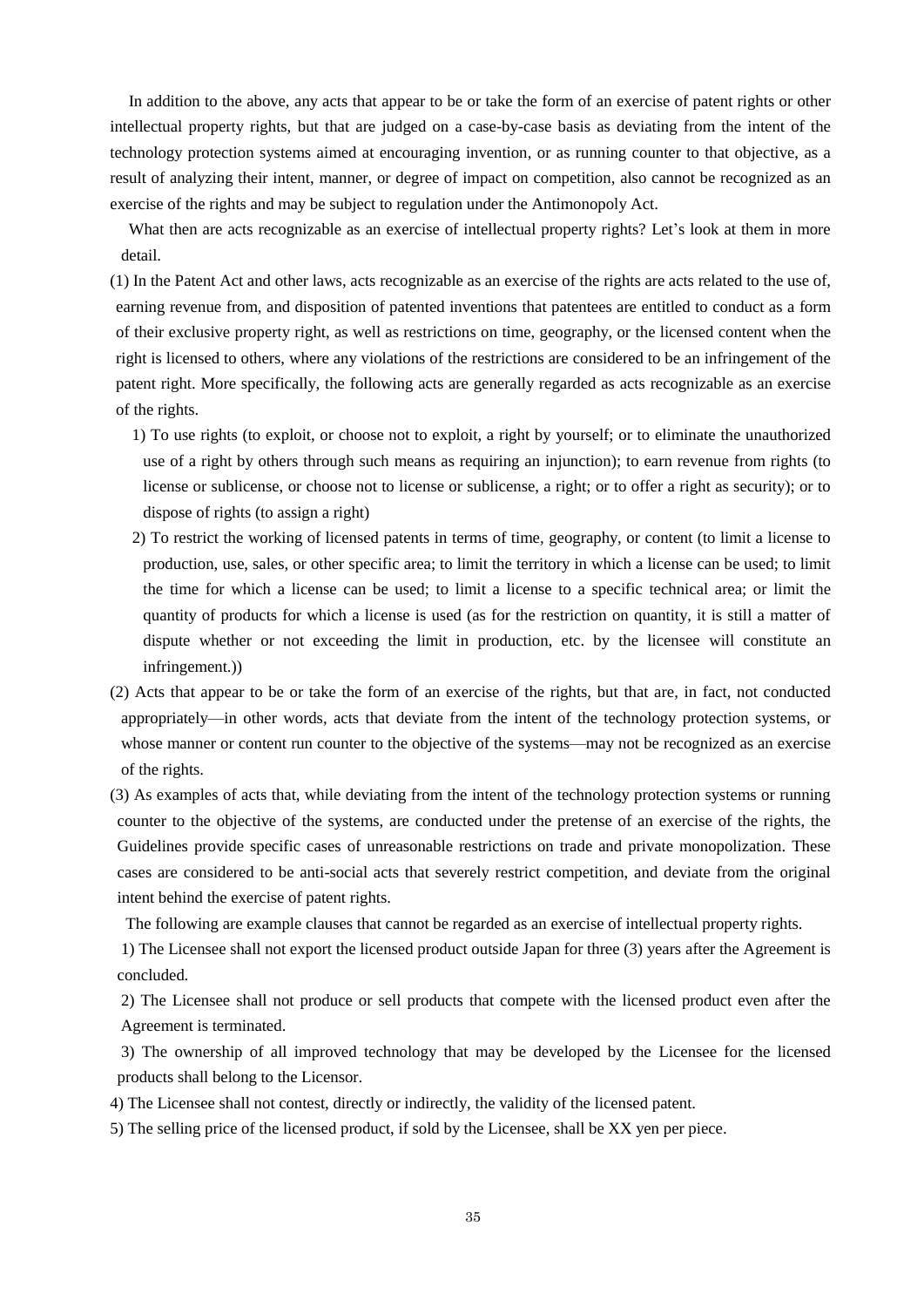# **5. Regulation under the Antimonopoly Act pertaining to intellectual property right licensing agreements**

In the Japan Fair Trade Commission's Guidelines, regulation under the Antimonopoly Act pertaining to intellectual property right licensing agreements is discussed under the following headings:

### **(1) Viewpoints from private monopolization**

- 1) Inhibiting the use of technology
- 2) Limiting the scope of the use of technology
- 3) Imposing conditions on the use of technology

# **(2) Viewpoints from unreasonable restraint on trade**

- 1) Patent pool
- 2) Multiple licensing
- 3) Cross-licensing

## **(3) Viewpoints from unfair trade practices**

- 1) Inhibiting the use of technology
- 2) Limiting the scope of the use of technology
	- i) Licensing rights in part
		- a. Function-specific licensing
		- b. Limiting the license period
		- c. Limiting the field in which the technology may be used
	- ii) Restrictions pertaining to manufacturing
		- a. Limiting the area in which manufacturing is allowed
		- b. Limiting the quantity of products or the number of times the technology is used in manufacturing
	- iii) Restrictions pertaining to export
	- iv) Sublicensing
- 3) Imposing restrictions in relation to the use of technology
	- i) Restrictions on raw materials and components
	- ii) Restrictions on sales
	- iii) Restrictions on selling and resale prices
	- iv) Restrictions on manufacturing and sale of competing products or on transactions with competitors
	- v) Best effort obligations
	- vi) Obligations to protect confidentiality of know-how
	- vii) No-contest obligation
- 4) Imposing other restrictions
	- i) Unilateral termination provisions
	- ii) Establishment of royalties unrelated to the use of technology
	- iii) Restrictions after extinction of rights
	- iv) Package licensing
	- v) Addition of functions to technology
	- vi) Obligation of non-assertion of rights
	- vii) Restrictions on research and development activities
	- viii) Obligations to assign improved technology or to grant exclusive licenses for improved technology
	- ix) Obligations to grant non-exclusive licenses for improved technology
	- x) Obligations to report obtained knowledge and experience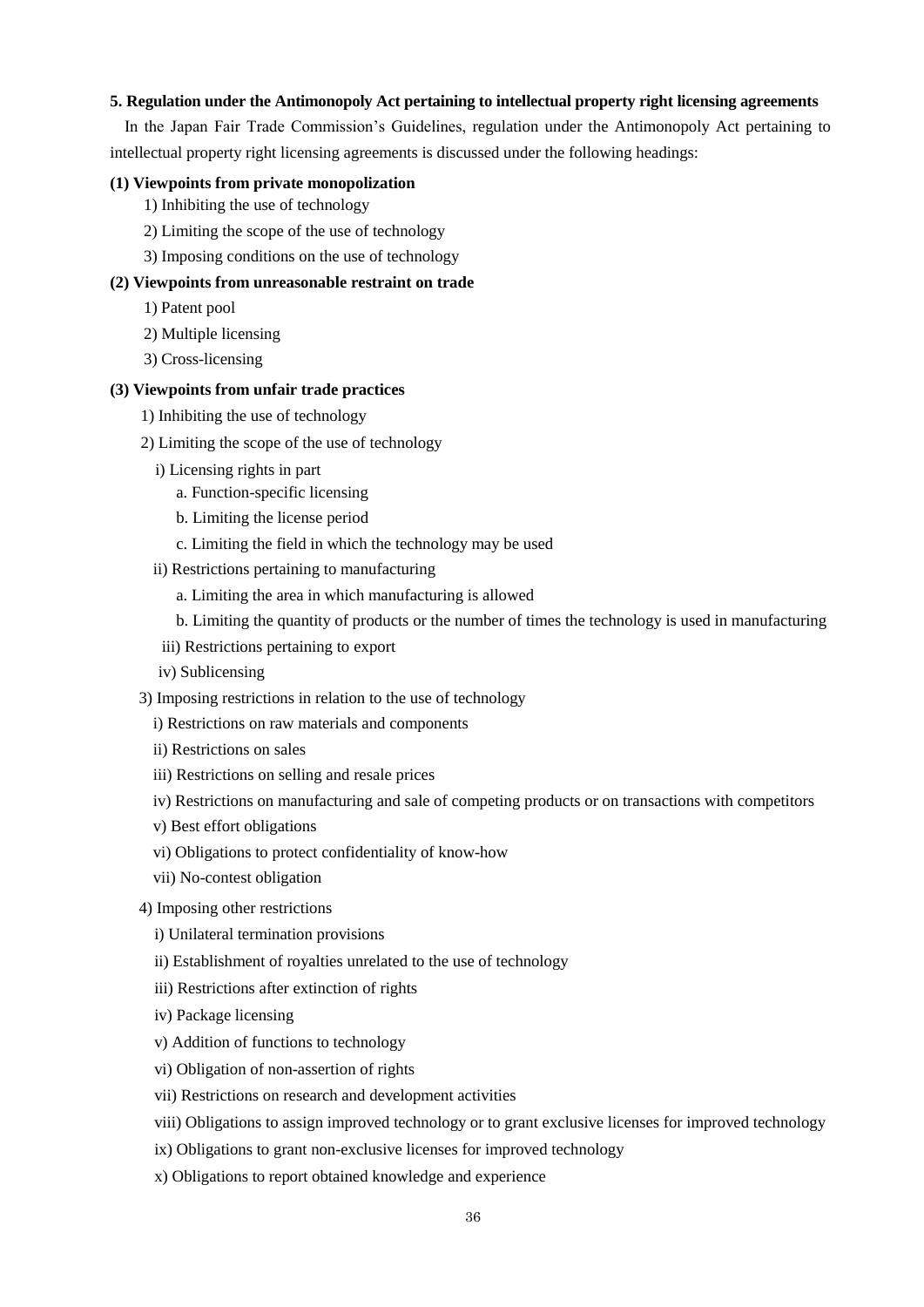### **5-1 Viewpoints from private monopolization and unreasonable restraint on trade**

With respect to restrictions pertaining to the use of technology, a question is raised as to whether Article 3 of the Antimonopoly Act (prohibition of private monopolization or unreasonable restraint on trade) is applicable. An infringement of the provision in Article 3 occurs with any conduct that complies with the behavioral criteria described below and that causes, contrary to the public interest, a substantial restraint on competition in any particular field of trade. Trade associations violate the provision in Article 8 if they substantially restrict competition in a particular field of trade. On the basis of the principles on identifying the market described in Part 2-2 of the Guidelines, the particular field of trade is identified according to the scope of influence of the conduct, in the light of the objects, other parties, areas and modes of trade in the technology or product market.

"Substantially restrict competition" refers to establishing, maintaining and strengthening a state of market control. With respect to the meaning of "substantially restraining competition in any particular field of trade" as provided for in Article 2, paragraph (5) of the Antimonopoly Act, there are court rulings that defined it as a state in which there actually appears or at least is going to emerge a situation in which a specific entrepreneur or trade association can control the market by controlling the price, quality, quantity or other conditions freely at its own will to a certain degree as a result of reducing competition in a market.

### **5-1-1 Viewpoints from private monopolization**

Restrictions pertaining to the use of technology will be examined from the viewpoint of applying provisions regarding private monopolization if they "exclude or control the business activities of other entrepreneurs" (Article 2, paragraph (5) of the Antimonopoly Act). Whether a restriction pertaining to the use of technology is classified as "exclusion" or "control" may not be uniformly determined according to the manner of the conduct. It should be judged specifically by examining the intent and effects of the individual conduct.

### **(1) Inhibiting the use of technology**

Restrictions by the right-holder to a technology such as not to grant a license for the use of the technology to an entrepreneur (including cases where the royalties requested are prohibitively expensive and the licensor's conduct is in effect equivalent to a refusal to license) or to file a lawsuit to seek an injunction against any unlicensed entrepreneur using the technology are seen as an exercise of rights and normally constitutes no problem.

However, if any such restriction is found to deviate from or run counter to the intent and objectives of the intellectual property systems, it is not recognizable as an exercise of rights. It then constitutes private monopolization if it substantially restrains competition in a particular field of trade.

## **(2) Limiting the scope of the use of technology**

When a right-holder to a technology grants other entrepreneurs a license to use the technology within a limited scope, it is seen as an exercise of rights and normally constitutes no problem. However, any acts of specifying and enforcing the scope within which the use of technology is authorized could be deemed acts of controlling the business activities of licensees. As a result of examination, if it is found to deviate from the intent of the intellectual property systems, etc., it is not recognizable as an exercise of rights. It then constitutes private monopolization if it substantially restrains competition in a particular field of trade.

### **(3) Imposing conditions on the use of technology**

When the right-holder to a technology sets a condition for granting a license for the technology to other entrepreneurs, it may correspond to an act of controlling the business activities of licensees or of excluding the business activities of other entrepreneurs, depending on the particular circumstances. If it causes a substantial restraint of competition in a particular field of trade, it will be deemed to constitute private monopolization.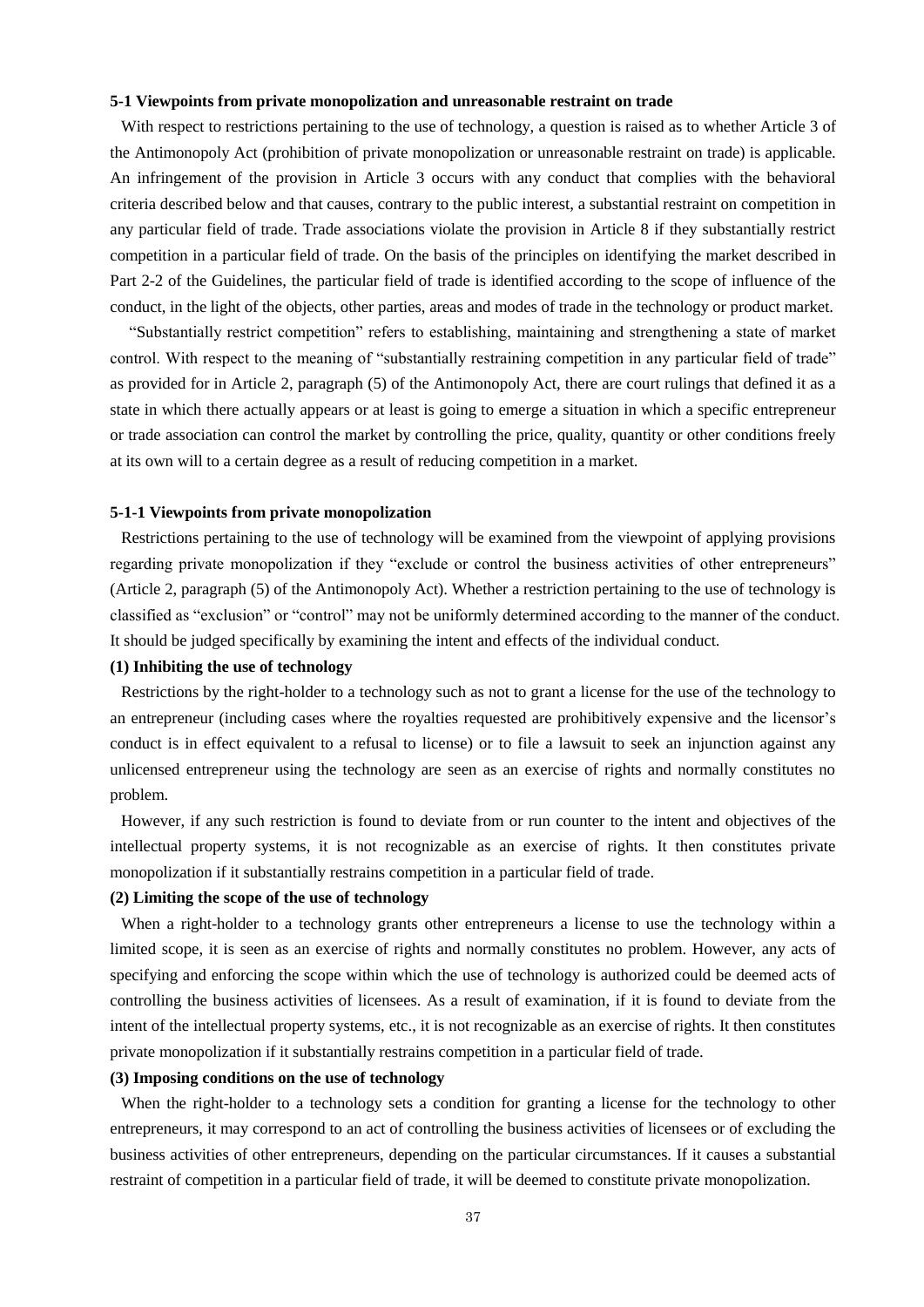#### **5-1-2 Viewpoints from unreasonable restraint on trade**

Restrictions pertaining to the use of technology will be examined from the viewpoint of applying the provision regarding unreasonable restraint on trade if "an entrepreneur in concert with other entrepreneurs, colludes to restrict or engage in their business activities" (Article 2, paragraph (6) of the Antimonopoly Act).

It is necessary to examine this from the viewpoint of unreasonable restraint on trade especially in the situation in which the parties involved in the restrictions pertaining to the use of technology compete. Possible examples include a patent pool and cross-licensing among competitors and a multiple licensing scheme under which numerous competitors are licensees of the same technology.

#### **5-2 Viewpoints from unfair trade practices**

From the viewpoint of applying unfair trade practices, restrictions pertaining to the use of technology will be examined to determine if they comply with certain behavioral criteria and tend to impede fair competition ("tendency to impede fair competition"). With respect to the type of tendency to impede fair competition, the Guidelines focus on what can be judged from the following criteria in accordance with the method of analyzing the effect of reducing competition mentioned in Part 2-3 thereof.

(i) Whether or not an entrepreneur (including any entrepreneurs that have a close relationship with it) may deprive its competitors and other parties of trading opportunities or directly impede the ability of the competitors and the others to compete.

(ii) Whether or not the restriction may reduce competition in pricing, acquiring customers and other means.

Apart from criteria (i) and (ii), whether or not the conduct constitutes unfair competition or an infringement of the basis for free competition must in some cases be examined with regard to the tendency to impede fair competition. In this event, judgment should be made by an overall consideration of the details and degree of influence on the licensees' business activities, the number of other parties engaged in the conduct and the duration or repetitiveness of the conduct, etc.

#### **5-2-1 Restrictions on selling and resale prices**

In the case in which a licensor places a restriction on licensees on the selling or resale prices of products incorporating licensed technology, this restriction limits the most fundamental means of competition in the business activities of licensees and distributors purchasing such products from them, and it evidently reduces competition. Therefore it is in principle recognized as constituting an unfair trade practice. (Paragraph (13) of the General Designation)

# **5-2-2 Restrictions on the manufacture and sale of competing products or on transactions with competitors**

If any licensor imposes a restriction on licensees in relation to the manufacture or selling of any product that competes with the licensor's products or the acquisition of a license for a competing technology from a competitor of the licensor, the conduct has the effect of impeding licensees from effectively using technology and obstructing technology transactions, with the effect of depriving competitors of trading opportunities. Such a restriction therefore constitutes an unfair trade practice if it has the tendency to impede fair competition. (Paragraphs (2), (11) and (13) of the General Designation)

Notwithstanding the above, it is thought that such restrictions to the extent necessary to maintain confidentiality are likely to be recognized as not tending to impede fair competition if the licensed technology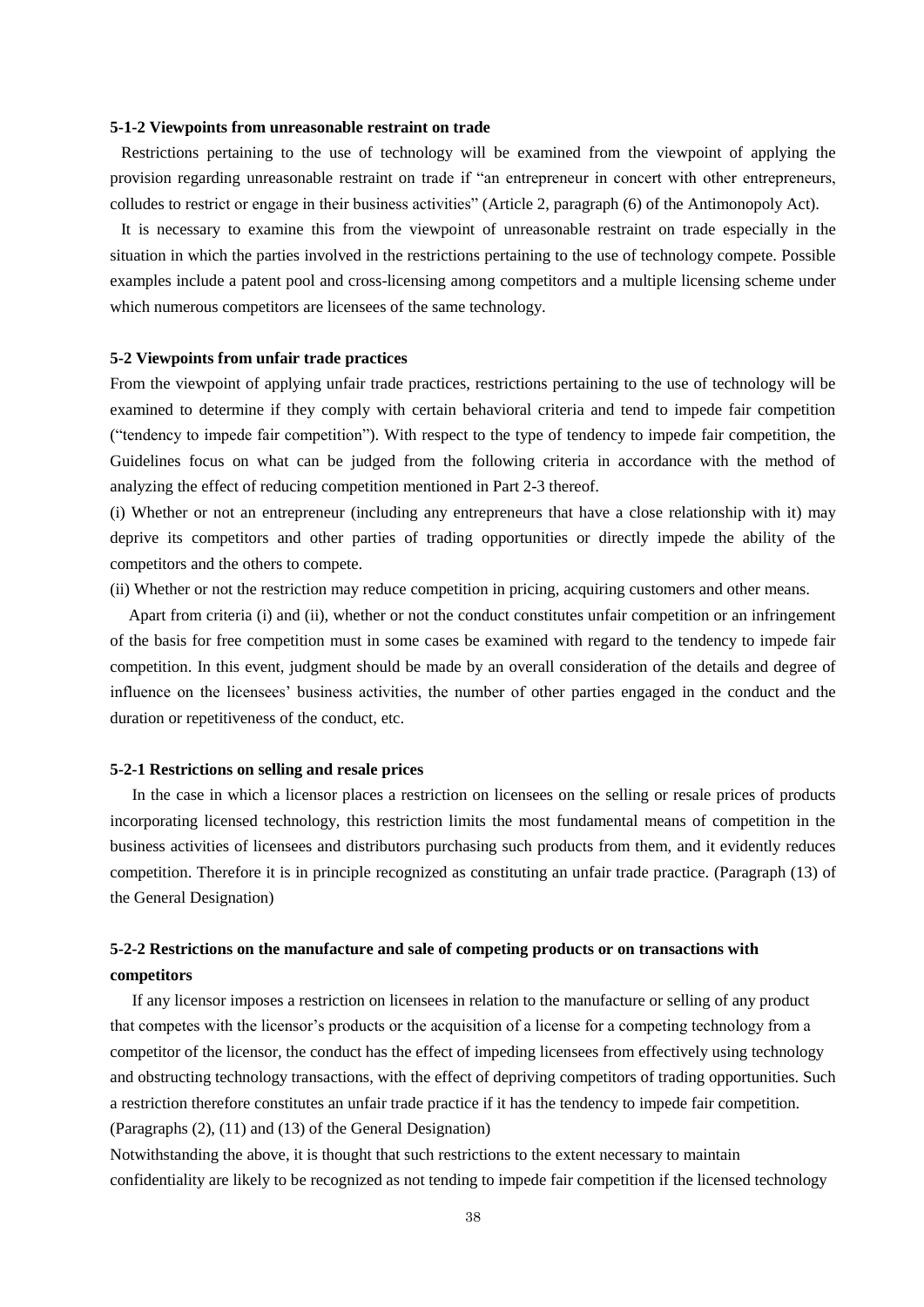is concerned with know-how and there exists no other means of preventing disclosure or unauthorized use of the technology. This applies also to restrictions that remain effective for a short period after the termination of the agreement.

The restriction on the handling of competing technology/products is often seen as more important in know-how licensing agreements than in patent licensing agreements. This is because confidentiality and the prohibition of use for unauthorized purposes are an essential issue for know-how. In the case of exclusive licensing agreements, this kind of restriction is important particularly for a licensor who wants to impose on the licensee an obligation to handle only the licensed technology/product.

### **5-2-3 No-contest obligation**

Imposing an obligation by a licensor on its licensees not to contest the validity of rights for licensed technology is recognized to have aspects that promote competition by facilitating technology transactions and is unlikely to reduce competition directly.

However, it may constitute an unfair trade practice when it is found to tend to impede fair competition by continuing rights that should be invalidated and by restricting the use of the technology associated with the said rights. (Paragraph (13) of the General Designation) In principle, stipulating the termination right of the agreement for the technology with any licensee that challenges the validity of rights may not constitute unfair trade practices. "Obligation not to contest the validity of rights" refers to, for example, an obligation to agree not to initiate legal action for the invalidation of patents for licensed inventions. It differs from the obligation of non-assertion of rights, which prohibits licensees from exercising any right owned or to be acquired by them against the licensor and other parties.

#### **5-2-4 Obligations of the non-assertion of rights**

When a licensor imposes on licensees an obligation to refrain from exercising, in whole or in part, the rights owned or to be acquired by them against the licensor or any entrepreneurs designated by the licensor, this obligation could result in enhancing the influential position of the licensor in a product or technology market or could impede the licensee's incentive to engage in research and development, thereby impeding the development of new technologies by restricting the exercise of the licensee's rights, etc. It therefore is an unfair trade practice if it tends to impede fair competition. (Paragraph (12) of the General Designation)

However, as with the obligation to grant non-exclusive licenses for improved technology, it does not constitute an unfair trade practice in principle if the licensees are, in effect, merely obliged to grant a non-exclusive license for improved technology developed by them.

#### **5-2-5 Restrictions on research and development activities**

Restrictions by the licensor relating to free research and development activities on the part of licensees, such as a provision set forth by the licensor to prohibit licensees from independently or jointly with any third party conducting research and development activities concerning the licensed technology or any technology that competes with it, generally affects research and development competition and ultimately reduces future competition in the technology or product market. Such restrictions are recognized as having the tendency to impede fair competition and are in principle recognized as an unfair trade practice. (Paragraph (13) of the General Designation)

On the other hand, when the licensed technology is protected and controlled as know-how, restricting licensees from jointly performing research and development activities with any third party to the extent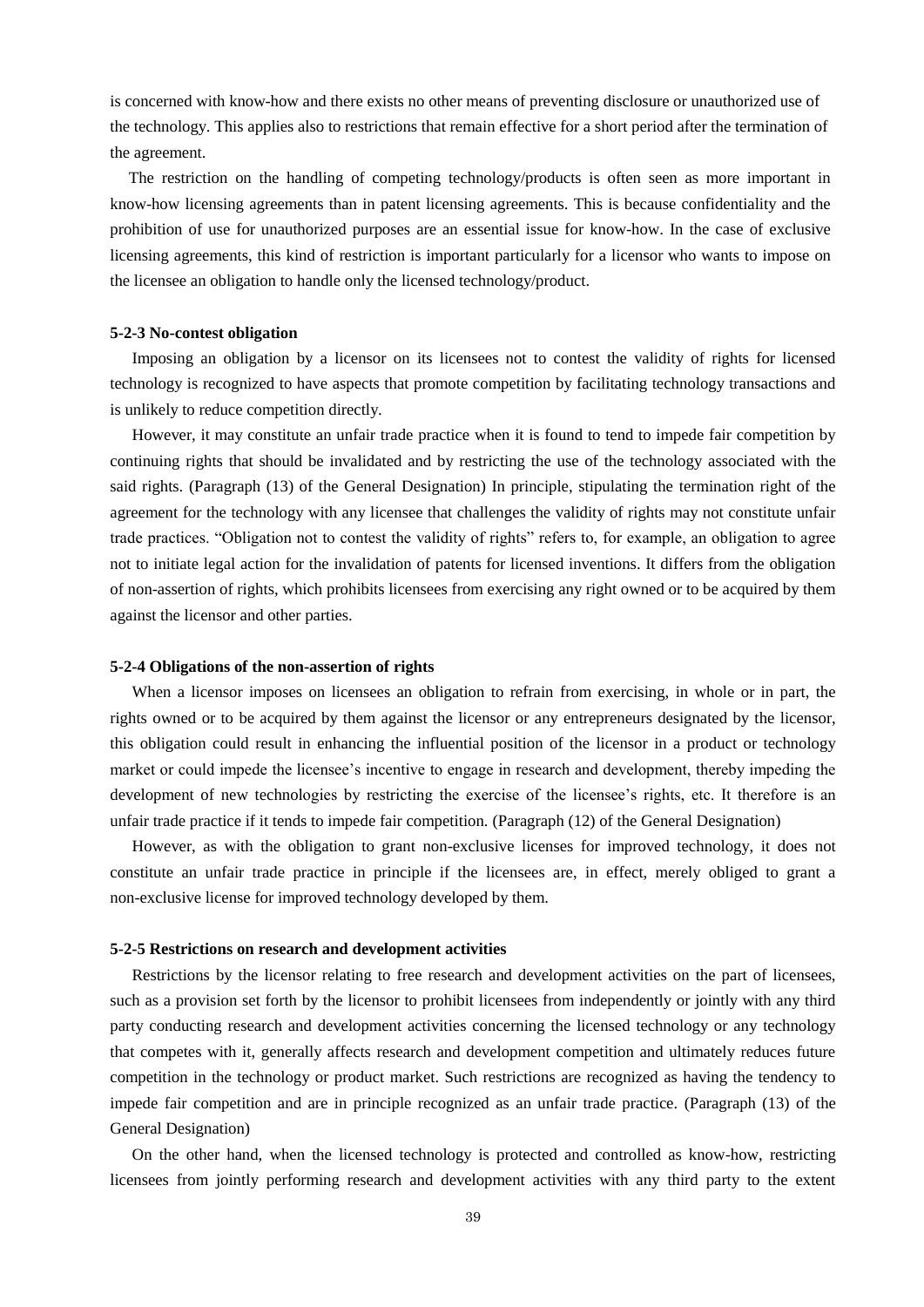necessary for preventing disclosure of the knowhow or its use for unauthorized purposes is generally not recognized as having the tendency of impeding fair competition and does not constitute an unfair trade practice.

Generally, a prohibition on modifications to computer program works is seen as an exercise of rights under the Copyright Act. However, licensees are allowed to modify licensed software to use it more effectively under Article 20, paragraph (2), item (iii) and Article 47-2 of the Copyright Act. Restraining such conduct, therefore, is not recognizable as an exercise of rights.

### **5-2-6 Obligations of licensees with regard to improving inventions**

 Obligations may be imposed on licensees to assign back, grant back, or feed back any inventions developed by them to improve the licensed patent.

#### **(1) Obligations to assign improved technology or to grant exclusive licenses for improved technology**

(a) If a licensor imposes on licensees an obligation to hand over to the licensor or any designated entrepreneurs the rights to improved technology developed by them or to grant the licensor an exclusive license for it, this conduct enhances the position enjoyed by the licensor in the technology or product market and discourages licensees from working on research and development by obstructing them from using their improved technology. Normally it is not thought that there is any justifiable reason for instituting such restrictions. In principle, it constitutes an unfair trade practice to impose any such obligation. (Paragraph (12) of the General Designation)

b) An obligation that forces licensees to co-own the rights to improved technology they invent with the licensor restricts the freedom of use or disposition of the results of the licensees' own improvements or applied research, although the degree to which the obligation discourages them from undertaking research and development activities is less than the restrictions stated in (a) above. It may also constitute an unfair trade practice if it has the tendency to impede fair competition. (Paragraph (12) of the General Designation)

(c) However, in a case in which the improved technology created by a licensee cannot be used without the licensed technology, the obligation imposed on licensees to assign the rights to the improved technology in exchange for fair consideration could be recognized as essential to promote technology transactions. Moreover, it is not recognized as detrimental to the licensees' motivation for research and development. It is generally confirmed to have no tendency to impede fair competition.

## **(2) Obligations to grant non-exclusive licenses for improved technology**

(a) When a licensor imposes on licensees an obligation to grant the licensor non-exclusive licenses for improved technology attained by licensees, it may not constitute an unfair trade practice in principle as long as the licensees may still freely use their own improved technology. This obligation has little impact on licensees' business activities and is not recognized as being likely to discourage the licensees from undertaking research and development.

(b) However, if the obligation accompanies a limit on the parties that can be licensed to use the improved technology, for instance by imposing an obligation to grant no license to any competitor of the licensor or to any other licensee, it may reduce the motivation of licensees to undertake research and development and possibly enhances the position enjoyed by the licensor in the technology or product market. It therefore constitutes an unfair trade practice if it has the tendency to impede fair competition. (Paragraph (12) of the General Designation)

In a case where the improved technology created by a licensee cannot be used without the technology owned by the licensor, it may in principle not constitute an unfair trade practice to impose an obligation to obtain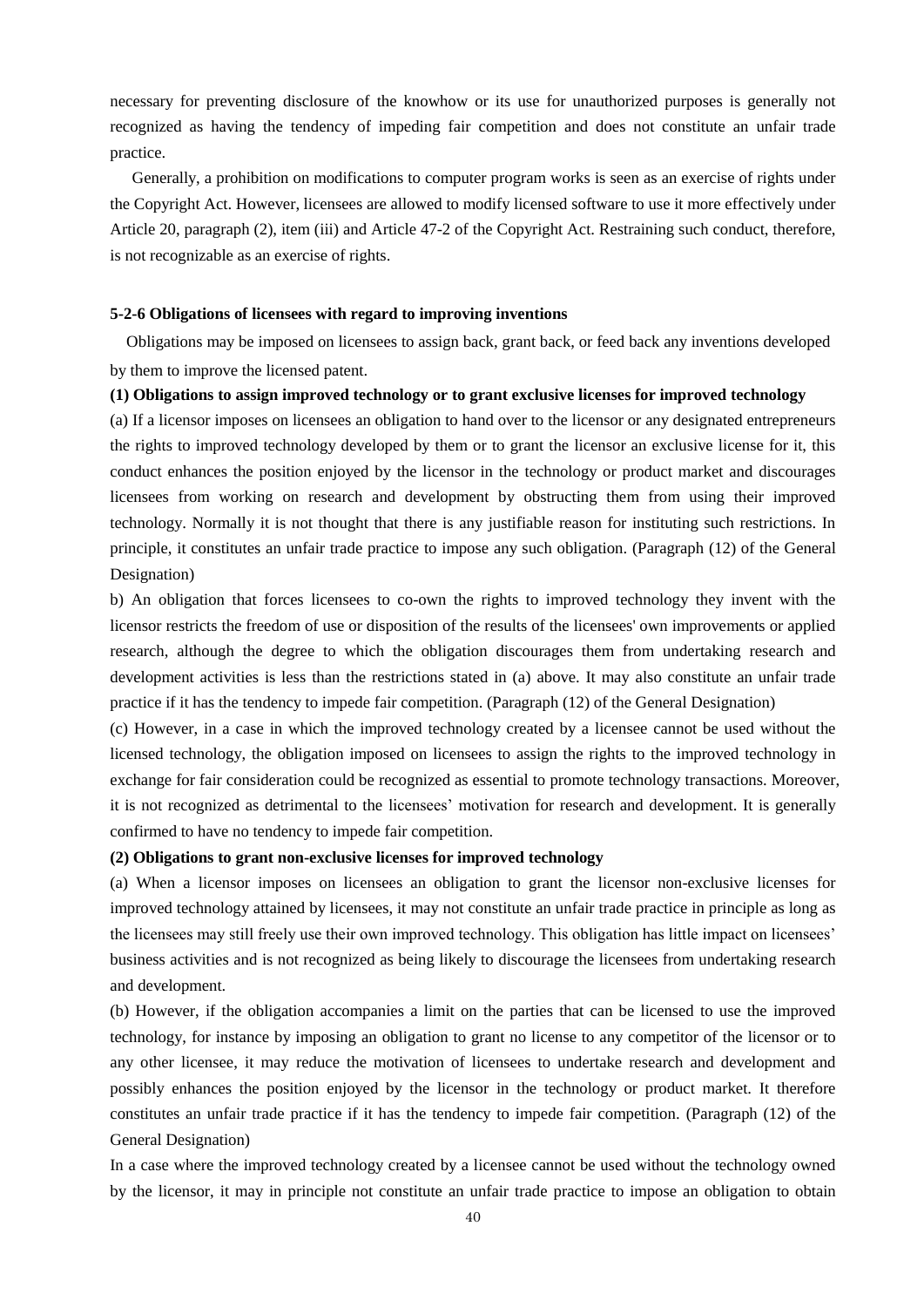from the licensor approval for granting a license to any other entrepreneur.

#### **(3) Obligations to report obtained knowledge and experience**

Imposing on licensees an obligation to notify the licensor of knowledge or experience they obtain in the process of using the licensed technology will enhance the incentive for the licensor to offer licenses and will not reduce the motivation of licensees to undertake research and development. It does not therefore constitute an unfair trade practice in principle. However, if imposing an obligation to report knowledge or experience owned by licensees effectively means forcing licensees to grant the licensor a license for their acquired know-how, it will constitute an unfair trade practice if it has the tendency to impede fair competition according to the viewpoints described in (1) and (2) above. (Paragraph (12) of the General Designation)

# **IV-5. Managing Licensing Agreements**

#### **1. Introduction**

Licensing business aimed at the effective utilization of intellectual property/intellectual property rights often involve disputes. Discussion is therefore currently underway to introduce an insurance scheme as a countermeasure against such disputes, and alternative dispute resolution (ADR) as an alternative means of solving such disputes in place of litigation. These new trends are expected to impact on, directly or indirectly, licensing agreements and licensing business.

In the practices of managing licensing agreements, licensing agreement policies are becoming increasingly complex, and the importance of contract management is rising recently as license targets are becoming diversified. In addition, in the face of recent problems concerning intellectual property/intellectual property rights, as well as the maturing of the practice of managing licensing agreements, businesses are now placing focus on the use and utilization—rather than just protection—of intellectual property/intellectual property rights, and are beginning to attach importance to licensing agreements in this regard.

As a matter of fact, intellectual property/intellectual property rights need to be protected and utilized in a balanced manner, and a legal framework for licensing is being strongly required to regulate, especially, the use and utilization of the rights fairly and reasonably. Furthermore, establishing the practice of appropriate management of licensing agreements has also become indispensable.

Although the focus has been placed mainly on the management of international licensing agreements until today due to the internationalization and borderless development of the economy, as well as due to its sluggish nature, it is expected in the future that attention will be paid equally to licensing agreements with Japanese companies due to the shift in focus among companies from the acquiring of rights to the use and utilization of rights.

At any rate, the most important points in the practice of managing licensing agreements are as follows:

1) Development of clear licensing policies

2) Fair and reasonable approach based on a legal framework for licensing

3) Trust between the parties is the basis of licensing agreements, and negotiations are important at every stage, including at the conclusion, performance, and termination of an agreement.

4) The legislation and practices pertaining to licensing agreements are very changeable and technical. Good human resources and a solid organization are essential to ensure sufficient management.

### **2. Management issues for licensing agreements**

The management of licensing agreements in a broad sense encompasses all the operations related to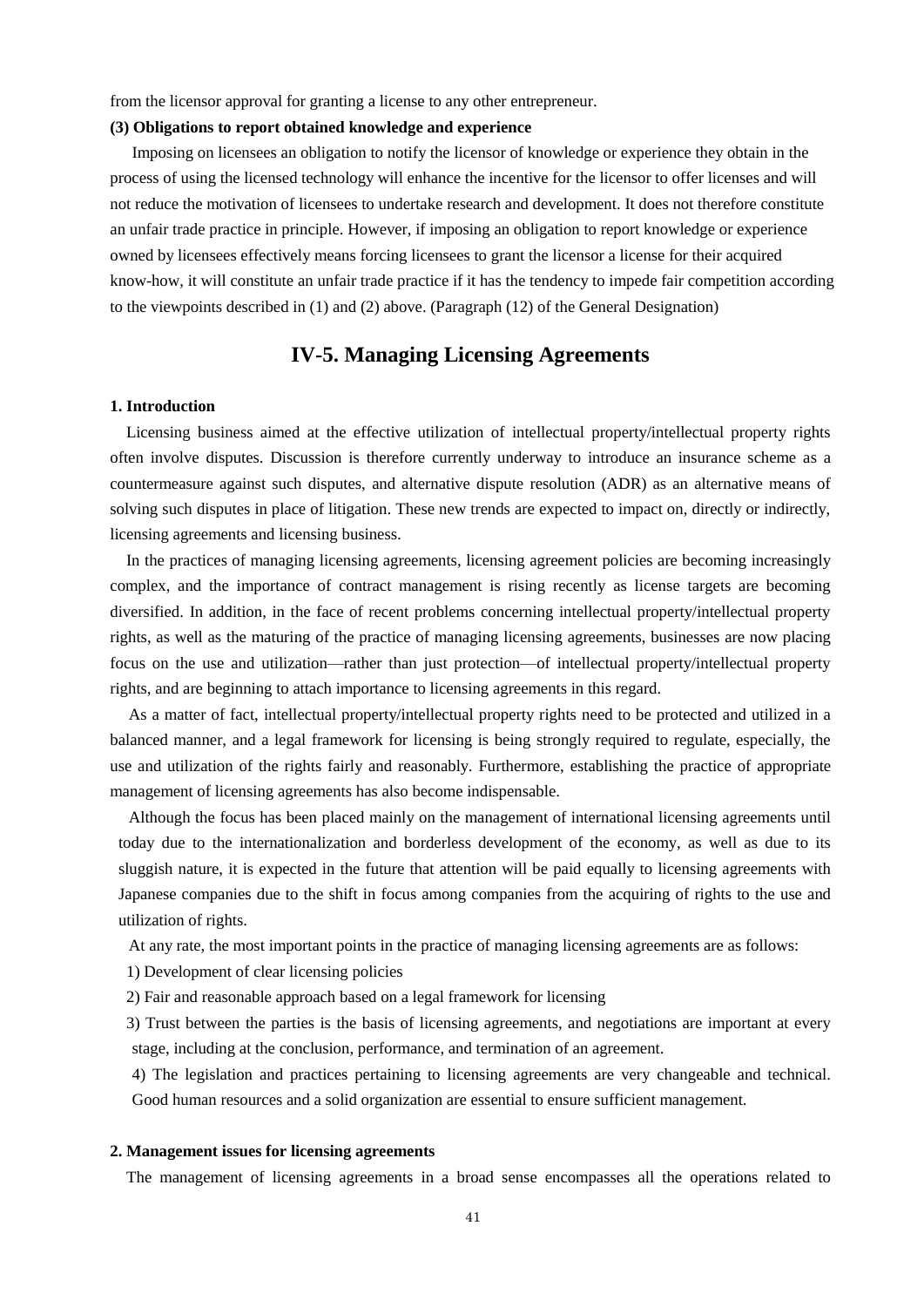licensing agreements, but in this section, management is, in a general sense, defined as covering only the operations after the conclusion of the licensing agreement.

- 1) Checking the agreement term
- 2) Checking how the license target technology/product is being exploited
- 3) Payment of consideration; managing the money received
- 4) Maintaining the license (payment of patent fee)—basic obligation
- 5) Administrative procedure for licensing agreements
- 6) Following up improved technology/improvement patent
- 7) Monitoring any infringement by a third party
- 8) Responding to an infringement claim from a third party
- 9) Monitoring any similar or competitive technology
- 10) Dealing with the issue of technological viability/commerciability

### **3. Management issues for technical assistance agreements**

 The management of technical assistance agreements in a broad sense encompasses all the operations related to technical assistance agreements, but in this section, management is, in a general sense, defined as covering only the operations after the conclusion of the technical assistance agreement.

(1) When services related to factory planning/the design and construction of a factory building are provided

(2) When services related to the design, procurement, construction, and commissioning of a plant are provided

(3) When services related to the design, procurement, assembly, installation, and commissioning of a particular machine are provided

1) Verifying whether the technology to be introduced is completed

- 2) Market research; cost calculation
- 3) Investigating and examining the content of the technology to be introduced
- 4) Planning, designing, constructing, and commissioning a factory/plant
- 5) Procuring devices, equipment, and machinery
- 7) Providing information and data
- 7) Providing improved technology
- 8) Warranty on technical effects
- 9) Communicating know-how
- 10) Technical guidance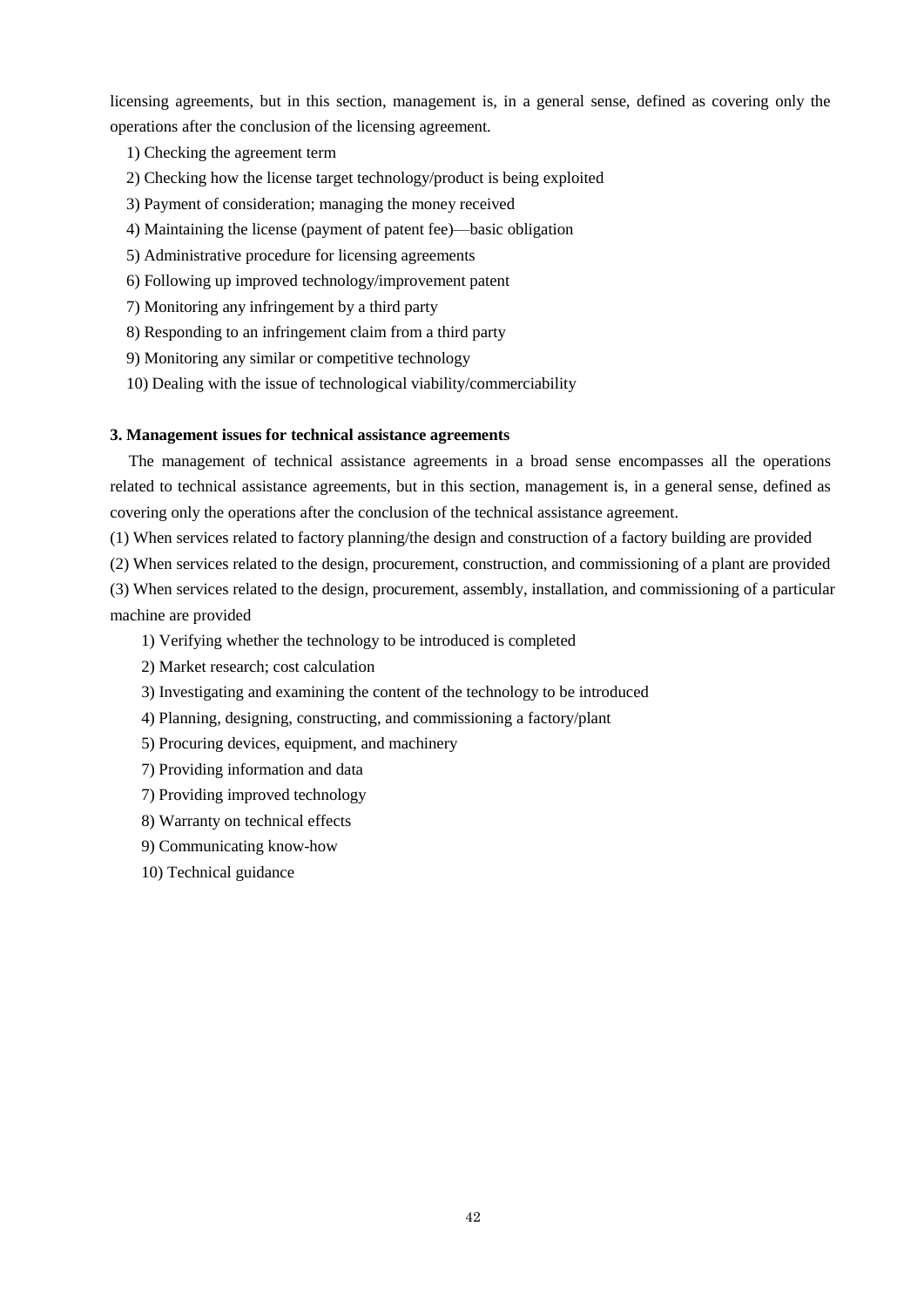# **V. Methods of Preparing Technology Transfer Agreements**

As explained earlier, the way that technology is transferred varies widely, and in practical terms the transfer is conducted in the form of a technology assignment agreement or a licensing agreement. The license targets of these agreements are intellectual property/intellectual property rights.

Licensing agreements are agreements on the exploitation, utilization, and use of intellectual property/intellectual property rights, concluded taking into account the economic value of the intellectual property and the exclusivity of the intellectual property rights. Intellectual property/intellectual property rights are thus a very important element of intellectual property assignment agreements and licensing agreements.

# **V-1. Intellectual Property (Right) Assignment Agreements**

The objective of this type of agreement is to assign intellectual property/intellectual property rights. One of the important things with this type of agreement is to accurately evaluate the value of the patent right/the right to obtain a patent pending, as well as other elements of the assignment.

|              | <b>Elements to be Evaluated</b>      | <b>Details</b>                                                                                                                                                                           |
|--------------|--------------------------------------|------------------------------------------------------------------------------------------------------------------------------------------------------------------------------------------|
| 1            | Rights                               | • Validity<br>• Incompatibility (identity)<br>• Exclusivity<br>• Duration / remaining period of the right                                                                                |
| $\mathbf{2}$ | Technological advantage              | $\cdot$ Originality<br>• Possibility/ease with which<br>alternative/improved technology can be<br>developed<br>• Obsoleteness (sustainability)<br>• Ease of free riding and dead copying |
| 3            | Marketability                        | • Alignment with market needs<br>· Possibility/ease with which newcomers<br>can enter the market                                                                                         |
| 4            | Contribution to corporate management | • Credibility of management (quality of<br>management)<br>• Corporate value<br>• Royalty revenue                                                                                         |

**1. Evaluation of the value of the patent right/the right to obtain a patent pending, as well as other elements of the assignment**

1) Accuracy of validity: Patent Act Article 104-3

- 2) Extent of the right: Possibility of developing alternative technology
- 3) Scope of the right: Validity period, content (intellectual property to be assigned; method), geographical area, global rights situation
- 4) Essentiality of the patent
- 5) Possibility of exploiting a product with a single intellectual property: A product cannot usually be exploited with a single intellectual property. Cross-licensing, multiple licensing, or a patent pool is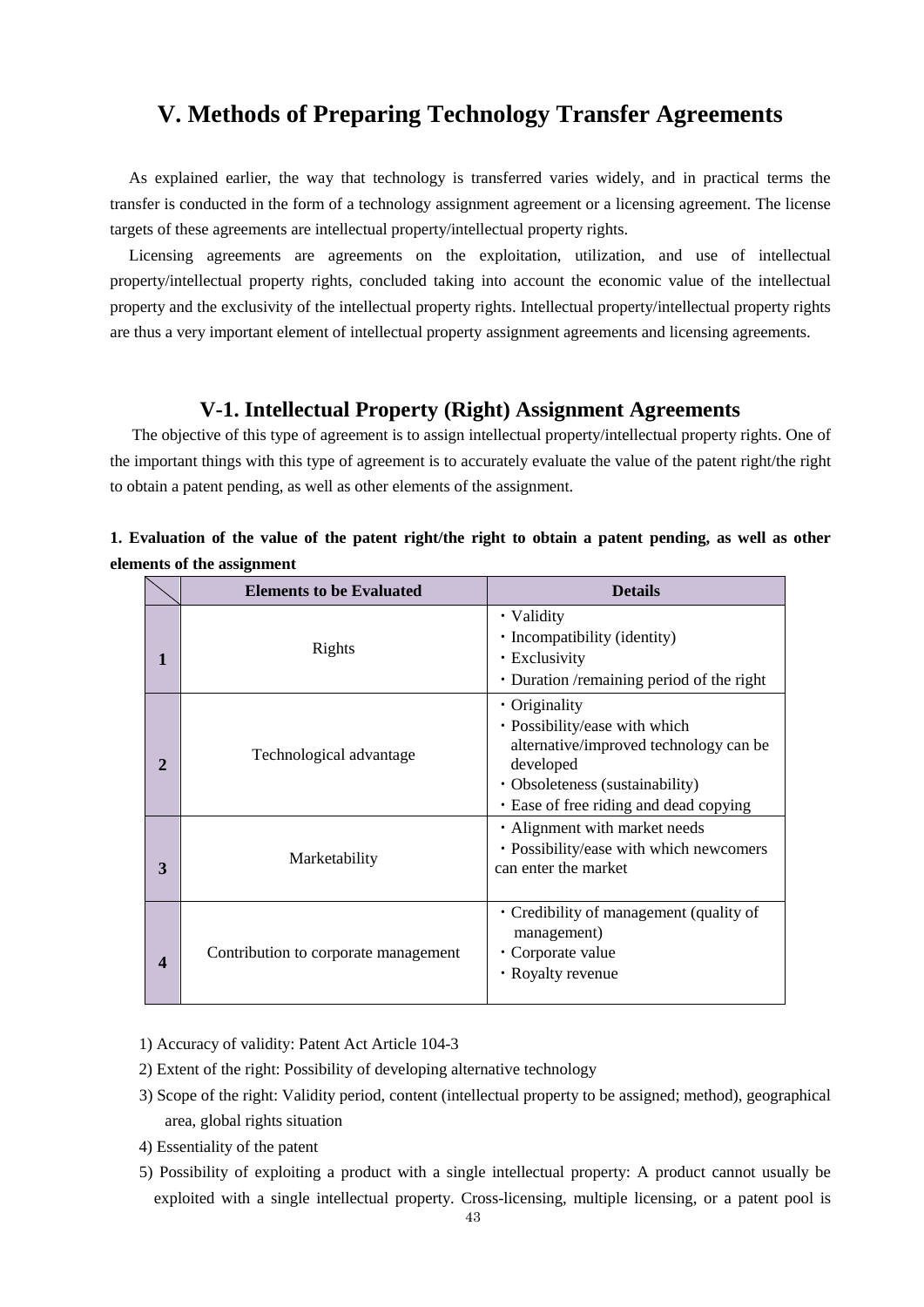necessary in many cases.

- 6) The product lifecycle is not the same as the intellectual property lifecycle.
- 7) Buying time; head start; quality; risk management; securing trust in management and the business of the company
- 8) Sticking excessively to exclusivity leads to lower cost performance.

### **(1) Evaluating the value of the rights**

### 1) Validity

 Intellectual property rights are generally either rights which, like patent rights and other industrial property rights, grant absolute exclusivity by certain formalities, or rights which, like copyrights, grant relative exclusivity automatically without the need of formalities. However, intellectual property rights are not always perfect or faultless.

 The strength and extent of intellectual property rights vary, and there are even cases where their validity is denied.

 Therefore, to effectively utilize intellectual property rights as part of a business strategy, their strength and extent should always be taken into account. The strength and extent of the intellectual property right affect the height and size of the barrier (exclusivity) to prevent other companies entering the market.

2) Incompatibility (identity)

 The scope of intellectual property rights is not infinite but limited. Securing a wider scope for the right to exclude similar products and services by competitors is very important to maintain your company's competitive advantage. The wider the scope is, the stronger the rights are, and the greater the competitive advantage is. Needless to say, if there is any deficiency in the intellectual property rights owned by your company, it becomes impossible to maintain your competitive advantage.

3) Exclusivity

 If any one of or several intellectual property rights owned by your company has strong exclusivity, it is possible to secure absolute advantage through a competitive advantage strategy, and build a protective barrier against competitors entering the market. It is also possible to prevent competitors from dead copying or taking free rides.

4) Duration/remaining period of the right

 The duration of an intellectual property right differs depending on the type. It is therefore necessary to consider the type and the remaining period of validity for each intellectual property right when intending to utilize them as part of your business strategy.

## **(2) Evaluating the technological advantage**

# 1) Originality

 Intellectual property rights are protected from the viewpoint of the government's industrial and cultural policies, and their protection period is basically limited. To ensure that the intellectual property rights owned by your company can be utilized effectively as part of its business strategy during the limited protection period, technological advantage should be evaluated particularly in the case of patent rights and other industrial property rights.

 One of the basic preconditions for technological advantage is originality; unique features that meet the needs of the times.

2) Possibility/ease of developing alternative/improved technology

 Even when your company intends to utilize intellectual property rights strategically to establish a competitive advantage, it is impossible to exercise the rights effectively if there is a way to—or even if it is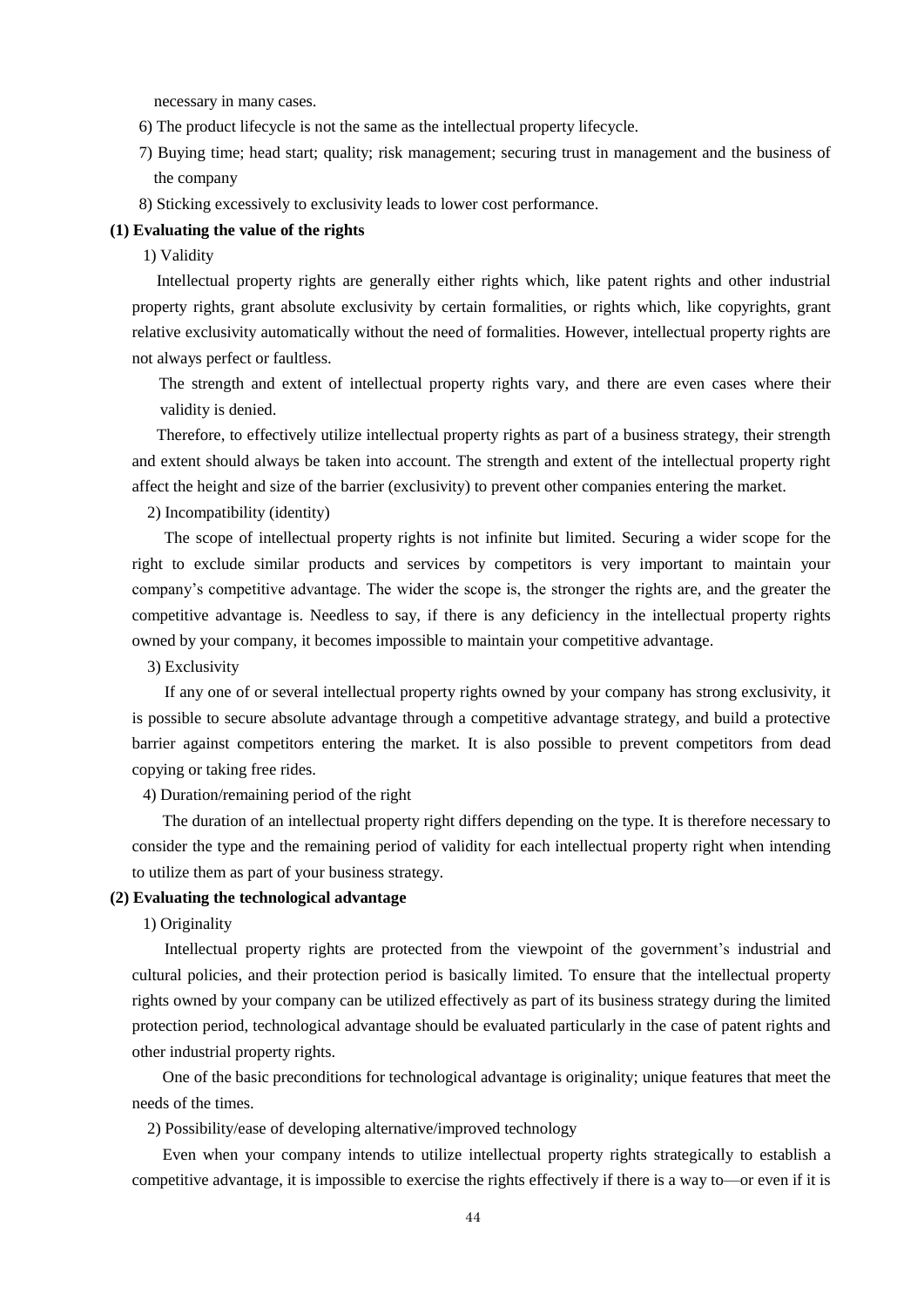easy to—detour around the scope of the rights.

The intellectual property rights of technologies for which alternative or improved technologies can be easily developed have no absolute advantage, and your company has to follow a strategy based on comparative advantage. This kind of intellectual property right is also easily diluted, and particularly in the case of a technical creation, it may be wiser to think about developing a differentiation strategy aimed at avoiding competition by owning it as know-how, rather than filing for a patent.

3) Obsoleteness (sustainability)

 Patent rights and other intellectual property rights become obsolete over time as new technology emerges and consumers' need change. Products based on obsolete intellectual property rights lose competitiveness, and cannot sustain their competitive advantage. Therefore, when intending to utilize intellectual property rights as part of a business strategy, there is a need to obtain or own the rights to the latest technologies that meet the current needs of consumers.

### **(3) Marketability**

### 1) Aligning with market needs

 The value of intellectual property rights usually cannot be calculated as an exact figure, and is determined in relation to the market for the product for which the intellectual property right in question is being exploited.

 Therefore, to utilize intellectual property rights as part of a business strategy, it is necessary to evaluate the marketability and the alignment with market needs of the product as well.

2) Possibility/ease with which newcomers can enter the market

 Because intellectual property rights can be granted on an exclusive basis, someone else may already have a product on the market protected by intellectual property rights. If this is the case, newcomers cannot enter the market because of the barrier presented by those rights.

 On the other hand, if no one else holds intellectual property rights in the market, newcomers can enter the market with a product protected by their intellectual property rights, and secure a competitive advantage by establishing a legally-guaranteed, solid foothold.

#### **(4) Contributing to corporate management**

1) Credibility of management (quality of management)

 Due to the rapid progress of information-oriented, borderless, and cross-industrial business, the need for strategic alliances is increasing. To bring success to a strategic alliance, it is essential to evaluate the credibility of the partner. Obtaining or owning intellectual property rights required for the project for which the alliance has been formed plays a decisive role in winning the trust of the partner.

# 2) Corporate value

When evaluating the corporate value of the other party prior to a merger and acquisition (M&A), there is a need to evaluate the intellectual property rights owned by the other party. The Discounted Cash Flow (DCF) Method is often used to evaluate corporate value, but this method is not always appropriate for evaluating the value of intangible property like intellectual property rights because there are many uncertainties over intangible property in comparison with tangible property.

 Intellectual property rights are often unstable and imperfect, and destined to be obsolete. For example, the Japanese patent system is based on the substantive examination principle, and because perfect and faultless examinations are generally impossible, there is always the possibility that, even when granted, patent rights may have grounds for invalidation, making the rights inevitably subject to instability. In addition, since the content of patent-applied inventions is usually published before a patent right is granted,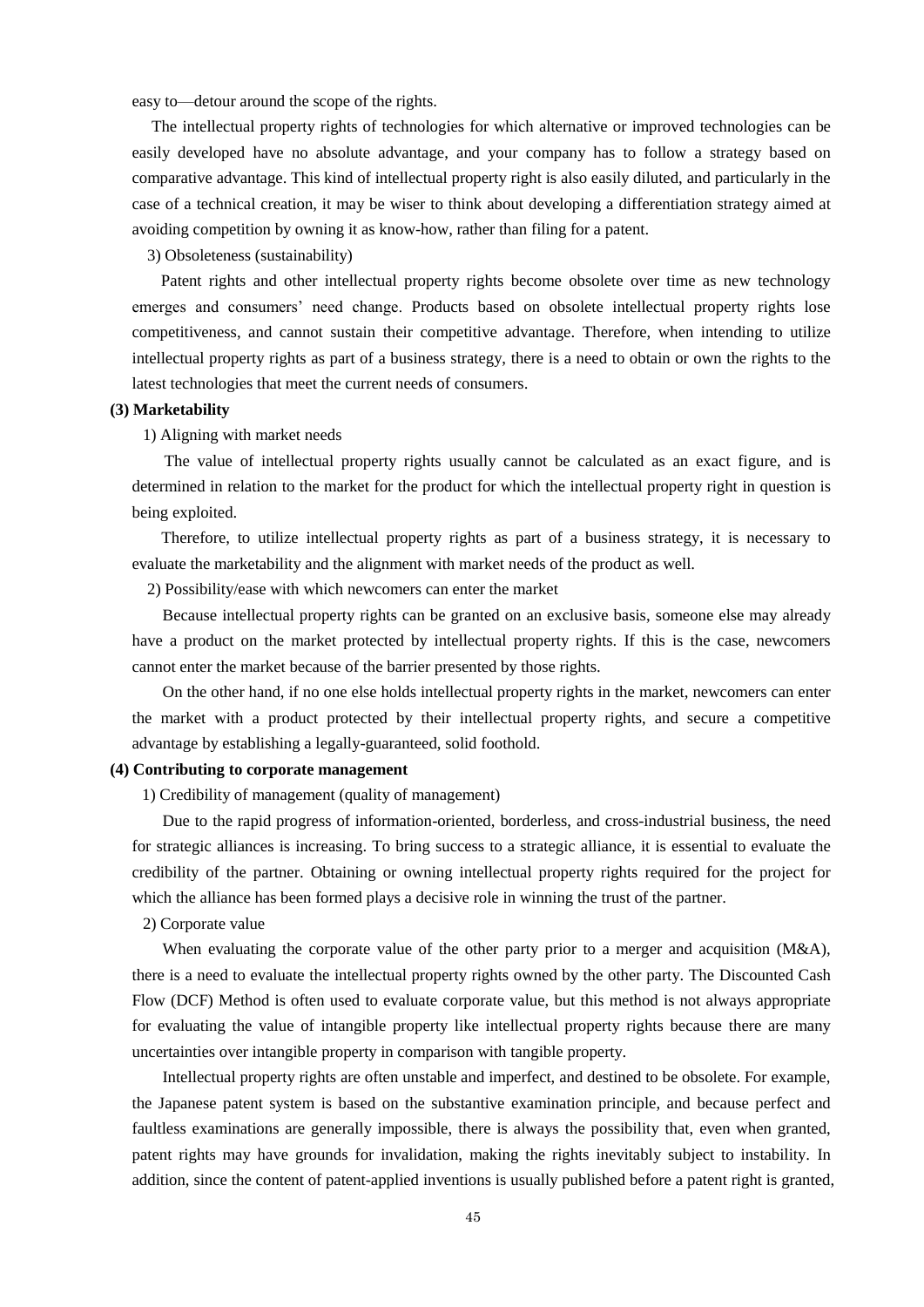there is a risk that someone may develop improved technology to detour the scope of the right, making the right imperfect. In addition, intellectual property rights become obsolete sooner or later due to technological innovation or other changes.

# 3) Royalty revenues

 Intellectual property rights can be utilized strategically by the right-holders themselves exploiting them by licensing or selling them. Licensing is an important element of business strategy, and royalty revenues from licensing is one of the important factors in evaluating the value of intellectual property rights.

 To exploit intellectual property rights strategically in corporate management, it is necessary to identify which element of each intellectual property right obtained or owned by your company has high value, apply the identified value to actual business using a marketing mix approach, and implement an appropriate business strategy based on that value to establish a competitive advantage. In this way, your company can expect to enjoy value chain benefits.

 For example, in the case of a patent right that has a long period remaining, strong exclusivity, and for which it is difficult or there is a low possibility of developing alternative/improved technology, the best business strategy may be to build a solid barrier to prevent newcomers entering the market to monopolize it. On the other hand, in the case where the remaining period is short and obsolescence is detected, it is probably better to license the patent to another company while it is still valid to earn royalties.

# **2. Sample of an intellectual property (right) assignment agreement**

# **Intellectual Property (Right) Assignment Agreement**

THIS AGREEMENT is made and entered into by and between XXXX Co., Ltd. (hereinafter referred to as "Assignor") and XXXX Co., Ltd. (hereinafter referred to as "Assignee") with regard to the assignment of the patent right and the right to obtain a patent owned by Assignor.

# WHEREBY IT IS AGREED AS FOLLOWS:

Article 1 (Rights to be assigned)

 Assignor shall assign the patent right and the right to obtain the right specified below to Assignee, and Assignee shall accept them.

Patent No. XXXXX, Title of the invention: XXXX

Request for patent No. (year)-XXXX, Title of the invention: XXXX

Article 2 (Registration procedures and costs)

1. Assignor shall issue documents specified below to Assignee by (date).

Deed of assignment, one copy each

Sole application authorization, one copy each for the rights specified in the preceding article

2. Assignee shall bear all costs incurred for assignment registration and change of applicant's name.

Article 3 (Consideration and payment method)

 1. Assignee shall pay XXXX yen to Assignor as consideration for the assignment of the rights specified in Article 1 hereof.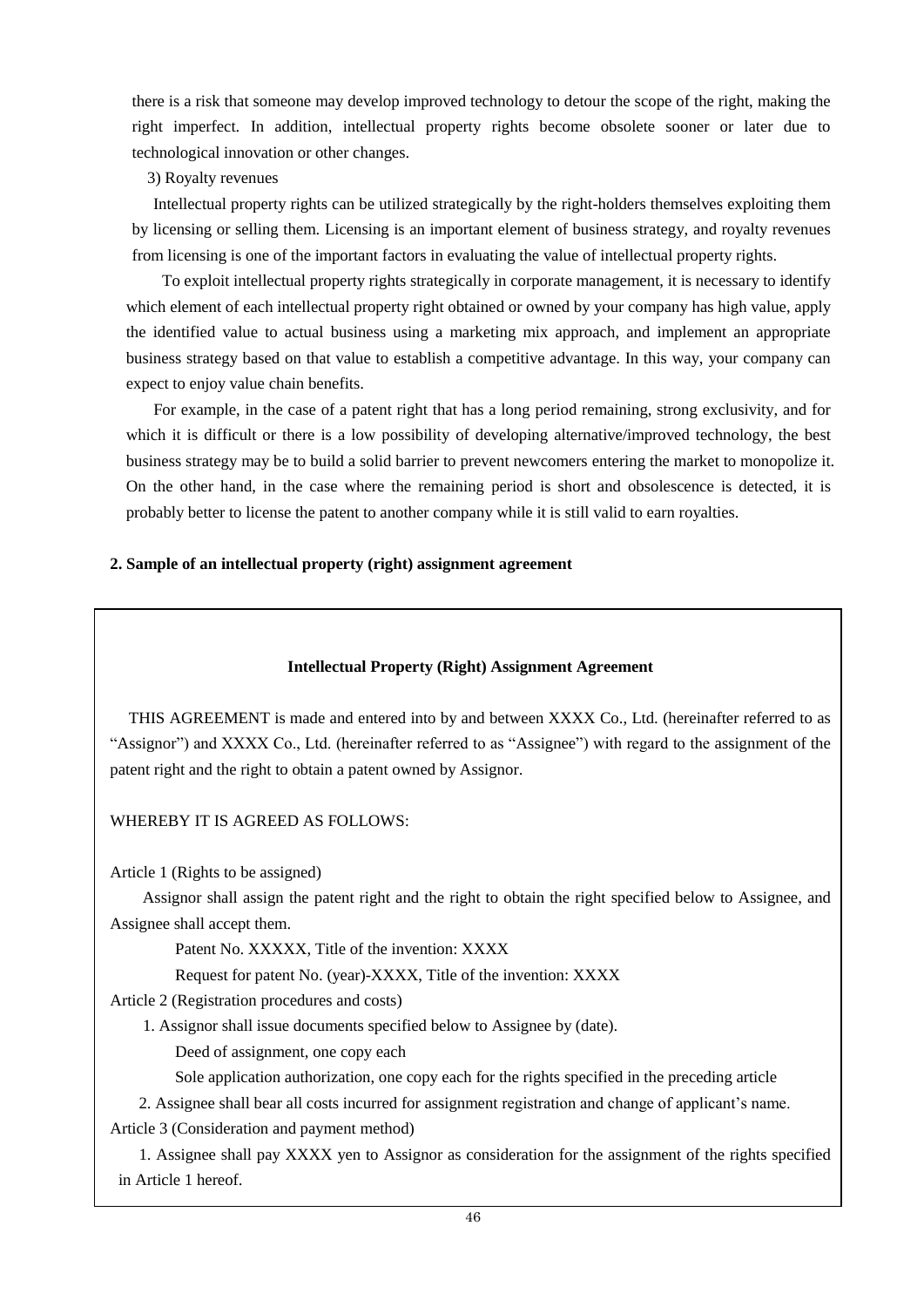2. Assignee shall remit the consideration specified in the preceding paragraph to Assignor's bank account (XX Bank, XX Branch, Account No. XXXX) in two installments. The amount and due date of each installment are indicated below.

XXXX yen by (date)

XXXX yen by (date)

Article 4 (obligation to maintain the rights)

 Assignor shall be obliged to maintain the rights specified in Article 1 hereof until Assignee receives the documents issued by Assignor as set forth in Article 2 hereof, and the whole procedure to change the applicant's name for the rights specified in Article 1 hereof is completed.

Article 5 (Confidentiality)

Assignor shall not disclose the invention specified in Article 1 hereof to any third party until the patent application is laid open.

Article 6 (Term of the Agreement)

This Agreement shall become effective on (date) (date of execution), and continue until (date).

IN WITNESS WHEREOF, the parties hereto have caused this Agreement to be executed in duplicate, signed and sealed by their duly authorized representatives, and each original copy to be retained by each party.

(date)

 Assignor: Assignee:

# **V-2. Licensing Agreements**

# **1. Introduction**

Licensing agreements are agreements entered into with a company with a different philosophy and circumstances necessitating the agreement. Particularly in international licensing agreements, the parties are from different countries where the legal system, customs, and business practices may differ greatly, and these differences, as well as the intangible nature of license targets, give rise to many uncertainties surrounding licensing agreement negotiations.

To ensure the success of the licensing agreement, it is essential, first and foremost, to develop policies carefully, conduct a prior investigation, and conclude negotiations to your satisfaction before entering into the agreement.

# **2. Use of checklists**

When determining the content of a licensing agreement, the both licensor and licensee need to decide their strategies by utilizing checklists. The results are then reflected in a terms sheet, which outlines the terms and conditions of the licensing agreement.

#### **3. Licensor's and licensee's approach to drafting the agreement**

The licensor's and licensee's approach to drafting the agreement generally differ greatly. The licensor's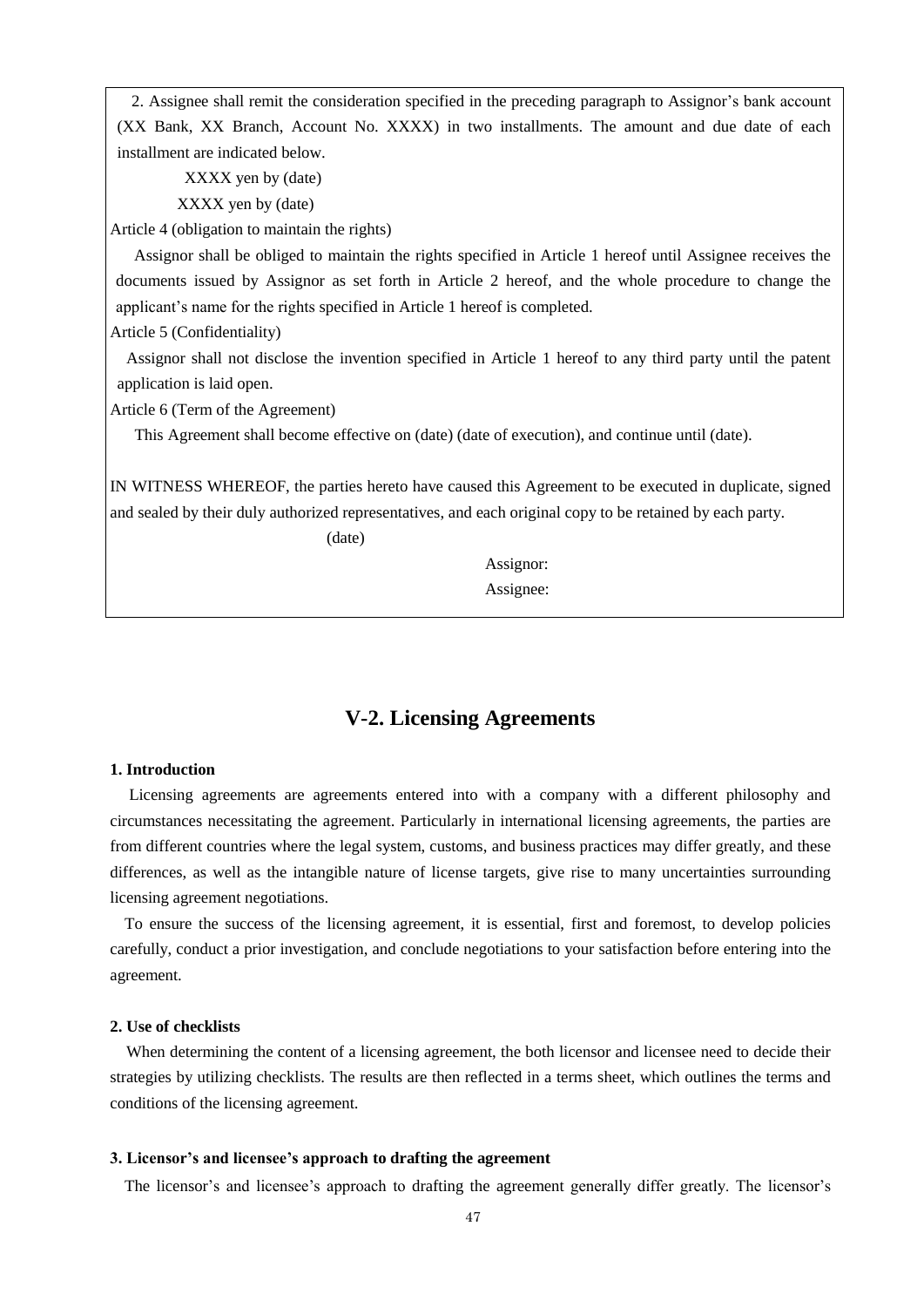approach is described below.

### **(1) Licensing party**

 The licensing party can be a patentee or a sublicensor. In a sublicensing agreement, where a sublicense is granted from a licensee to whom a license is already granted, the licensee acts as an "offshoot" of the licensor.

### **(2) License target**

The licensor need to consider whether patent rights in Japan and overseas, as well as the right to obtain a patent, should be included. Needless to say, in the case of know-how licensing agreements, the know-how is the license target. There may be cases where a combination of know-how and rights form the license target.

### **(3) Type of license**

If a *senyo-jisshiken* exclusive license is granted, the licensor cannot exploit the licensed right (Patent Act Article 68, Article 77 (2)). Therefore, it may be wise for the licensor to choose a *dokusenteki-jisshiken* exclusive license, rather than a *senyo-jisshiken*. At any rate, the licensor needs to examine the available options, including a *tsujo-jisshiken* non-exclusive license and a *hi-dokusenteki-jisshiken* non-exclusive license, holistically and strategically.

### **(4) Scope of license**

The scope of license must be defined in terms of time, geographical area, and content. The duration of the license in particular should be determined by taking into account the market prospects, the licensee's exploitation plans, and other factors. The license target and the scope of the license in the case where a patent similar to the patent registered in Japan exists in other countries should also be determined.

## **(5) Reserving a self license**

If a *senyo-jisshiken* exclusive license is granted, the licensor cannot reserve a self license. Even in the case of a *dokusenteki-jisshiken* exclusive license, the licensor needs to consider including a statement in the agreement that expressly says that the licensor reserves a self license.

### **(6) Type and amount of consideration**

The consideration paid under a licensing agreement consists basically of a down payment and running royalties. In the case of an exclusive licensing agreement, the amount of the minimum royalty needs to be specified.

### **(7) Sublicense**

A sublicense should not be granted unless the licensee is positioned as an "offshoot" of the licensor in the sublicensing agreement. For the licensee, it is preferable to secure the right to sublicense the licensed technology to its affiliates.

#### **(8) Obligation to maintain a licensed patent**

Maintaining a patent licensed to the licensee is a basic and intrinsic obligation of the licensor. During negotiations, the licensor may request the licensee's consent to any trial for correction that the licensor may file in cases when a trial for invalidation of the patent or opposition to granting the patent is filed by a third party, but the licensee usually wants to leave the option open so that it can decide whether to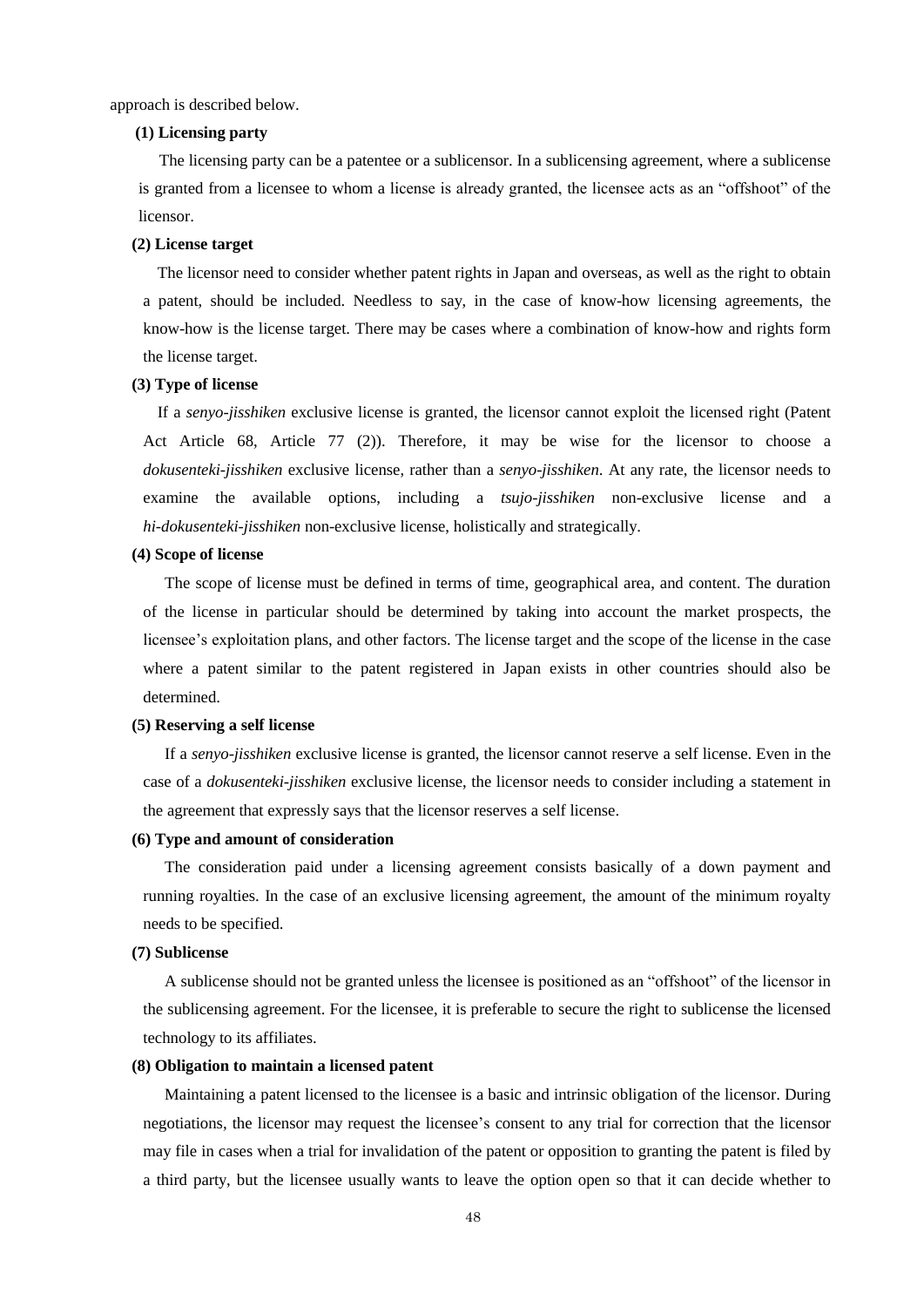consent to the trial for correction on a case-by-case basis after consultation with the licensor.

#### **(9) Handling improvement inventions**

Improvement inventions developed by the licensee can be 1) fed back, 2) granted back (as an exclusive, single, non-exclusive, or other license), or 3) assigned back (whole assignment, sharing, etc.). The licensor may request either of these to be specified as a stipulation of the agreement according to its licensing policy and to the extent that such stipulation does not violate the Antimonopoly Act. The licensee, however, usually prefers to avoid such stipulation so that it can decide on a case-by-case basis after consultation with the licensor.

# **(10) Prohibiting the handling of competing technology**

Prohibiting the handling of competing technology is generally regarded as an unfair trade practice and a violation of the Antimonopoly Act. Therefore, the licensor should decide whether such prohibition is really necessary after reviewing its overall licensing policy.

#### **(11) Registering the license**

*Senyo-jisshiken* exclusive licenses take effect upon registration, and cannot be denied. However, the registration of a *tsujo-jisshiken* non-exclusive license is a requirement for setting up against a third party, and there is no obligation on the part of the licensor to grant the registration. The licensor should decide whether to grant the registration or not after considering the pros and cons.

### **(12) Licensor's warranties**

Licensor's warranties that may be given to the licensee include i) technological feasibility, ii) validity of the licensed patent, secrecy of the licensed know-how, and iii) non-infringement of third party rights. The content of the warranty provision should be determined after taking the consideration and other factors into account as well as from the viewpoint of risk management.

### **(13) Licensee's obligation to exploit the rights**

 The licensee's obligation to exploit the rights and minimum royalty are important particularly in the case of an exclusive license.

### **(14) Licensee's no-contest obligation**

Provisions that prohibit the licensee from contesting the validity of the licensed patent/know-how may constitute a violation of the Antimonopoly Act in some cases. However, the licensor may include a no-contest obligation provision in the agreement from the viewpoint of maintaining a trusting relationship, and also reserve the right to terminate the agreement for assurance against the licensee violating the provision. The Guidelines published by the Japan Fair Trade Commission on September 28, 2007, state that there is, in principle, no problem with the no-contest obligation since it has "aspects to promote competition by facilitating technology transactions."

# **(15) Confidentiality**

Confidentiality is a basic and intrinsic obligation of the licensee, particularly in the case of know-how licensing agreements, but it should be stipulated expressly by way of reaffirmation in the agreement to re-affirm the obligation. Prior approval by the licensor regarding patent applications filed by the licensee is especially important. On the part of the licensee, a provision that imposes confidentiality obligations on the licensor, as well as the licensee, is preferable.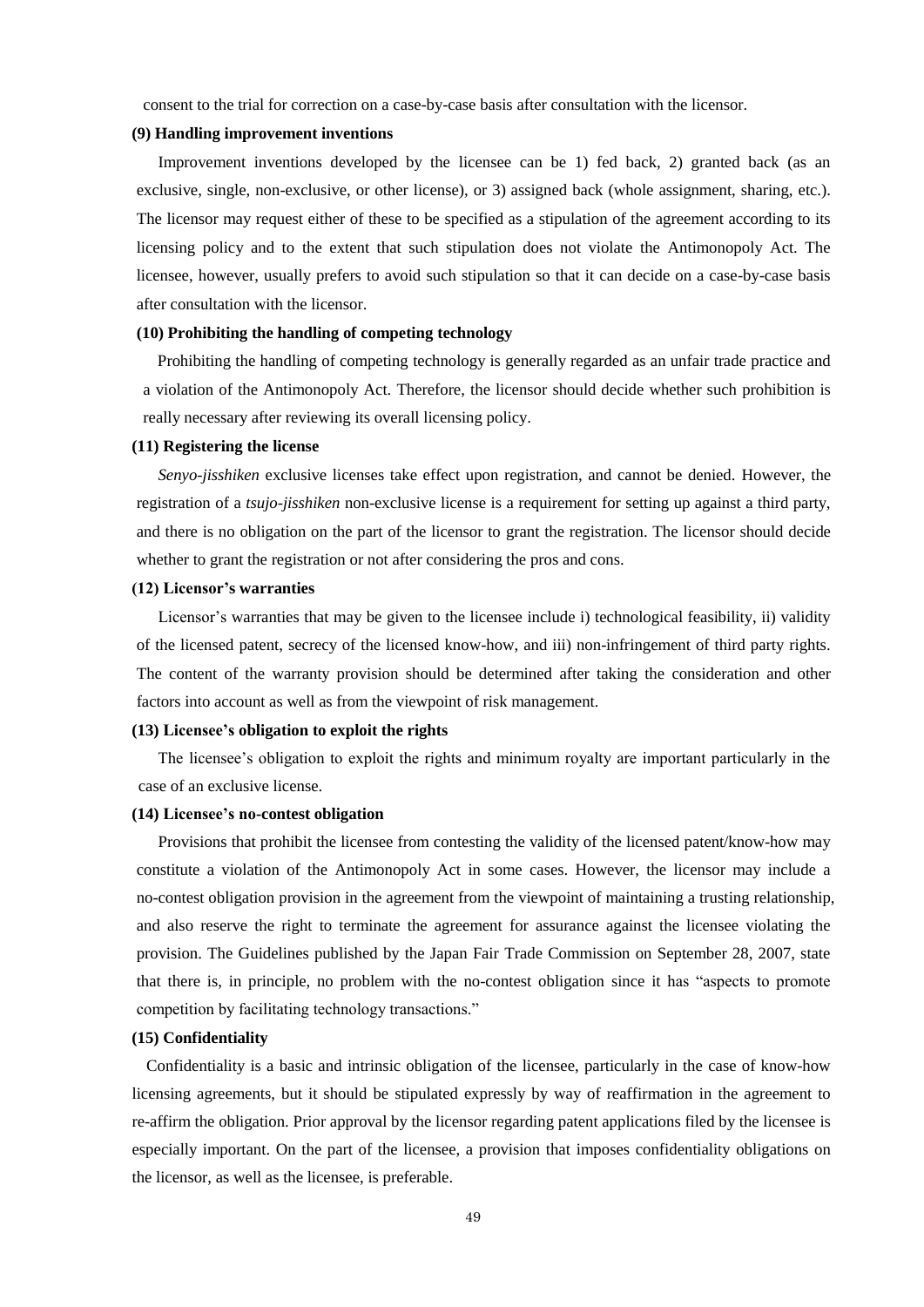### **(16) Prohibiting subcontracting**

Subcontracting by the licensee involves problems regarding any subcontractor's interpretation of "exploitation" of patents in the case of patent licensing agreements, and problems regarding the licensee's obligation to maintain confidentiality. Subcontracting should be prohibited or otherwise restricted according to the licensor's licensing policy.

### **(17) Restrictions on the selling price**

Restrictions on the selling price are generally regarded as an unfair trade practice and a violation of the Antimonopoly Act. Therefore, if such a restriction is necessary, the decision on whether to implement the restriction or not should be made according to the licensing policies of the parties.

#### **4. Preparing a licensing agreement**

#### **(1) Preparation flow**

Selecting a licensor/licensee  $\rightarrow$  Preliminary meeting  $\rightarrow$  Negotiating terms and conditions  $\rightarrow$  Drafting

 $\rightarrow$  Negotiating the final terms and conditions  $\rightarrow$  Checking, examining, and adjusting the draft agreement

 $\rightarrow$  Final decision  $\rightarrow$  Creating a formal agreement  $\rightarrow$  Signing

### **(2) Notes on preparing an agreement**

1) Basic principles in preparing an agreement: Accuracy, conciseness, plainness, clarity, consistency

2) Examine the structure of the agreement and the order of articles carefully.

3) Examine the content, terms and conditions, and problems of the agreement carefully.

4) Pay attention to the actual and special circumstances, results of the negotiation, prior examination results, and others.

5) Use sample formats, forms and text only for reference, and ensure that the terms and conditions match the actual needs.

6) Review and adjust any binding or restrictive provisions carefully prior to entering into the agreement.

# **(3) Determining the content of the licensing agreement**

1) Parties

Patentee, person authorized to grant a license (in the case of sublicensing), copyright holder, know-how owner; change of party

2) Target

 Patent right, the right to obtain a patent, know-how (technical intellectual property), copyright; moral rights of the author are not included.

3) License

i) Primary license, sublicense

ii) *Senyo-jisshiken* exclusive license, *tsujo-jisshiken* non-exclusive license

iii) Scope: content (manufacture, use, sales), time, geographical area

4) Consideration

i) Down payment

ii) Running royalties

iii) Minimum royalty

5) Obligations of the parties

i) Contractual obligations: Payment of consideration, elimination of infringements, grant back for improved technology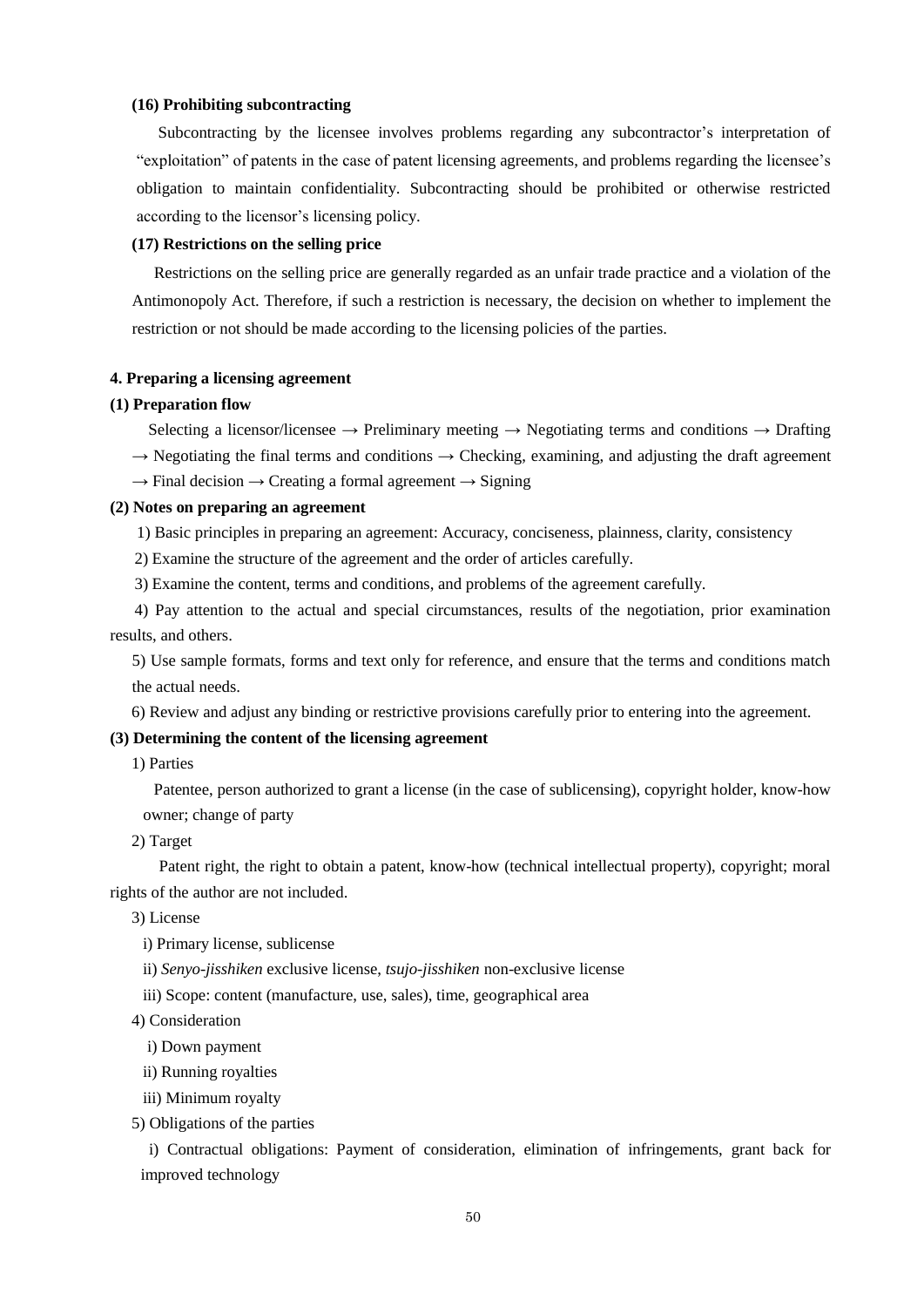ii) Basic (intrinsic) obligations: Maintenance of licensed patents, confidentiality, cooperation in registering a *senyo-jisshiken* exclusive license, non-granting of sublicenses

iii) Legal obligations: Warranty of non-infringement of third party's rights, warranty of technical effects (Chinese ordinance)

## **(4) Composition of the agreement**

1) Title

2) Preamble

- 3) Purview
- 4) Afterward
- 5) Date
- 6) Signatures and seals of the parties

### **5. Concluding the agreement**

Licensing agreements are concluded when the parties reach full agreement after drafting and negotiations.

Agreements are normally signed and sealed by the parties themselves.

# 1) Drafting

Draft agreements are prepared separately by the licensor and the licensee for the patent, know-how, or other intellectual property that they wish to license-out/license-in.

# 2) Negotiations

Each party presents their drafts and begins negotiations. Basic, applied and strategic matters are discussed from the viewpoints of law, documentation, and a strategy to persuade and convince the other party.

# 3) Conclusion

The parties sign the agreement that contains the terms and conditions agreed upon as a result of negotiation. Agreed terms and conditions should preferably be based on win-win principles and accepted favorably not only by your own company but also by the other party and society.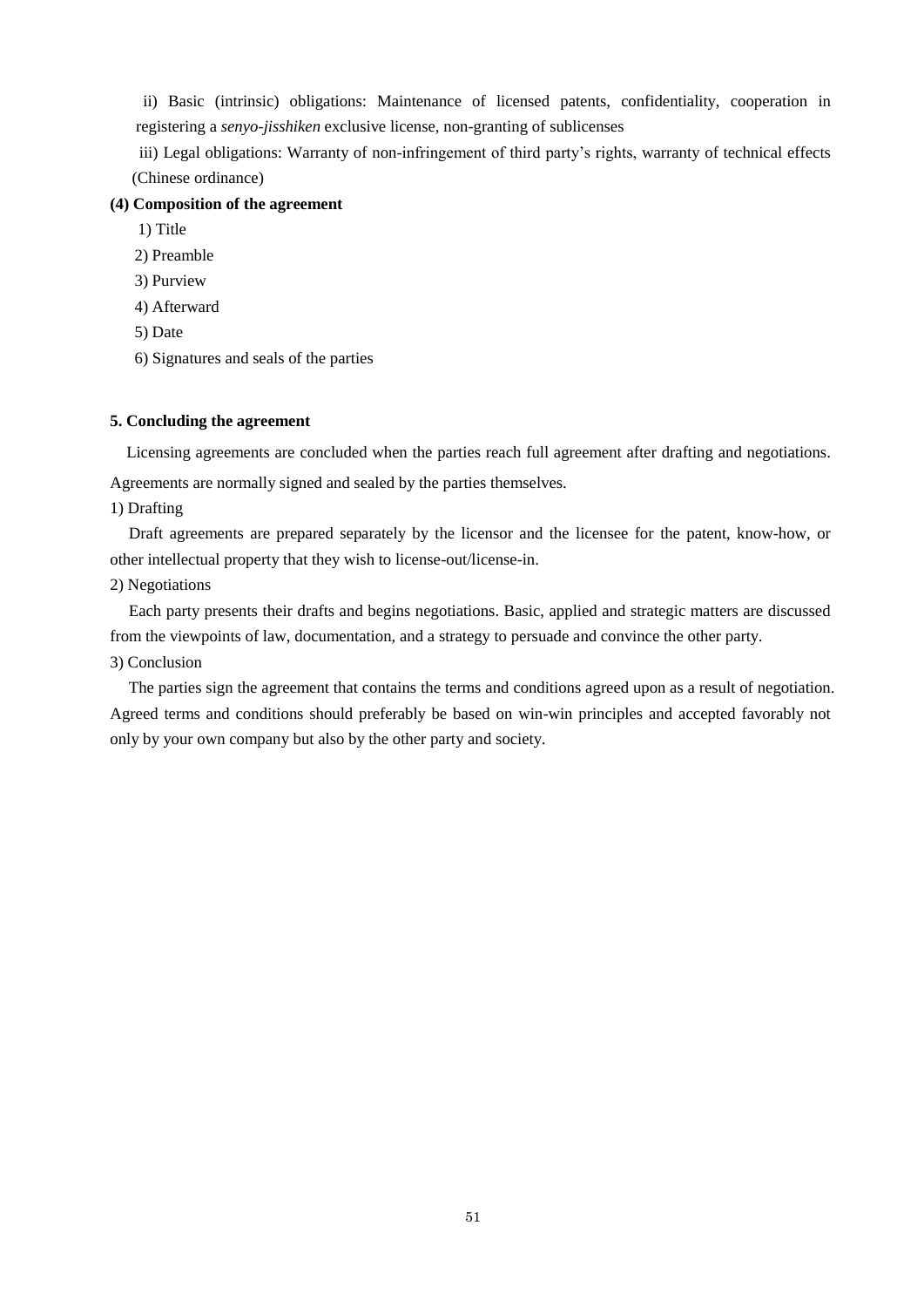## **Patent Licensing Agreement**

THIS AGREEMENT is made and entered into by and between XXXX Co., Ltd. (hereinafter referred to as "Licensor") and XXXX Co., Ltd. (hereinafter referred to as "Licensee") with regard to the licensing of a patent owned by Licensor.

WHEREBY IT IS AGREED AS FOLLOWS:

Article 1 (Definitions)

In this Agreement, the following terms shall have the following meanings:

(1) "Patents" means the patents owned by Licensor and specified in the Exhibit.

(2) "Licensed Products" means products manufactured based on the Patents.

Article 2 (Granting the License)

1. Licensor grants to Licensee a *tsujo-jisshiken* non-exclusive license to manufacture and sell the Licensed Products based on the Patents.

2. Licensee may register the *tsujo-jisshiken* non-exclusive license granted pursuant to the preceding paragraph at the expense of Licensee, and Licensor shall provide the documents necessary for the registration to Licensee at the request of Licensee.

3. Licensee shall not grant a sublicense to any third party without the prior written consent of Licensor. Article 3 (Maintaining the Patents)

Licensor shall maintain the Patents throughout the term of this Agreement.

Article 4 (Consideration)

In consideration of the license granted in Article 2 hereof, Licensee shall pay to Licensor royalties at the rate of three percent (3%) of the net sales of the Licensed Products manufactured and sold during the term of this Agreement.

Article 5 (Most Favored Clause)

If Licensor grants a license for the Patents to any third party with terms more favorable than those provided in this Agreement during the term thereof, this Agreement shall be modified to provide the same favorable terms as those granted to such third party.

Article 6 (Reports, Payment)

 Licensee shall calculate the amount of royalties accrued during each calendar year, and report and pay the amount in cash to Licensor within thirty (30) days of the end of each calendar year.

Article 7 (Books, Inspections)

1. Licensee shall maintain books prepared specifically for the manufacture and sales of the Licensed Products for each calendar year, and keep them, together with other related documents, at Licensee's Head Office during the term of this Agreement and for three (3) years after the termination hereof.

2. Licensor shall employ a certified public accountant to inspect the books and related documents kept pursuant to the preceding paragraph, and Licensee shall cooperate for such inspections.

Article 8 (No Warranty)

1. Licensor makes no warranty that there are not any grounds for invalidation of the Patents.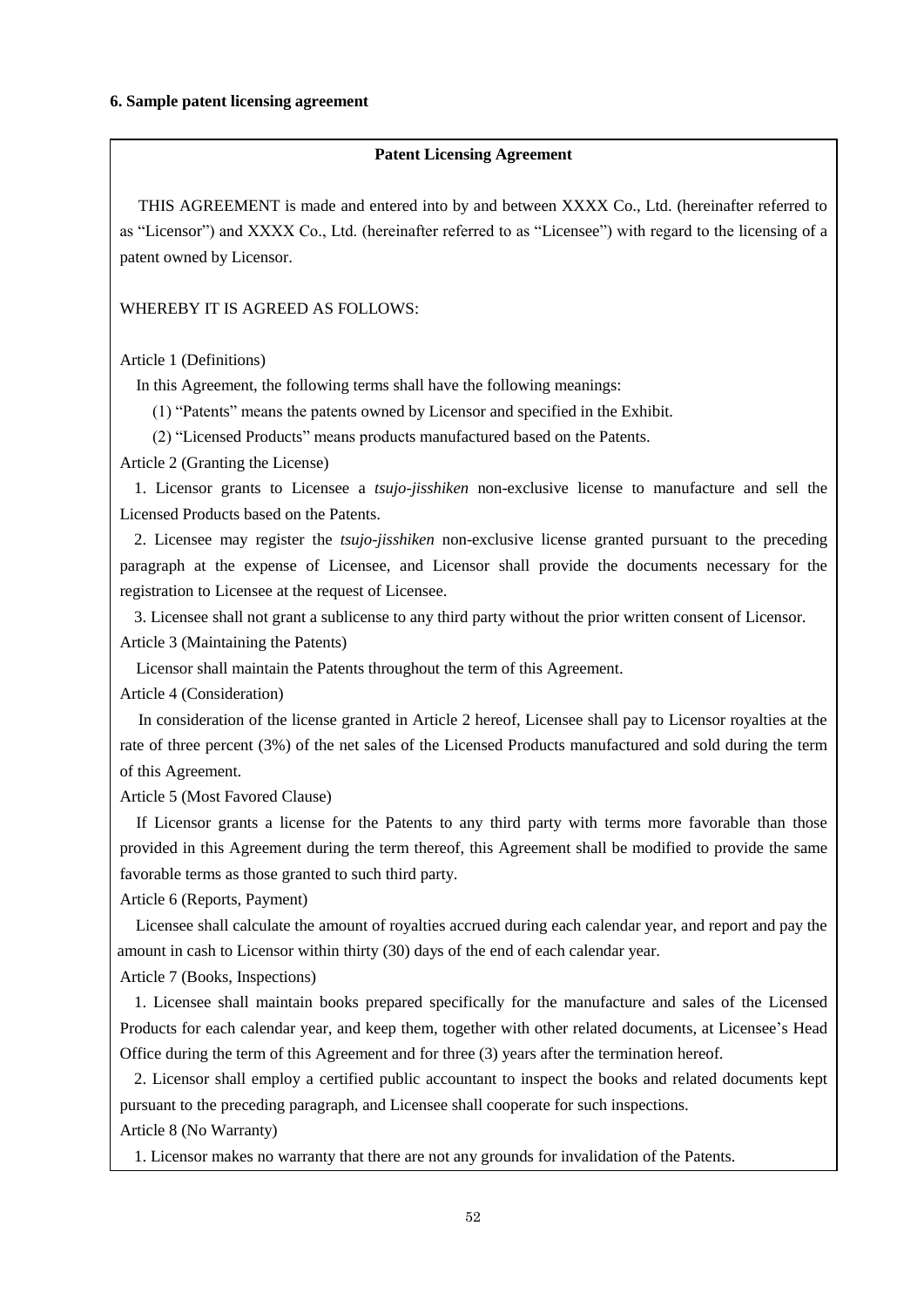2. If the exploitation of any of the Patents by Licensee is restricted in any way by any third party's rights, Licensor and Licensee shall consult with each other on how to deal with the issue.

Article 9 (No-contest Obligation)

1. Licensee shall not contest, directly or indirectly, the validity of any of the Patents.

2. Licensor reserves the right to terminate this Agreement if Licensee contests the validity of any of the Patents.

Article 10 (Elimination of Infringements)

1. If Licensee discovers any infringement of any of the Patents by any third party, it shall promptly notify Licensor to that effect, and provide Licensor with evidence obtained on the infringement.

2. Licensor and Licensee shall consult with each other on how to deal with an infringement of the Patent discovered in the preceding paragraph, and Licensee shall cooperate with Licensor if Licensor decides to take legal action seeking an injunction or other remedy against the infringer of the Patent.

Article 11 (Improvement Inventions)

 1. Licensee shall promptly notify Licensor of the details of any improvement invention that Licensee may develop in connection with any Patent during the term of this Agreement.

2. If Licensor requests a license for the improvement invention notified pursuant to the preceding paragraph, Licensee shall grant to Licensor the license with reasonable terms and conditions.

Article 12 (Obligation to Exploit the License)

Licensee shall at all times during this Agreement make its best efforts to manufacture and sell the Licensed Products.

Article 13 (Confidentiality)

 Neither party shall disclose or divulge to any third party confidential information from the other party that it may come to know during the performance of this Agreement without the prior written consent of the other party.

Article 14 (Termination)

In case either Licensor or Licensee defaults in the performance of any of the provisions of this Agreement, and such default is not rectified within thirty (30) days from the date that notice was given by the other party requesting that the default be rectified, the other party shall have the right to terminate this agreement.

Article 15 (Term of the Agreement)

 This Agreement shall become effective on the date of execution of this Agreement, and continue until the date of expiry of the last-to-expire of the Patents.

Article 16 (Consultation)

 If any doubt arises as to matters not contained herein or the interpretation hereof, Licensor and Licensee shall consult with each other in good faith, and seek an amicable solution.

IN WITNESS WHEREOF, the parties hereto have caused this Agreement to be executed in duplicate, signed and sealed by their duly authorized representatives, and each original copy to be retained by each party.

(date)

Licensor:

Licensee: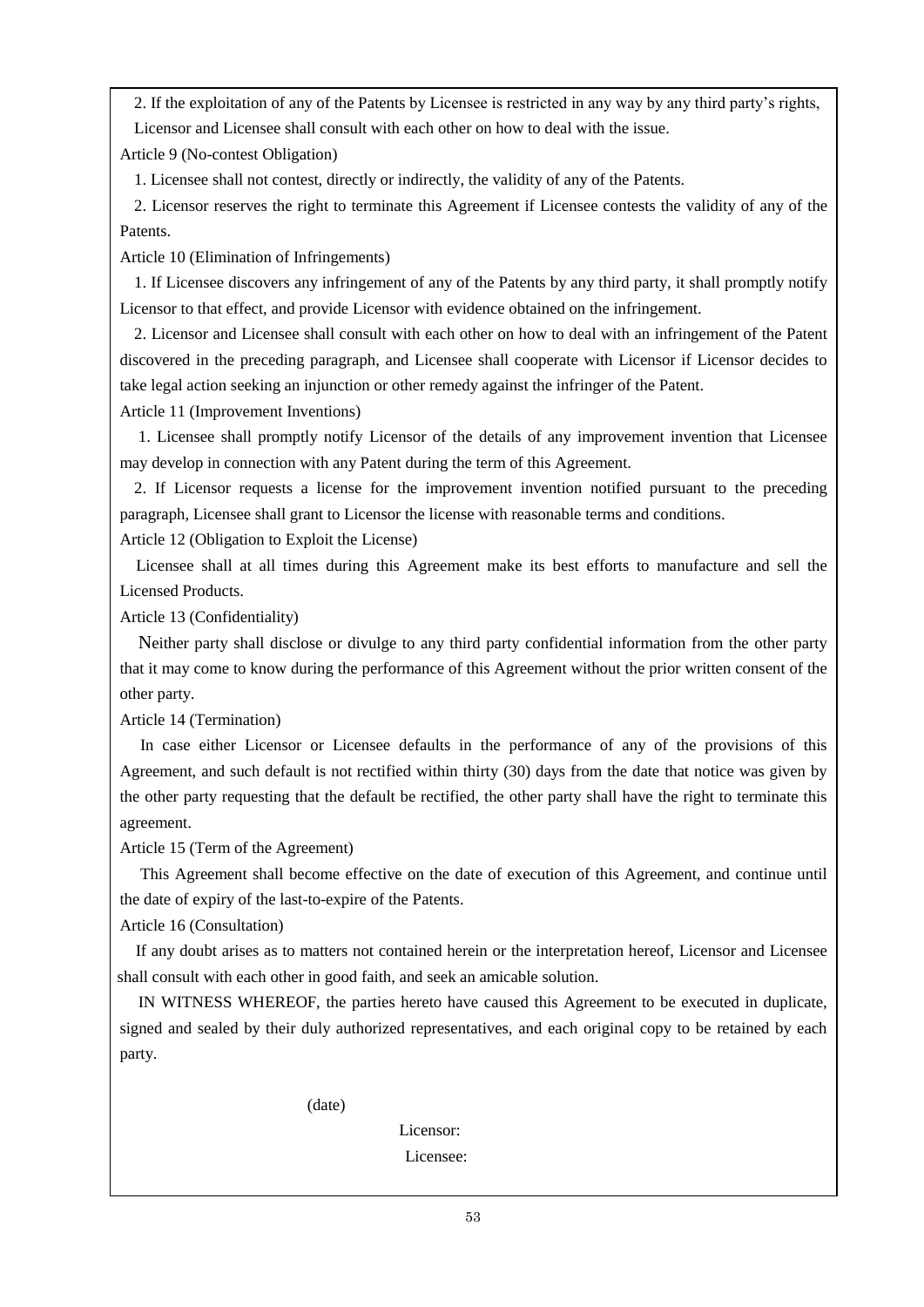### *Notes*

### **(1) License target**

The license target is not just the patent right, but also covers the right to obtain a patent (inventions for which patent is pending) in accordance with the principle of freedom of contract.

#### **(2) Registering the license**

*Senyo-jisshiken* exclusive licenses take effect upon registration, while the registration of a *tsujo-jisshiken* non-exclusive license is a requirement for setting up against a third party (Patent Act Articles 98 and 99).

### **(3) Sublicense**

The licensee cannot grant a sublicense to a third party without the prior consent of the licensor. Patent Act Article 77 (4) stipulates— by way of reaffirmation —the need to obtain the consent of the patentee with *senyo-jisshiken* exclusive licenses. Although there is no such stipulation in Article 78 (Non-exclusive license)for *tsujo-jisshiken* non-exclusive licenses, it is a matter of course that a sublicense cannot be granted to a third party without the licensor's consent.

### **(4) Maintaining a licensed patent**

In the actual implementation of licensing agreements, maintaining a licensed patent constitutes one of the licensor's basic obligations, and even when it is not stipulated expressly in the agreement, the licensor is required to fulfill their obligation. However, if for example, a request for an invalidation trial is filed against the licensed patent, and prior art is found as a result of this request, doubt may arise regarding to what extent the licensor has the obligation to maintain the licensed patent. It is therefore recommended that the obligation should be specified in the agreement in as detailed a way as possible by way of reaffirmation.

#### **(5) Warranties**

The licensor normally does not want to give any warranties regarding the licensed patent. However, if there is a claim from a third party that exploitation of the licensed patent by the licensee is infringing on the third party's rights, the licensor and the licensee, after prompt notification from the licensee, must discuss how to deal with the matter. And if the claim turns out to be true, the licensor and the licensee should review the intention to grant the license, or even consider terminating the agreement.

As technology becomes increasingly sophisticated and complex, and companies have begun to claim patent rights aggressively under the pro-patent policy, licensing is more likely than before to lead to disputes. This is no exception for patents licensed under licensing agreements. Therefore, the issue of warranties provided by the licensor to the licensee is very important from the viewpoint of corporate strategy—especially corporate risk management.

The issue of warranties provided by the licensor to the licensee includes 1) warranties regarding any deficiency or defect in the licensed patent that prevents the licensee from achieving the expected objective of the licensing agreement, and 2) warranties regarding any restrictions that may be imposed by third party's rights on the licensee's freedom to exploit the licensed patent.

As for 1), with regard to technological feasibility (technical effect), the licensee's insight is generally important except in the case of know-how licensing agreements. However, when it comes to patentability and invalidity of the licensed patent, it is important for the licensor to give an appropriate explanation to the licensee, including the progress of examining the application for a patent.

As for 2), the licensor should carry out an appropriate prior search for related patents owned by third parties, including applications for the patent currently under examination. The licensor is also responsible for explaining the results of the search to the licensee.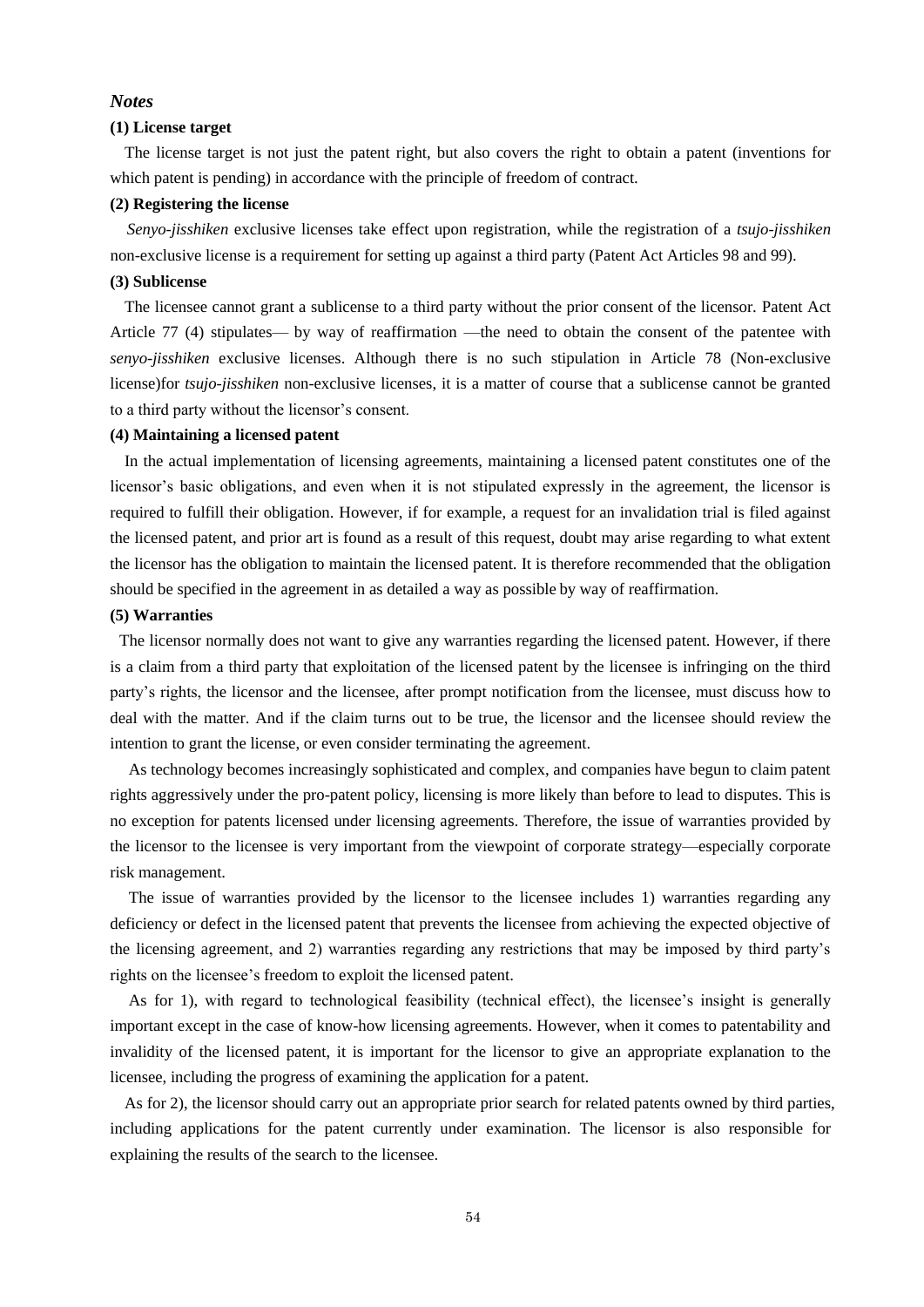### **(6) Licensee's no-contest obligation**

Licensing agreements are concluded on the assumption that the licensed patent or know-how is patentable, valid, and secret. However, there are cases, after the agreement is signed, where a doubt arises particularly on the part of the licensee as to the patentability or validity of the licensed patent or the secrecy of the licensed know-how.

In licensing agreements, the licensor sometimes imposes incontestability on the licensee to prohibit the licensee from challenging the patentability or validity of the licensed patent or the secrecy of the licensed know-how.

Depriving the licensee of the right to contest the licensed patent or know-how may be regarded as a violation of the Antimonopoly Act or other similar competition act in some cases, and, therefore, the licensor's right to terminate the agreement is often adopted as a substitute for the no-contest obligation.

### **(7) Handling improved technology**

Improved technology developed by the licensee is usually either fed back, granted back, or assigned back. The reason why the licensor requests the licensee to feed back, grant back, or assign back improved technology is because the foundation of the improvements is the patent or know-how licensed to the licensee, which is therefore more or less used for and contributes to the development of the improvements.

In addition, by licensing a particular technology or patent, the licensor also expects the licensee to play the role of an "offshoot" of the licensor to develop innovation based on the licensed technology or patent, and because of this expectation, the licensor is normally inclined to request the licensee to assign back or grant back an exclusive license for any improvement invention developed by the licensee. However, because this kind of request may be regarded as a violation of the Antimonopoly Act due to its possible adverse effects on the licensee's motivation as well as its restrictive effects on the licensee's innovation activities, it is often the case that the licensor instead requests co-ownership or granting back of a non-exclusive license or allows the licensee to reserve a sole license. On the other hand, the licensee usually attempts to avoid any restrictions on improved technology developed or obtained by the licensee.

At any rate, a provision regarding improved technology can become a big issue depending on the intention and strategy of each party. It is important to pay attention to the applicability of the Antimonopoly Act, as well as the illegality of the provision regarding the licensee's obligation for improved technology.

|              | <b>Method</b>                                                                                                                                                                        | <b>Description</b>                                                                          | <b>Violates</b><br><b>Antimonopoly Act?</b> |
|--------------|--------------------------------------------------------------------------------------------------------------------------------------------------------------------------------------|---------------------------------------------------------------------------------------------|---------------------------------------------|
|              | Feed back                                                                                                                                                                            | Notify the licensor of improved technology<br>when developed.                               |                                             |
| $\mathbf{2}$ | Option back                                                                                                                                                                          | Offer the licensor the option to acquire a<br>license for the improved technology notified. | N <sub>0</sub>                              |
| 3            | Grant back of non-exclusive<br>Grant the licensor a non-exclusive license for<br>the improved technology.<br>license                                                                 |                                                                                             | Yes in some cases                           |
|              | of<br>exclusive<br>Grant<br>hack<br>Allow the licensee to reserve a sole license<br>license while permitting sole<br>while granting the licensor an exclusive<br>license.<br>license |                                                                                             | Yes in some cases                           |
| 5            | Grant back of exclusive license                                                                                                                                                      | Grant the licensor an exclusive license for the<br>improved technology.                     | Yes                                         |
| 6            | Co-ownership                                                                                                                                                                         | Share the improved technology (invention)<br>with the licensor.                             | Yes in some cases                           |
|              | Assign back                                                                                                                                                                          | Assign the improved technology (invention)<br>to the licensor.                              | Yes                                         |

Summary of approaches to improved technology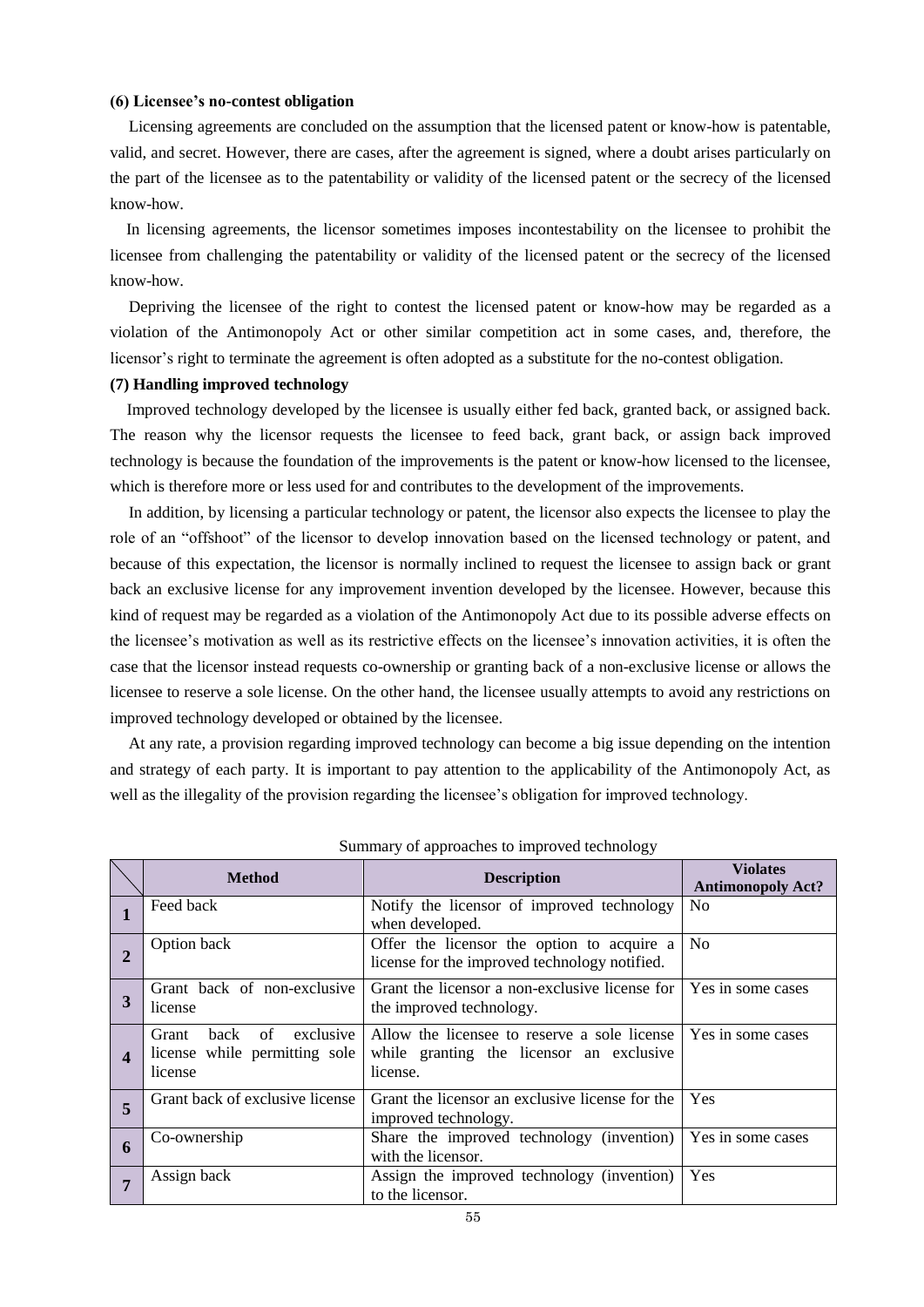### **(8) Obligation to exploit licensed patents**

In the case where a *tsujo-jisshiken* non-exclusive license is granted to the licensee, if the licensee is prohibited from manufacturing or selling competitive products and obliged to only exploit licensed patents, this may be regarded as a violation of the Antimonopoly Act.

### **7. Sample of know-how licensing agreement**

### **Know-how Licensing Agreement**

THIS AGREEMENT is made and entered into by and between XXXX Co., Ltd. (hereinafter referred to as "Licensor") and XXXX Co., Ltd. (hereinafter referred to as "Licensee") with regard to the licensing of know-how owned by Licensor.

### WHEREBY IT IS AGREED AS FOLLOWS:

#### Article 1 (Definitions)

In this Agreement, the following terms shall have the following meanings:

(1) "Licensed Products" means.

 (2) "Licensed Know-how" means technical information required for the manufacture and processing of the Licensed Products, which Licensor reserves the right to license and disclose to Licensee.

Article 2 (Granting a License)

1. Subject to terms and conditions of this Agreement, Licensor hereby grants to licensee a license to manufacture and sell the Licensed Products in Japan under the Licensed Know-how.

2. Licensee does not possess the right to grant to a third party a sublicense for the license granted by Licensor pursuant to the preceding paragraph.

Article 3 (Providing Know-how)

1. Licensor shall provide Licensee with a written description of the details of the Licensed Know-how forthwith after this Agreement is executed.

2. Licensor shall answer any questions regarding the Licensed Know-how that Licensee may ask, and provide technical guidance according to a schedule determined separately.

Article 4 (Consideration)

In consideration of the license granted hereunder, Licensee shall pay to Licensor as follows:

(1) An initial payment of within thirty (30) days of the execution of this Agreement

 (2) Royalties of three percent (3%) of the net selling price of the Licensed Products manufactured using the Licensed Know-how

Article 5 (Payment, Reports)

1. Licensee shall submit to Licensor a report specifying customers, quantities sold, sales value, net selling price, and the amount of royalties to be payable for the Licensed Products manufactured and sold using the Licensed Know-how during each period of six (6) months ending June 30 and December 31 every year, as well as pay royalties within thirty (30) days of the end of each period of six (6) months.

2. Licensee shall keep and retain true and accurate records and accounts relating to the Licensed Products manufactured and sold using the Licensed Know-how, and permit Licensor, using a certified public accountant designated by Licensor, to audit such records and accounts at the expense of Licensor during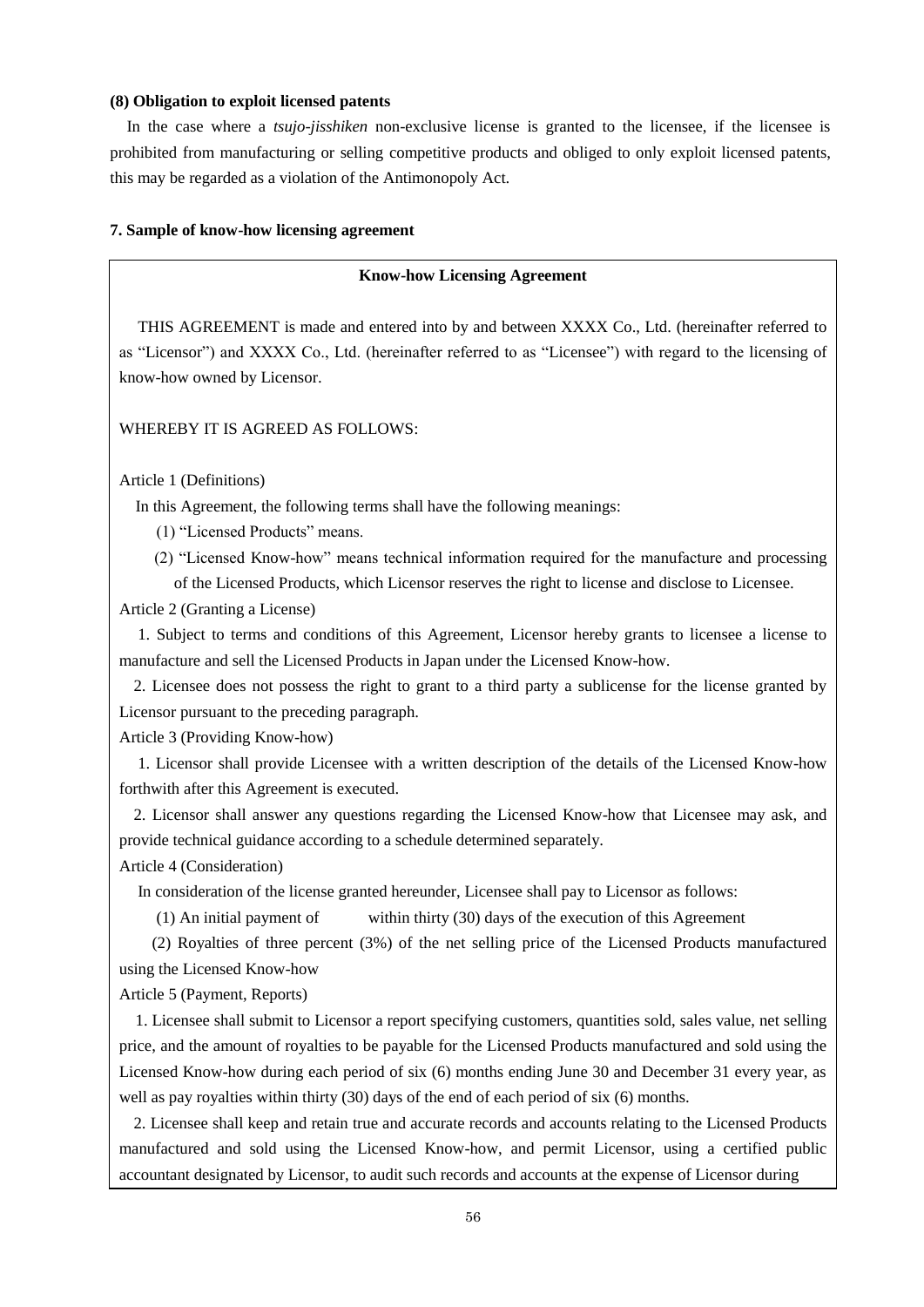Licensee's normal working hours.

Article 6 (Improved Technology)

- 1. Licensee shall communicate to Licensor any information on improved technology in connection with the Licensed Know-how which Licensee may obtain during the term of this Agreement.
- 2. Licensee shall grant to Licensor a license for the information on improved technology communicated to Licensor pursuant to the preceding paragraph, when requested by Licensor, based on terms and conditions that Licensor and Licensee shall determine separately through mutual consultation.

Article 7 (Confidentiality)

Either party shall hold in strict confidence the Licensed Know-how and other confidential information disclosed by the other party under this Agreement, and shall not disclose such information to any third party without the prior written consent of the other party. However, the obligation under this Article with respect to confidential information shall not apply to information which is:

1) already known to the recipient at the time of disclosure hereunder; or

2) publicly known prior to or after disclosure without fault on the part of the recipient;

3) lawfully received from a duly authorized third party; or

4) independently developed by the recipient.

Article 8 (Unfair Competition of a Third Party)

If Licensee discovers any unfair competition caused by any third party with regard to the Licensed Know-how, it shall notify Licensor to that effect, and provide evidence of the unfair competition obtained to Licensor.

Article 9 (Obligation to Exploit the License)

 Licensee shall at all times during this Agreement use its best efforts to manufacture and sell the Licensed Products.

Article 10 (Term and Termination of the Agreement)

- 1. This Agreement shall become effective on the date of execution of this Agreement, and shall, unless earlier terminated as provided herein, continue for a period of seven (7) years. The term of this Agreement may be extended upon the agreement of both parties.
- 2. In the event that either party breaches any of the provisions of this Agreement, and such breach is not rectified within thirty (30) days from the date of written notice given by the other party requesting that the breach be rectified, the other party shall have the right to terminate this Agreement after giving written notice to the breaching party.
- 3. Licensor reserves the right to terminate this Agreement if Licensee contests the validity of the licensed Know-how including its secrecy.

Article 11 (Licensee's Obligation after Termination)

Licensee shall not use the Licensed Know-how, and shall continue to hold in confidence the Licensed Know-how even after this Agreement has expired or been terminated.

Article 12 (Consultation)

If any doubt arises as to matters not contained herein or the interpretation hereof, Licensor and Licensee shall consult with each other in good faith, and seek an amicable solution.

IN WITNESS WHEREOF, the parties hereto have caused this Agreement to be executed in duplicate, signed and sealed by their duly authorized representatives, and each original copy to be retained by each party.

(date)

Licensor:

Licensee: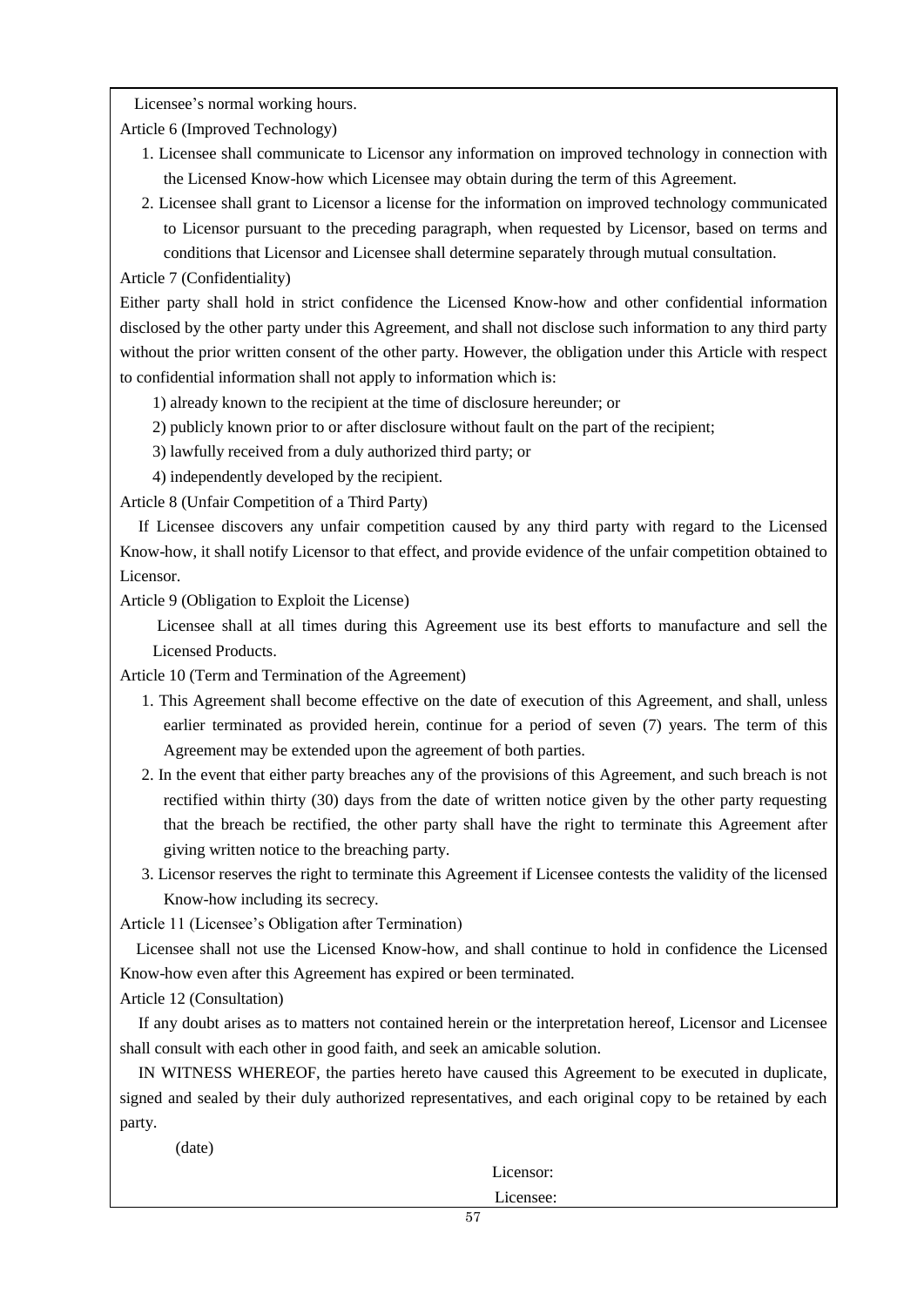# *Notes*

Major attention points regarding know-how licensing agreements, particularly in connection with the Unfair Competition Prevention Act, are as follows.

# **(1) License target and type of agreement**

Many assert that as a license target, know-how is an intellectual property right based on secrecy. However, the Unfair Competition Prevention Act does not actively recognize know-how (trade secrets) as an intellectual property right, and even in academic theories and judicial precedents, exclusivity is generally ruled out for know-how.

The objective of a licensing agreement is to allow a right holder to grant a license for a particular right for which exclusivity can be granted, such as patent rights and copyright, to someone else. Know-how is a valuable asset, but it is not recognized as a right for which exclusivity can be granted like copyright. Therefore, the transfer of know-how is, in practical terms, often implemented under a know-how disclosure agreement or a technical assistance agreement, rather than under a know-how licensing agreement.

However, because the term "trade secret" is defined, and the right to seek an injunction against the illegal obtainment, use, and disclosure of trade secrets is acknowledged under the Unfair Competition Prevention Act, legal guidelines on know-how licensing agreements have now been created. In addition, trade secrets are acknowledged as an intellectual property/intellectual property right under the Intellectual Property Basic Act that came into force on March 1, 2003, and this has made trade secrets even more important in the actual management of licensing agreements.

Since the essential value of know-how lies in its secrecy, the process to determine know-how licensing conditions during negotiations is normally different from the process for patent licensing agreements. For the licensor, the details of the know-how in question, not to mention the whole picture, are something that the licensor least wants to disclose before signing an agreement, whereas for the licensee, it is important to know at least an outline of the know-how, if not the whole picture, to determine the licensing conditions.

Considering these different standpoints of the licensor and the licensee, an option agreement is sometimes used as a compromise. Option agreements for know-how are agreements where the licensee is given the opportunity to evaluate the know-how in question for a certain period before deciding to sign the know-how licensing agreement attached to the option agreement, and when satisfied with the evaluation results, can choose whether to conclude the know-how licensing agreement.

# **(2) Granting a license**

As stated above, the objective of a licensing agreement is to allow a right holder to grant a license for a particular right for which exclusivity can be granted to someone else. In the case of know-how, whose essential value is its secrecy, the objective of a licensing agreement is to make it possible for licensees to access useful secret information.

The expression shown in Article 1 (2) in the sample agreement above—"Licensor reserves the right to license"—does not mean that the licensor owns the exclusive right for the know-how in question, but that the licensor is the lawful owner of the know-how.

Because exclusivity cannot be granted for know-how, even when an exclusive license is granted, an injunction usually cannot be issued against any similar know-how exploited lawfully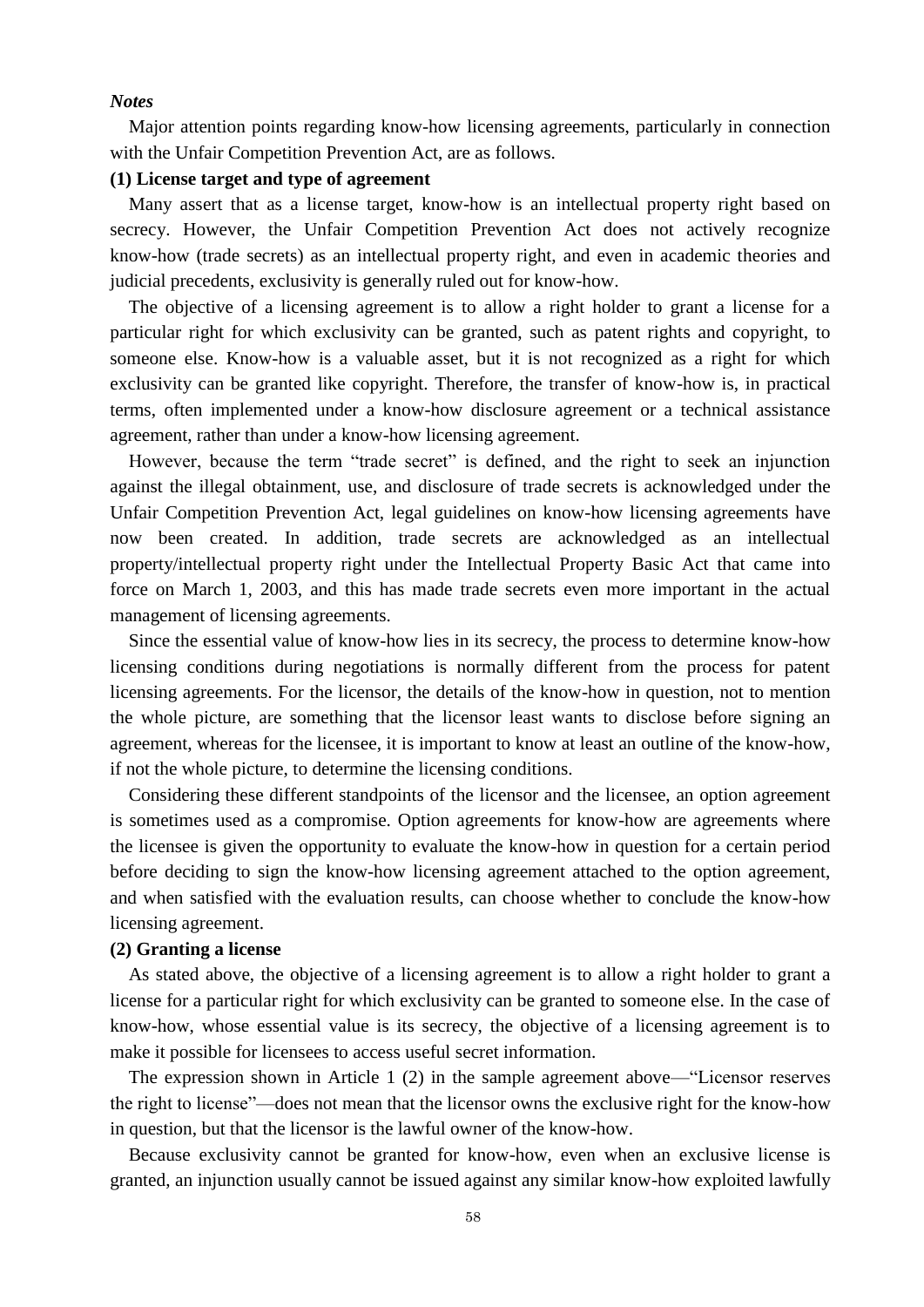by a third party. It is important to take this into account when deciding the content of an agreement.

# **(3) Specifying the know-how, the owner of the know-how**

In specifying licensed know-how, the normal practice is to define an outline of the know-how in the definition clause in the agreement, and specify it in more detail in a know-how book and other documents. However, specification is often difficult where documentation is impossible.

Know-how is an intellectual property/intellectual property right protected through behavioral regulation by the Unfair Competition Prevention Act, and only the owner of the know-how has the right to exercise the right to seek an injunction against any act of obtaining, using, or disclosing the know-how. It is therefore important to clearly identify the owner. Extra attention is required, particularly when a joint owner exists.

# **(4) Confidentiality**

The essential value of know-how lies in its secrecy. Therefore, maintaining secrecy is the basic and intrinsic obligation of the licensee. However, since a trade secret is defined as information "kept secret" under the Unfair Competition Prevention Act, it is strongly recommended in the practices of preparing the know-how licensing agreement that a specific method to keep the know-how secret should be specified in the agreement. Such methods may include prohibiting the licensee from making patent applications or subcontracting work that contains information on the licensed know-how, from allowing third parties to enter the licensee's factories, which may lead to the possible disclosure of the licensed know-how, and from publicizing their contractual relationship with the licensor.

# **(5) Warranty of technical effect**

Since the essential value of know-how is its secrecy, know-how is usually kept under strict control by the licensor as secret information. It is therefore generally difficult for the licensee to check and evaluate the details of the know-how prior to signing the agreement.

In these circumstances, an important issue for the licensee is how the licensor's warranty regarding the technical effect of the licensed know-how should be incorporated into the agreement. It is also necessary to take defect liability as stipulated in the Civil Code into account.

# **(6) Unfair competition by third parties**

The amended Unfair Competition Prevention Act acknowledges the right to seek an injunction and the right to claim compensation for damages against any act of unfair competition regarding trade secrets (know-how), and even contains a provision that allows the know-how owner to presume the amount of damages.

On discovering any act of obtaining, using, or disclosing licensed know-how by a third party, the licensee notifies the licensor to that effect, and the licensor takes legal action.

In order to exercise the right to seek an injunction to protect trade secrets (know-how) against a third party, licensed know-how needs to be information that is "kept secret." Whether or not the licensor can exercise the right to seek an injunction greatly affects the content of the licensing agreement.

# **(7) No-contest obligation**

Trade secrets (know-how) are defined by the Unfair Competition Prevention Act as information "kept secret," and therefore it is essential to keep know-how secret at all times to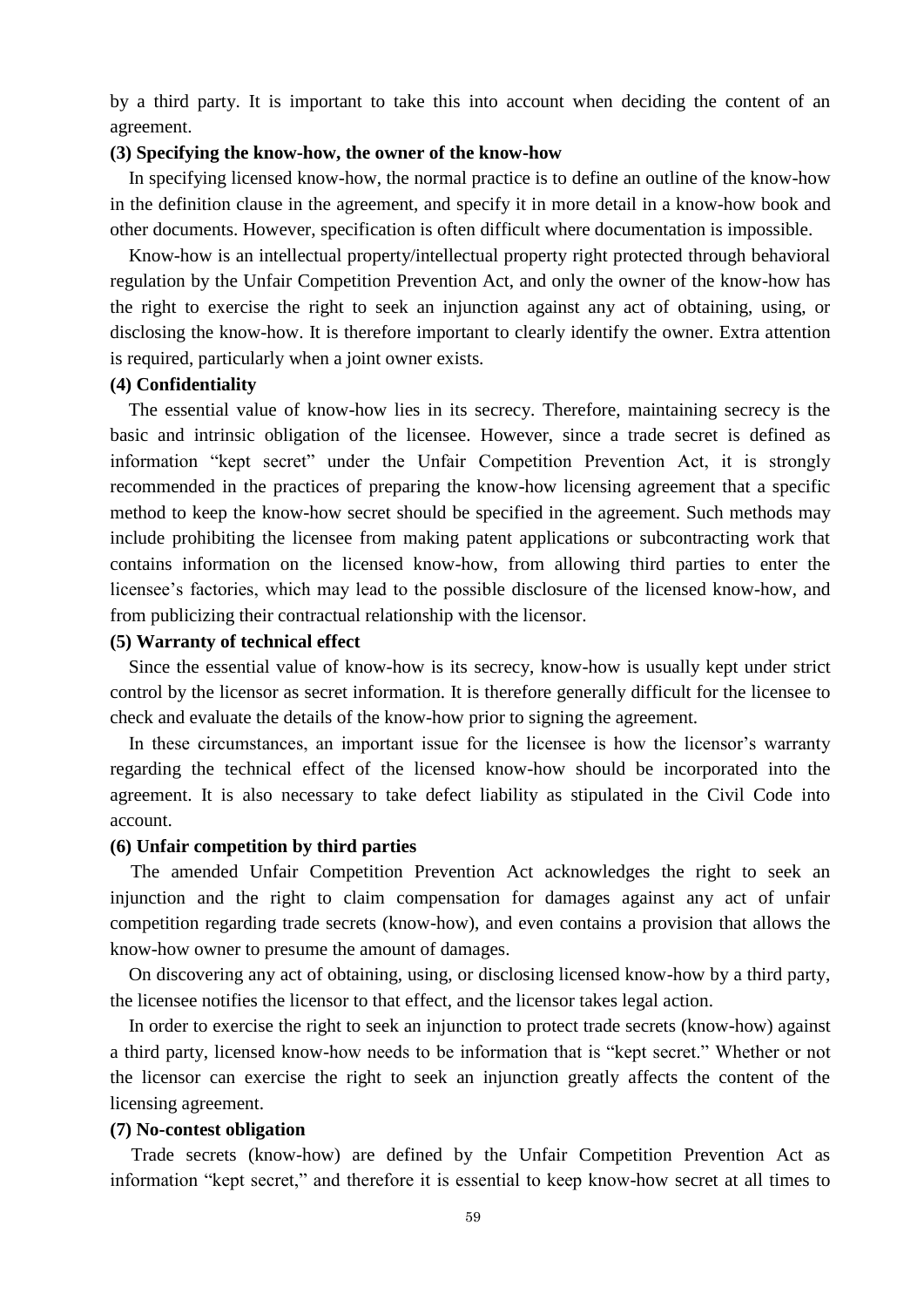allow the licensor to claim the legal protection for know-how.

For this reason, in the practices of preparing a licensing agreement, the licensor considers it very important to impose confidentiality of licensed know-how on the licensee.

However, in practical terms, prohibiting the licensee from contesting the secrecy of licensed know-how when a doubt arises as to its secrecy may constitute a violation of the Antimonopoly Act. As a matter of fact, many agreements do not contain a no-contest obligation clause. If the licensee begins to contest the secrecy of licensed know-how while assuming confidentiality, this may pose a serious issue regarding the protection of trade secrets (know-how) because in Japan, in principle, trials are conducted in open court.

Considering a know-how licensing agreement is established based on a relationship of trust between the parties, it is often the case that a provision that allows the licensor to terminate the agreement when the secrecy of the licensed know-how is contested by the licensee is included in the agreement by way of reaffirmation.

# **(8) Term of the agreement**

The essential value of know-how is its secrecy, and, generally speaking, know-how continues to be know-how as long as secrecy is preserved. Therefore, while the term of a patent licensing agreement is normally determined according to the duration of the licensed patent right, the term of a know-how licensing agreement is normally decided by taking the existence of secrecy into account.

In the practice of preparing a know-how licensing agreement, prohibition of the use of licensed know-how and the maintenance of confidentiality by the licensee after the agreement is terminated are the most important concerns for the licensor. These matters should be discussed between the parties taking the Unfair Competition Prevention Act, Antimonopoly Act, and other legislation into consideration, and stipulated appropriately after mutual agreement.

# **8. Sample confidentiality agreement**

# **Confidentiality Agreement**

THIS AGREEMENT is made and entered into by and between XXXX Co., Ltd. (hereinafter referred to as "Company A") and XXXX Co., Ltd. (hereinafter referred to as "Company B") with regard to the handling of one another's Confidential Information in connection with (hereinafter referred to as "Project") that may be disclosed .

WHEREBY IT IS AGREED AS FOLLOWS:

Article 1 (Confidential Information)

In this Agreement, "Confidential Information" means any technical or business secret information owned by the other party, its affiliates, or suppliers of its customers that may come into knowledge in the course of discussing or conducting the Project.

Article 2 (Management, Use, and Disclosure of Confidential Information)

1. The party that has received Confidential Information under this Agreement (hereinafter referred to as "Receiving Party") shall keep Confidential Information in strict confidence.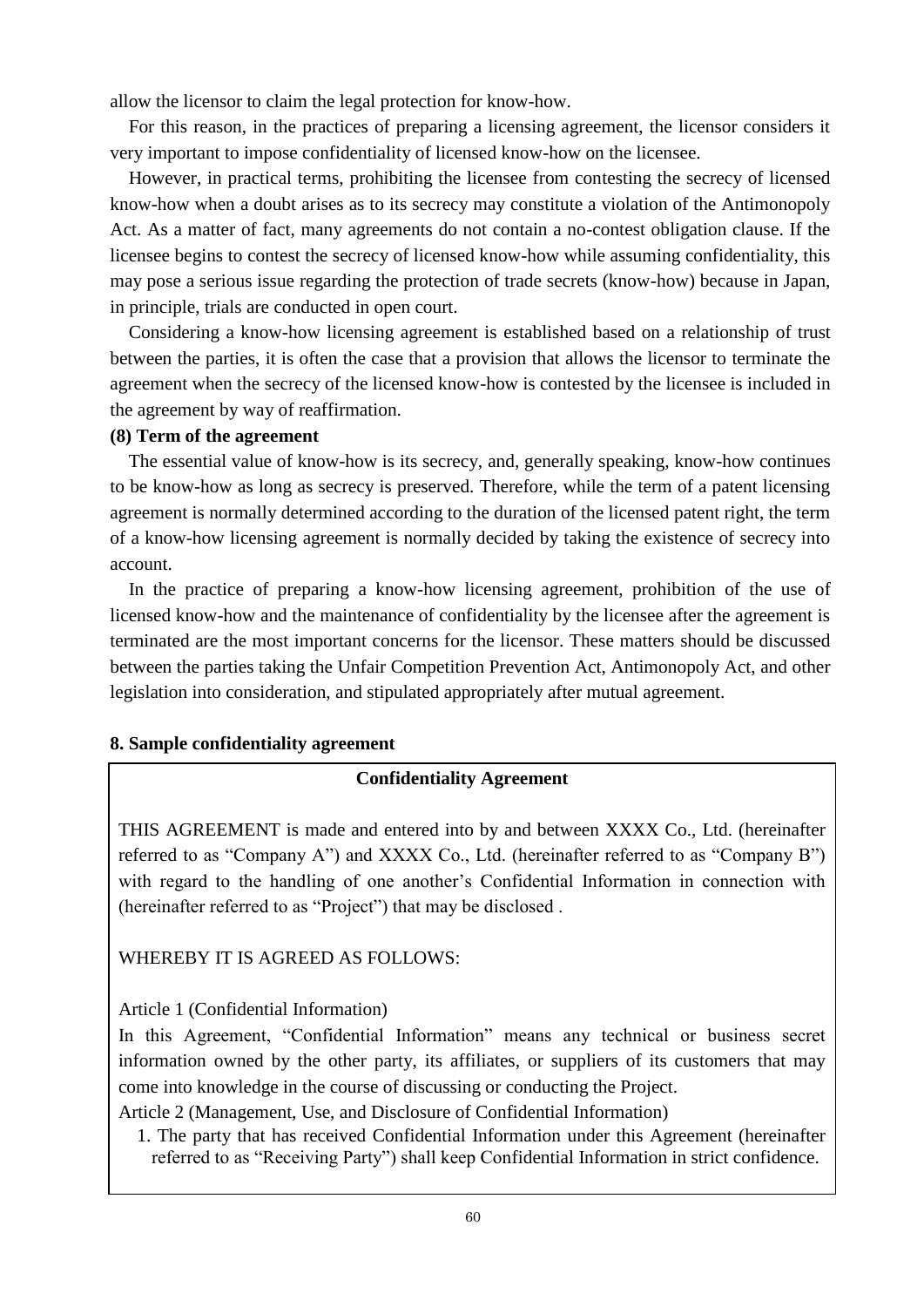- 2. The Receiving Party may make Confidential Information accessible to its officers and employees to the extent necessary for performing its duties for the Project, provided, however, that such officers and employees shall assume at least the same level of confidentiality borne by Company B under this Agreement.
- 3. The Receiving Party may use Confidential Information only for the purpose of the Project, and shall not use it for any other purposes.
- 4. The Receiving Party shall not disclose or divulge Confidential Information to any third parties. However, the Receiving Party may disclose Confidential Information to third parties in cases where all of the following requirements are satisfied, and only if the Receiving Party assumes responsibility to the other party for any violation of confidentiality that may be committed by a third party to whom Confidential Information is disclosed:
	- 1) The Receiving Party shall obtain the prior written consent of the other party;
	- 2) The third party shall use Confidential Information only to the extent necessary for performing duties for the other party; and
	- 3) The third party shall assume at least the same level of confidentiality borne by the Receiving Party under this Agreement.

Article 3 (Return and Destruction of Confidential Information)

1. When requested by the other party, the Receiving Party shall delete all Confidential Information recorded on tangible media or destroy such media, as well as return to the other party all media containing Confidential Information received from the other party, according to the instructions of the other party, and notify the other party in writing when Confidential Information has been returned or destroyed.

2. The Receiving Party shall bear all expenses incurred for the return or destruction of Confidential Information.

Article 4 (Exceptions to Confidentiality)

The provisions set forth in the preceding Articles shall not apply to any information that is proven by the Receiving Party to fall under any of the following:

- 1) Information that is already publicly known at the time of disclosure or use by the Receiving Party without fault on the part of the Receiving Party;
- 2) Information that is already known to the Receiving Party at the time of disclosure by the other party;
- 3) Information that the Receiving Party has obtained lawfully from a third party; or
- 4) Information that is developed by the Receiving Party independently of disclosure by the other party.

Article 5 (Survival of Confidentiality)

The obligations arising under this Agreement shall survive termination of the Project performed by the parties.

Article 6 (Other)

1. Any matters not contained herein, or any doubt arising with respect to any provisions hereof shall be resolved in good faith through consultation between Company A and Company B.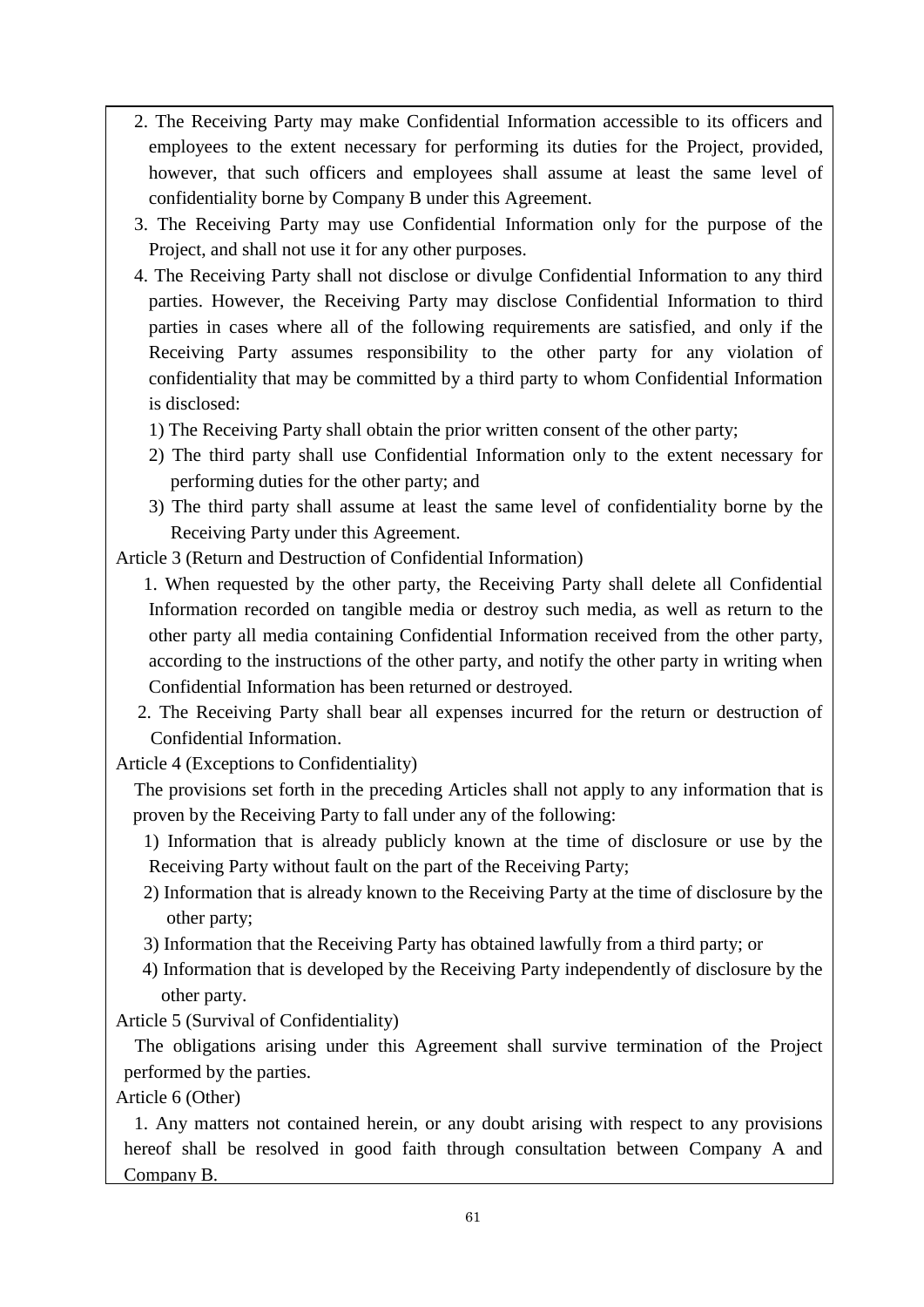2. Any dispute arising from this Agreement shall be submitted to the exclusive jurisdiction of the Tokyo District Court in the first instance.

IN WITNESS WHEREOF, the parties hereto have caused this Agreement to be executed in duplicate, signed and sealed by their duly authorized representatives, and each original copy to be retained by each party.

(date)

 Company A: Company B:

# *Notes*

# **(1) Confidential information**

If your company intends to exchange information with another company through a joint research and development agreement or other agreement, it is absolutely vital to identify confidential information and promise to maintain its secrecy.

In Article 2 (6) of the Unfair Competition Prevention Act, trade secret is defined as follows:

"The term "trade secret" as used in this Act means technical or business information useful for commercial activities such as manufacturing or marketing methods that is kept secret and that is not publicly known."

As this definition indicates, the point is whether or not the information is "kept secret." If the information is not "kept secret," it cannot be considered a trade secret, and therefore cannot receive legal protection.

# **(2) Maintaining secrecy**

To maintain secrecy of confidential information in practical terms, it is important to 1) identify confidential information; 2) specify a maintenance method; 3) set a duration for which secrecy is maintained; and 4) clarify confidential information disclosure procedures.

# **(3) Confidentiality agreement**

Confidentiality is often described as the basic and intrinsic obligation, but a confidentiality clause should be included in the agreement to ensure that the information in question will be "kept secret," meeting the requirement for a trade secret as defined in the Unfair Competition Prevention Act.

# **9. Sample option agreement**

# **Option Agreement**

THIS AGREEMENT is made and entered into by and between XXXX Co., Ltd. (hereinafter referred to as "Know-how Owner") and XXXX Co., Ltd. (hereinafter referred to as "Optionee") with regard to Optionee's evaluation of, and exercise of the option to acquire a license for, know-how for manufacturing XXX (hereinafter referred to as "Know-how") owned by Know-how Owner.

WHEREBY IT IS AGREED AS FOLLOWS: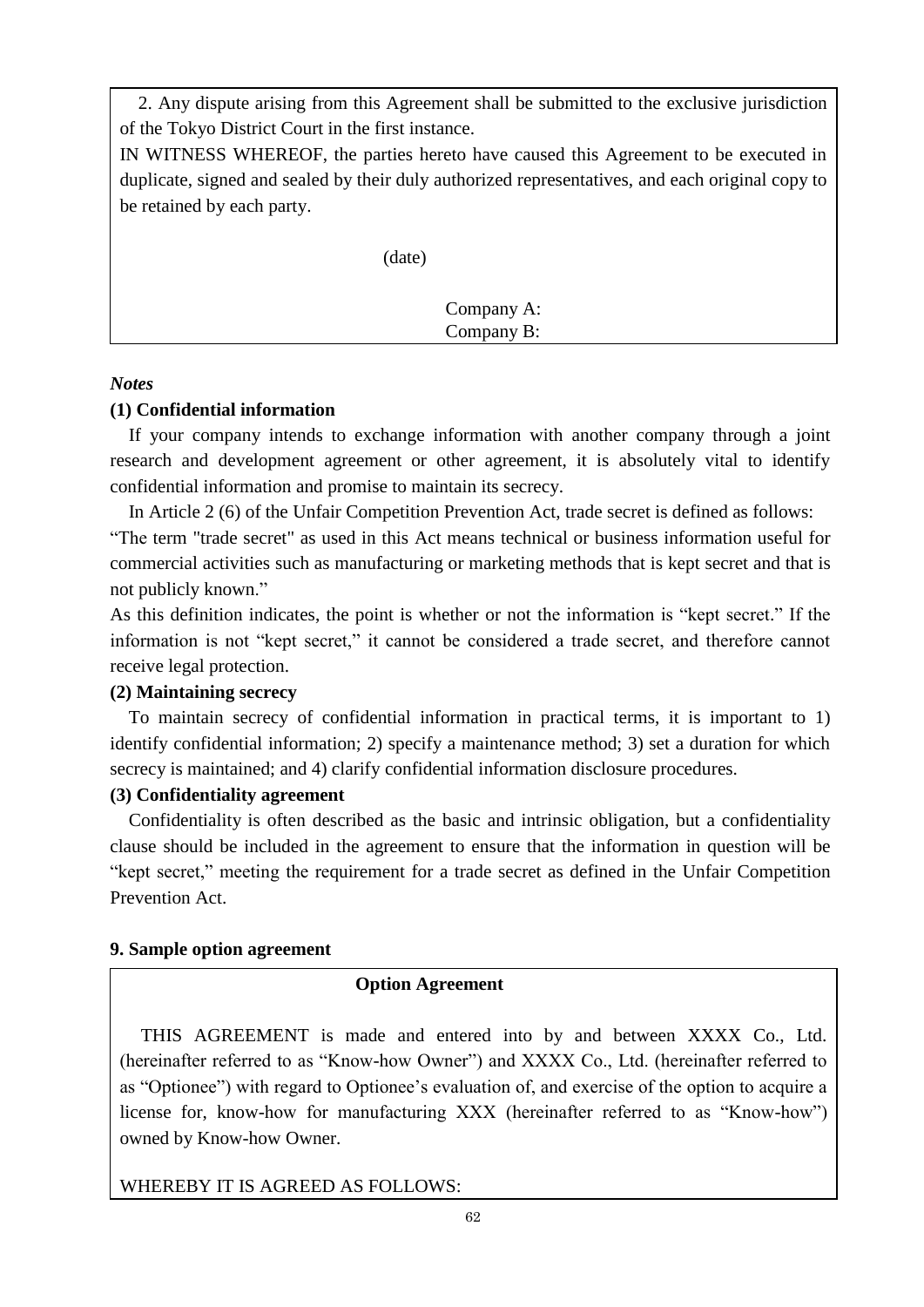Article 1 (Disclosure of Know-how)

Know-how Owner shall disclose Know-how to Optionee within one (1) month of the execution of this Agreement.

Article 2 (Evaluation)

Optionee shall evaluate the technical effect and economic efficiency of Know-how to examine whether to exercise the option to acquire a license for Know-how.

Article 3 (Exercising the Option for a License)

Optionee shall decide whether to exploit Know-how or not, and notify Know-how Owner of whether Optionee intends to exercise or not exercise the option to acquire a license for Know-how within six (6) months of the execution of this Agreement.

Article 4 (Licensing Agreement)

If Know-how owner is notified by Optionee of its intent to exercise its option in accordance with the preceding article, Know-how Owner shall, within one (1) month of the date on which the notification is received, conclude with Optionee a licensing agreement to license Know-how under the following conditions (hereinafter referred to as "Know-how Licensing Agreement"):

| 1) Type of license | Non-exclusive license                                               |
|--------------------|---------------------------------------------------------------------|
| 2) Territory       | Whole of Japan                                                      |
| 3) Duration        | Ten (10) years from the date of execution of the Know-how Licensing |
|                    | Agreement                                                           |
| 4) Consideration   | Down payment: XXX yen                                               |
|                    | Running royalties: XX percent of net sales                          |

Article 5 (Option Fee)

In consideration of the disclosure of, and granting of an option to acquire a license for, Know-how (hereinafter referred to as "Option Fee"), Optionee shall pay XXX yen within thirty (30) days of the execution of this Agreement. The Option Fee shall not be returned to Optionee even in the case where Optionee declines to exercise its option.

Article 6 (Use of Option Fee to Pay Down Payment)

If the Know-how Licensing Agreement is concluded pursuant to Article 4 hereof, the Option Fee paid according to the preceding article may be used to pay a part of the down payment due under the Know-how Licensing Agreement.

Article 7 (Restriction on the Conclusion of Other Agreements)

Know-how Owner shall not conclude with any third parties any agreements with the same content as this Agreement, or in connection with Know-how, during the term of this Agreement.

Article 8 (Know-how Owner's Obligation to be Observed After this Agreement is Terminated and Before the Know-how Licensing Agreement is Executed)

If Optionee notifies its intent to exploit Know-how pursuant to Article 3 hereof, Know-how Owner shall have the obligation not to disclose Know-how to any third parties, as well as the obligation set forth in the preceding article, even after this Agreement is terminated.

Article 9 (Optionee's Confidentiality)

Optionee shall not disclose technical information disclosed by Know-how Owner pursuant to Article 1 hereof to any third party during the term of this Agreement and five (5) years thereafter, nor use such technical information for any purpose other than performing this Agreement.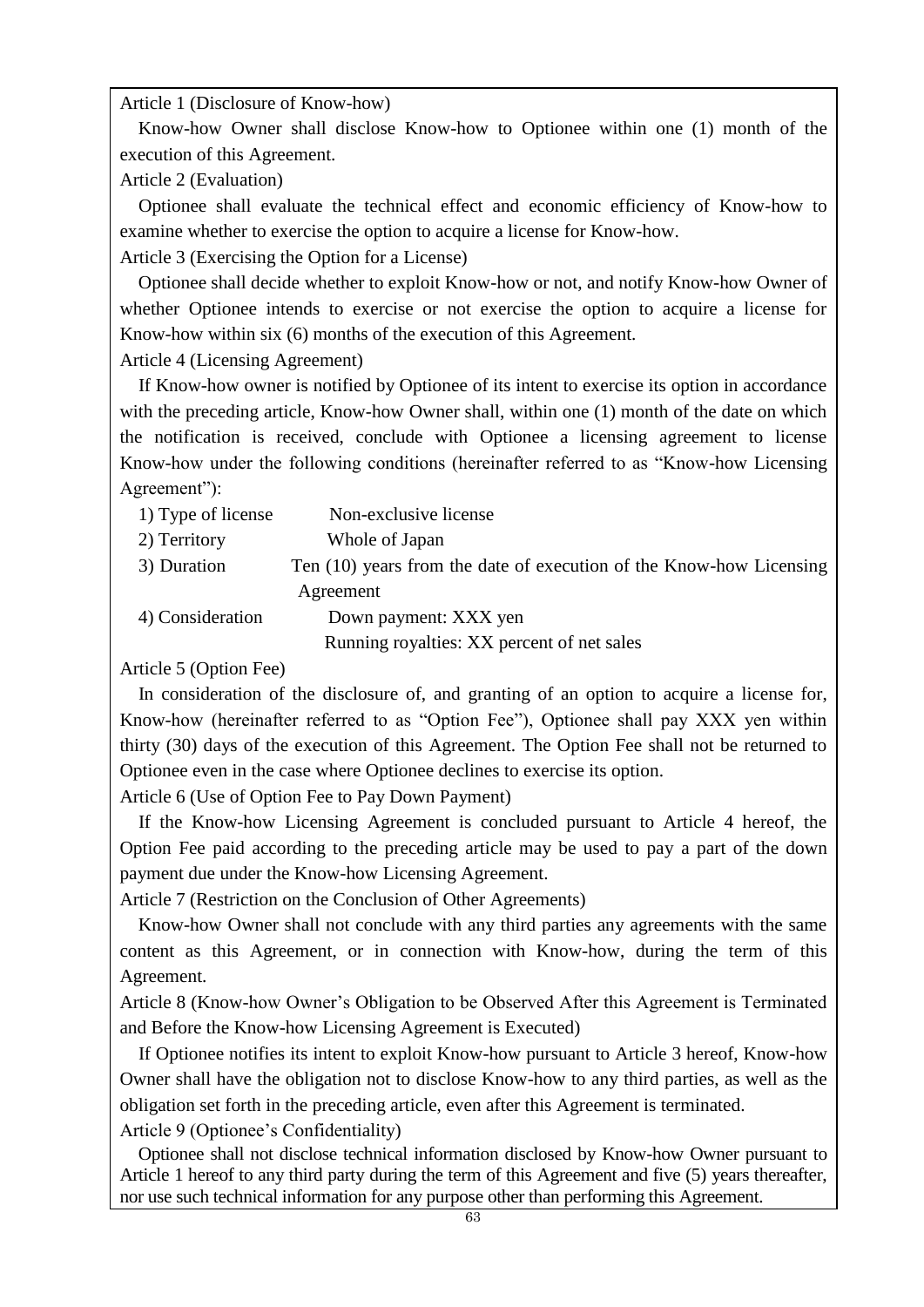When this Agreement is terminated, and in the event that the Know-how Licensing Agreement is not executed pursuant to Article 4, Optionee shall return to Know-how Owner all technical data disclosed by Know-how Owner.

Article 9 (Term of this Agreement)

This Agreement shall become effective on the date of execution of this Agreement, and continue until the date on which Optionee notifies Know-how Owner of its intent to exploit or not to exploit Know-how.

IN WITNESS WHEREOF, the parties hereto have caused this Agreement to be executed in duplicate, signed and sealed by their duly authorized representatives, and each original copy to be retained by each party.

(date)

Know-how Owner: Optionee:

# *Notes*

# **(1) Significance of option agreements**

Option agreements, which are often used during negotiations for a know-how licensing agreement, are agreements where the licensee is given the opportunity to evaluate the know-how in question for a certain period before deciding to sign the know-how licensing agreement attached to the option agreement, and when satisfied with the evaluation results, can choose to conclude the know-how licensing agreement.

An option agreement may also be concluded in the case of a patent licensing agreement during examination or negotiations to acquire the exclusive negotiating right.

# **(2) Points for attention in option agreements**

In the case of option agreements concluded during negotiations for a know-how licensing agreement, main points for attention are 1) disclosure of know-how; 2) confidentiality; 3) duration of the option; and 4) option fee.

# **(3) Relationship with licensing agreement**

In an option agreement, the optionee is, in principle, provided with the right to conclude a licensing agreement immediately after showing its intention to exercise the option to conclude the licensing agreement.

For this reason, the option agreement is normally attached to a licensing agreement that can be executed at any time. There are cases, however, in which only the summary of a licensing agreement is attached. In these cases, negotiations have to be conducted later to discuss specific conditions, and the option agreement cannot fulfill its intended role.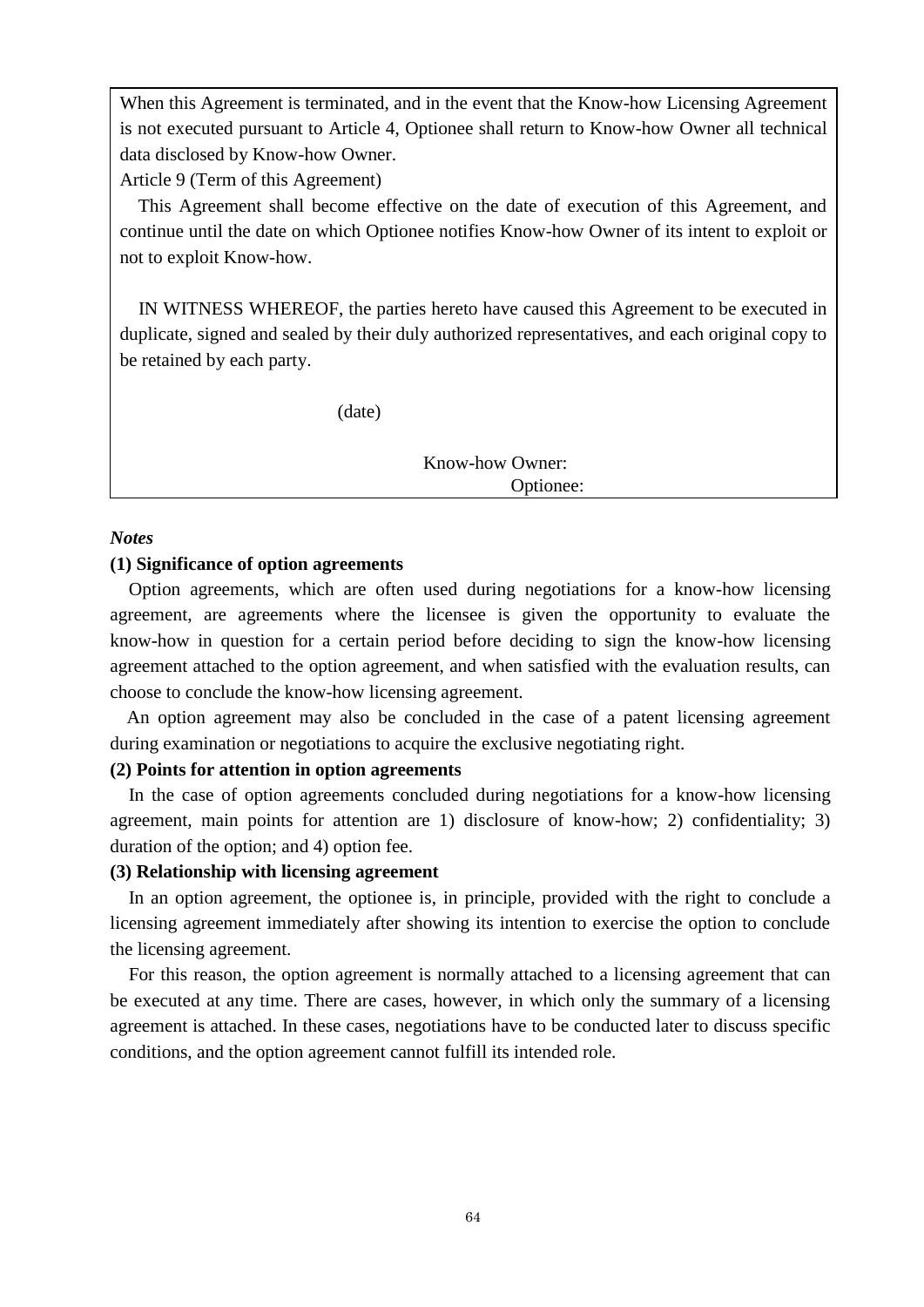# **10. Sample of patent and know-how licensing agreement**

# **Patent and Know-how Licensing Agreement**

THIS AGREEMENT, made this day of , by and between (hereinafter referred to as "Licensor"), a corporation duly organized and existing under the laws of \_\_\_\_\_\_ and having its principal office at\_\_\_\_\_\_\_\_\_\_\_\_\_\_\_\_, and \_\_\_\_\_\_\_\_\_\_ \_\_\_\_\_\_(hereinafter referred to as "Licensee"), a corporation duly organized and existing under the laws of \_\_\_\_\_\_\_, and having its principal office at\_\_\_\_\_\_,

# WITNESSETH:

WHEREAS, Licensor has developed \_\_\_\_\_\_\_ (hereinafter referred to as "Licensed Method"), owns precious and valuable Technical Know-how concerning the Licensed Method, and has filed patent applications for the Licensed Method;

WHEREAS, Licensee desires to obtain from Licensor an exclusive license, including sublicensing rights, to manufacture and sell certain products using the Licensed Method in the countries specified in Schedule B attached hereto under the above-mentioned Technical Know-how and Patents.

WHEREAS, Licensee is willing to grant such license to Licensee upon the terms and conditions set forth in this Agreement.

NOW, THEREFORE, in consideration of the premises and the covenants, hereinafter contained, the parties hereto agree as follows:

Article 1 (Definitions)

For the purposes of this Agreement, the following terms have the following meanings:

- (a) "Products" means products manufactured using the Licensed Method under the Patents and licensed know-how.
- (b) "Patents" means patent applications made, as well as patent rights obtained based thereon, in the countries listed in Schedule A attached hereto.
- (c) "Technical Know-how" means technical information concerning the Licensed Method owned by Licensor.
- (d) "Territory" means the countries listed in Schedule B attached hereto.

Article 2 (Granting a License)

- (a) Licensor hereby grants to Licensee a non-transferable, exclusive license to manufacture and sell Products using the Licensed Method in the Territory under the Patents and Technical Know-how.
- (b) Licensee shall have the right to sublicense the right to use the Licensed Method within the Territory to a third party.

Article 3 (Provision of Technical Know-how)

Licensor shall, from time to time during the term of this Agreement, provide Licensee with sufficient Technical Know-how required for using the Licensed Know-how in written form.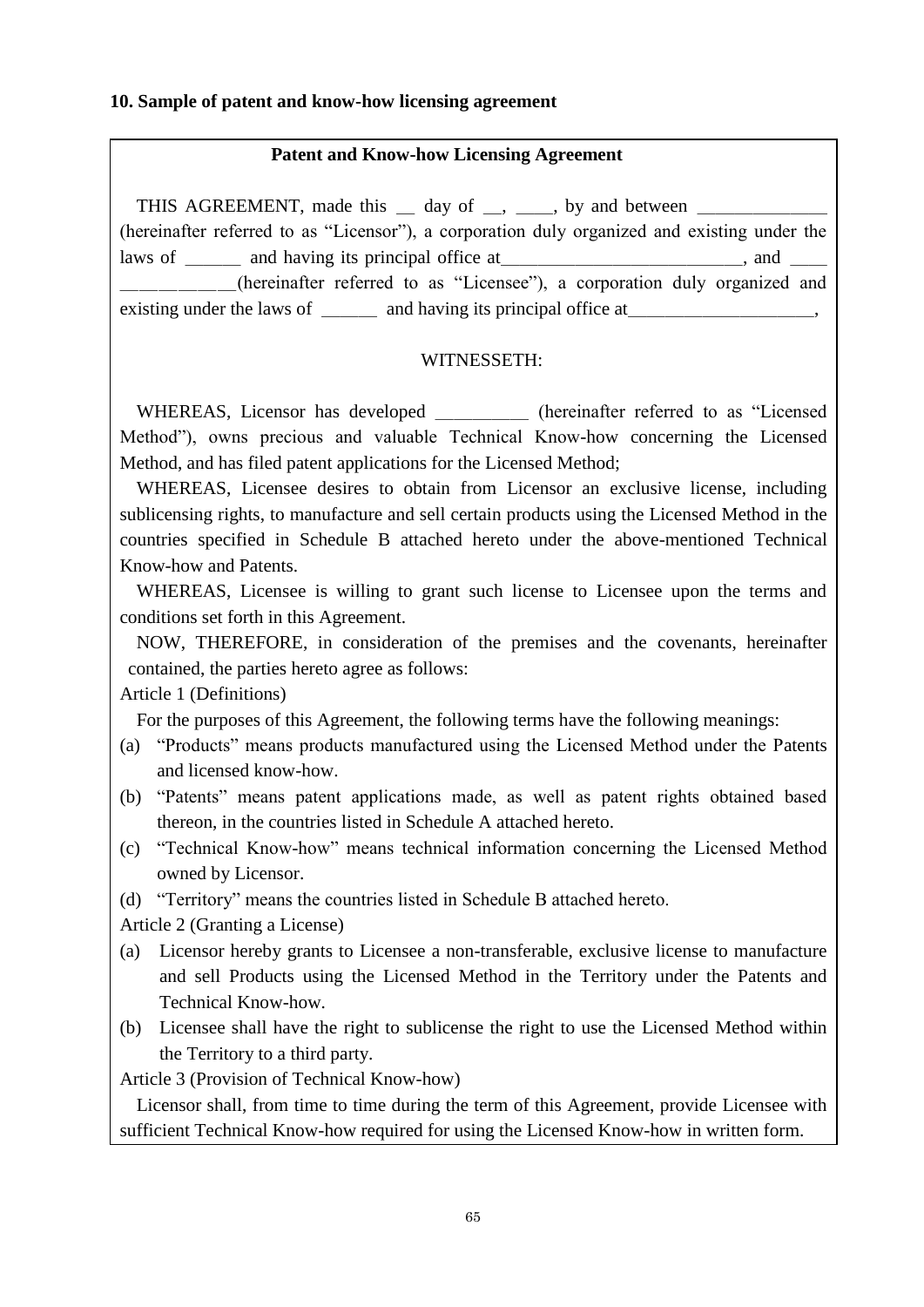Article 4 (Technical Assistance)

- (a) Upon reasonable request from Licensee, and if Licensor finds it appropriate, Licensor agrees to accept employees of Licensee and/or its sublicensee at Licensor's plant, or send Licensor's personnel to a plant of Licensee and/or its sublicensee, in accordance with a reasonable schedule established by Licensor for the purpose of rendering technical assistance and advice.
- (b) Licensee shall bear all traveling and living expenses of Licensor's personnel, and also pay to Licensor a technical assistance fee not exceeding \_\_\_\_\_ per person per day for the technical assistance and advice rendered by Licensor's personnel.

Article 5 (Consideration)

If Licensee uses or grants a third party a sublicense to use the Licensed Method within the Territory, Licensee shall pay a minimum of to Licensor.

Article 6 (Improved Technology)

Licensor shall disclose and offer to Licensee any improvement made in connection with the Licensed Method during the term of this Agreement. Licensee shall disclose and offer to Licensor any improvement made by itself or its sublicensee in connection with the Licensed Method during the term of this Agreement. Either party may obtain a license to use such improvement made by the other party upon reasonable terms and conditions as agreed upon by both parties.

Article 7 (Information Sharing)

Licensor and Licensee shall share information that is considered to be necessary and useful for performing this Agreement during the term hereof.

Article 8 (Sublicensing Agreement)

Licensee shall make its best efforts to grant a sublicense in the Territory. Licensee shall obtain the prior written consent of Licensor before granting a sublicense to a third party. Upon conclusion of a sublicensing agreement with a third party in the Territory, Licensee agrees to send one (1) copy of the agreement to Licensor within thirty (30) days of the execution thereof.

Article 9 (Infringement)

In the event that any infringement of any of the Patents licensed hereunder is discovered in the Territory, Licensee shall notify Licensor to that effect without delay. If such patent infringement occurs in the Territory, Licensee shall, in principle, take the necessary legal action under the name of and at the expense of Licensee to eliminate such infringement, whereas Licensor shall, upon request from Licensee, provide reasonable assistance for Licnesee's legal action at Licensee's expense, as well as offer information and evidence instrumental in the legal action, if any.

Article 10 (No Warranty)

Licensor makes no representation or warranty against infringement of patent rights of third parties by reason of the use of the Technical Know-how, Patents, and Licensed Method granted by Licensor to Licensee under this Agreement. Licensor shall not assume any responsibility or liability for any patent infringement litigation or other claim by a third party that may result or arise from the use of the Licensed Method.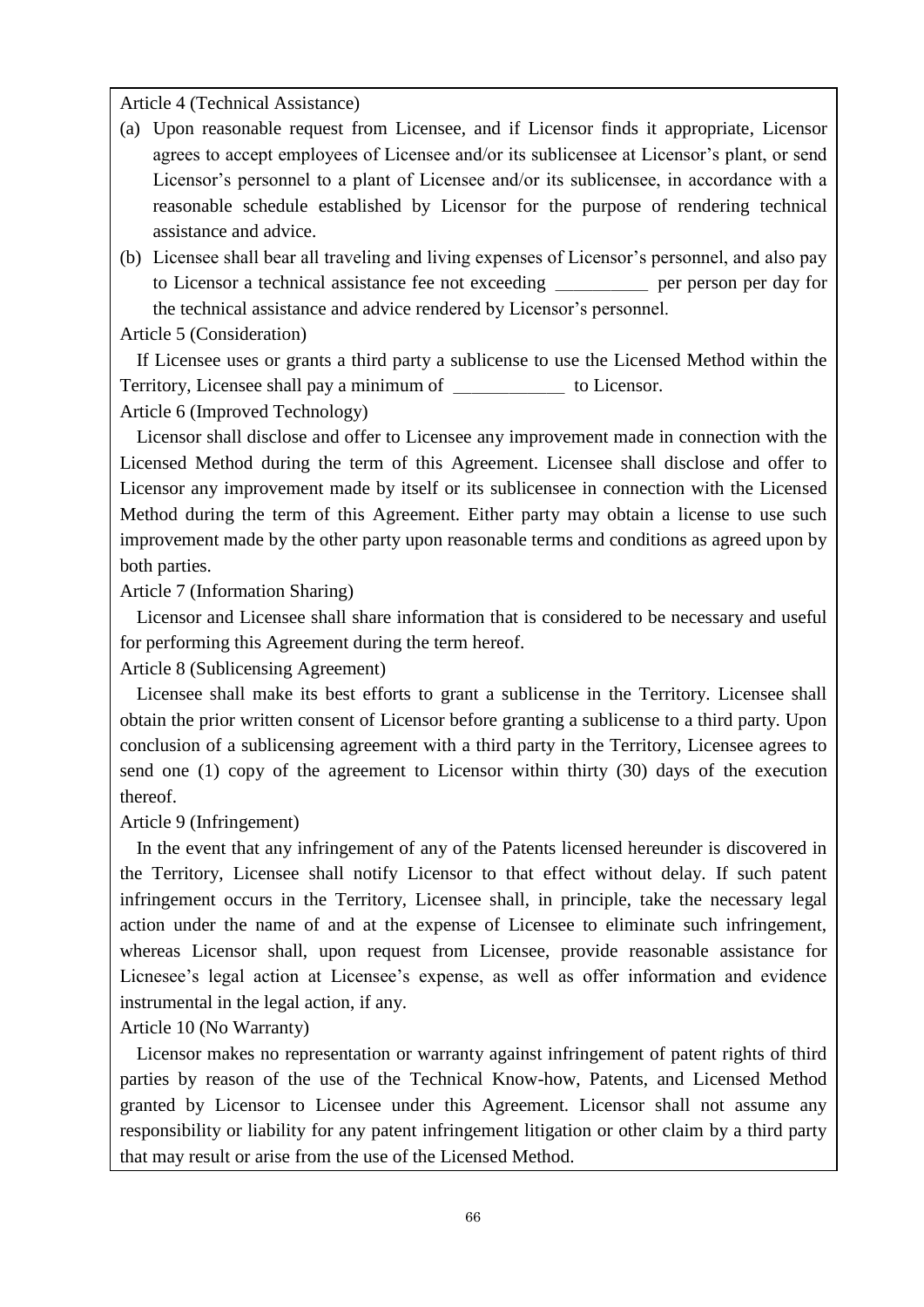Article 11 (Confidentiality)

The Technical Know-how concerning the Licensed Method disclosed to Licensee hereunder shall be used solely for the purpose of this Agreement. Licensee shall hold all the Technical Know-how provided from Licensor in confidence, and either party shall keep secret and confidential all information obtained from the other party hereunder. Licensee may disclose the Technical Know-how provided from Licensor hereunder to its sublicensee to the extent necessary for using the Licensed Method. Licensee shall not disclose the Technical Know-how to any third party other than its sublicensee without the prior written consent of Licensor. Licensee shall take the necessary measures to ensure that its sublicensee will also hold the Technical Know-how in confidence pursuant to this article.

Article 12 (Term and Termination of the Agreement)

(a) This Agreement shall become effective on the date of execution of this Agreement, and shall, unless terminated earlier under other provisions of this Agreement, continue to be in force for wears thereafter. Licensee may extend this Agreement upon terms and conditions agreed upon by both parties by giving Licensor written notice to that effect at least three (3) months prior to the expiry date of this Agreement.

(b) In the event that either party defaults in the performance of any of the provisions of this Agreement, and such default is not rectified within ninety (90) days from the date of the written notice by the other party requesting that the performance be rectified, the other party, at its sole discretion, shall have the right to terminate this Agreement.

(c) If no sublicensing agreement is concluded pursuant to Article 8 hereof in the Territory within \_\_ years of the execution of this Agreement, or in the event that other circumstances occur that make continuing this Agreement appear unreasonable, both parties may terminate this Agreement after consultation.

(d) The obligations on both parties set forth in Article 11 hereof shall survive the termination of this Agreement.

Article 13 (Force Majeure)

Neither party shall be liable for any damage or failure in the performance of the provisions of this Agreement resulting from an act of God, fire, war, governmental regulations, or other causes beyond the control of both parties.

Article 14 (Governing Law)

This Agreement shall be governed by and construed in accordance with the laws of Article 15 (Arbitration)

All disputes between the parties arising out of or relating to this Agreement shall be finally settled by arbitration by one (1) or more arbitrators appointed in accordance with the rules of the International Chamber of Commerce.

Article 16 (Entire Agreement)

This Agreement constitutes the entire agreement between the parties pertaining to the subject matter hereof, and supersedes all prior written or oral communication, understandings, and agreements between the parties. No modification or amendment to this Agreement shall be binding unless executed in writing by both parties.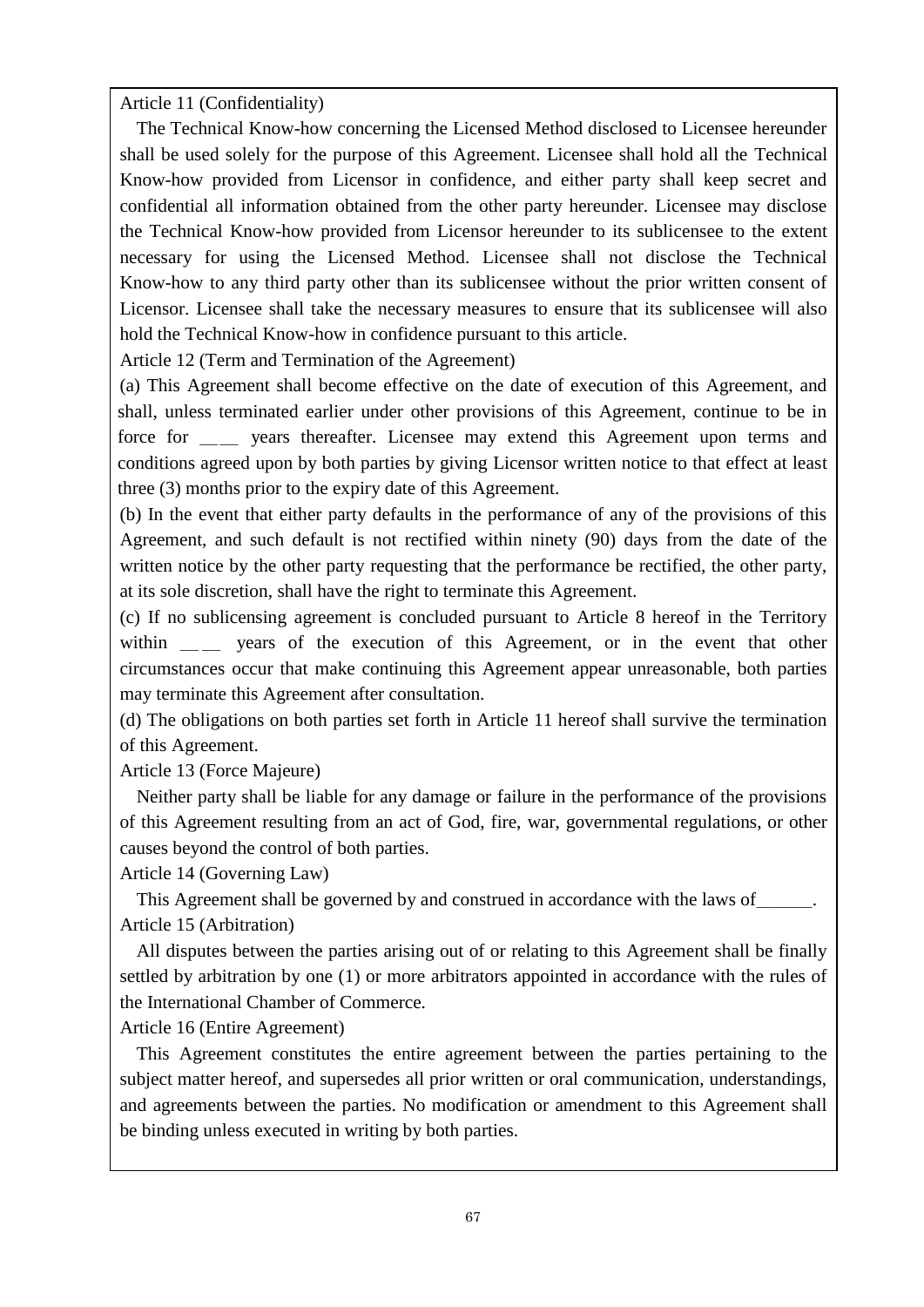IN WITNESS WHEREOF, the parties hereto have caused this Agreement to be executed by their duly authorized representatives as of the date first above written. Licensor: Licensee:

 $\_$  , and the contribution of the contribution of  $\_$  . The contribution of  $\_$  ,  $\_$ 

Schedule A: Patents Schedule B: Territory

# *Notes*

# **(1) Improvement inventions, improved technology**

The way that improvement inventions and improved technology are handled differs depending on the standpoint of each party, but they are generally considered to be important especially by licensors. During the process of preparing an agreement, it is important to take notice of the Antimonopoly Act and other similar competition acts. Improvement inventions and improved technology are usually 1) fed back, 2) granted back, or 3) assigned back.

In the case of licensing agreements, what to do with improvements to licensed patents and know-how developed or obtained by licensees often becomes an issue.

# **(2) Warranties**

 Warranties may be provided by the licensor to the licensee and vice versa. The most important warranties are those by the licensor regarding 1) technological feasibility, 2) validity of patents, and 3) non-infringement of third party's rights.

# **(3) The right to grant a sublicense**

During the process of preparing a licensing agreement, the licensee's right to grant a sublicense to third parties often becomes an issue. Particularly in the case of patent licensing agreements, it is often the case that the licensee wishes to obtain the sublicensing right to make patented technology available among its affiliates or suppliers.

On the other hand, the licensor often prefers licensing patents itself, rather than granting the sublicensing right to its licensee, so that the licensor can expand the licensee base according to its own licensing policy.

Since sublicenses are indirect licenses, it is also natural to believe that they are not favorable from the viewpoint of the licensing business. However, in the case of exclusive licenses, because the licensor cannot grant the same license to others, the licensor may agree to grant the sublicensing right to the licensee.

At any rate, if the licensee is given the authority to grant a sublicense at its discretion, it means that the licensee is also given control over the licensing policy. The licensor therefore should be very cautious.

Major points for attention that need to be observed when granting a sublicensing right are as follows:

- 1) Whether or not to require the licensee to obtain the licensor's consent prior to granting a sublicense
- 2) Whether or not to limit the number of sublicensing agreements
- 3) Content of the sublicensing agreement
- 4) The extent of the licensor's authority regarding the decision on consideration for a sublicense